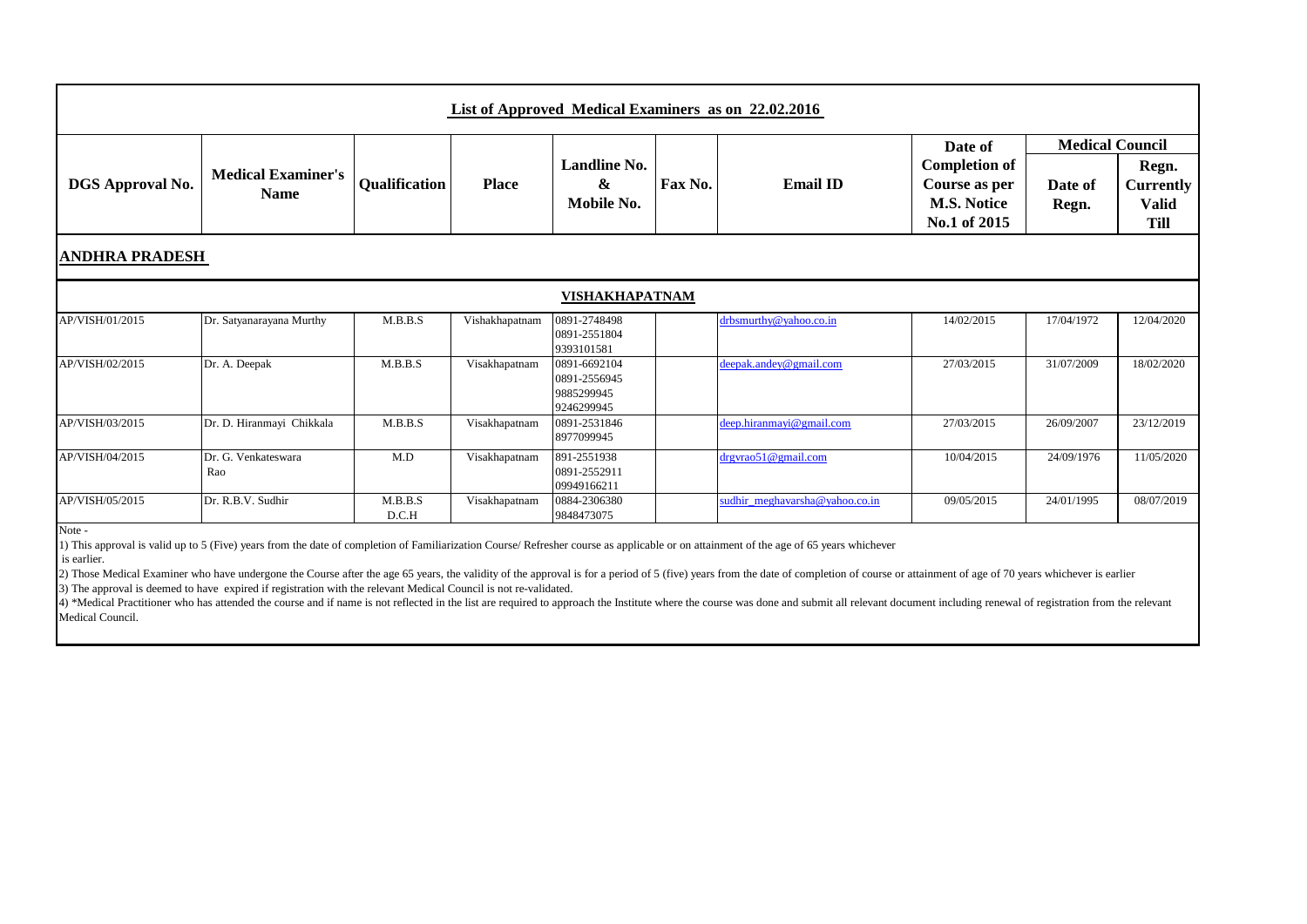| List of Approved Medical Examiners as on 22.02.2016 |                           |                      |              |                          |         |                 |                      |                        |                  |  |  |
|-----------------------------------------------------|---------------------------|----------------------|--------------|--------------------------|---------|-----------------|----------------------|------------------------|------------------|--|--|
|                                                     |                           |                      |              |                          |         |                 | Date of              | <b>Medical Council</b> |                  |  |  |
|                                                     |                           |                      |              |                          |         |                 | <b>Completion of</b> |                        | Regn.            |  |  |
| <b>DGS Approval No.</b>                             | <b>Medical Examiner's</b> | <b>Qualification</b> | <b>Place</b> | <b>Landline No.</b><br>& | Fax No. | <b>Email ID</b> | Course as per        | Date of                | <b>Currently</b> |  |  |
|                                                     | <b>Name</b>               |                      |              | Mobile No.               |         |                 | <b>M.S. Notice</b>   | Regn.                  | <b>Valid</b>     |  |  |
|                                                     |                           |                      |              |                          |         |                 | No.1 of 2015         |                        | Till             |  |  |
|                                                     |                           |                      |              |                          |         |                 |                      |                        |                  |  |  |

#### **CHHATTISGARH**

|                 |                       |         | <b>SURGUJA</b>     |                       |            |            |            |
|-----------------|-----------------------|---------|--------------------|-----------------------|------------|------------|------------|
| CHT/SUR/01/2016 | Dr Amam Singh Chandel | M.B.B.S | Surguja 9768014956 | drchandel09@gmail.com | 09/01/2016 | 26/05/2015 | 26/05/2020 |
| Note -          |                       |         |                    |                       |            |            |            |

1) This approval is valid up to 5 (Five) years from the date of completion of Familiarization Course/ Refresher course as applicable or on attainment of the age of 65 years whichever

is earlier.

2) Those Medical Examiner who have undergone the Course after the age 65 years, the validity of the approval is for a period of 5 (five) years from the date of completion of course or attainment of age of 70 years whicheve 3) The approval is deemed to have expired if registration with the relevant Medical Council is not re-validated.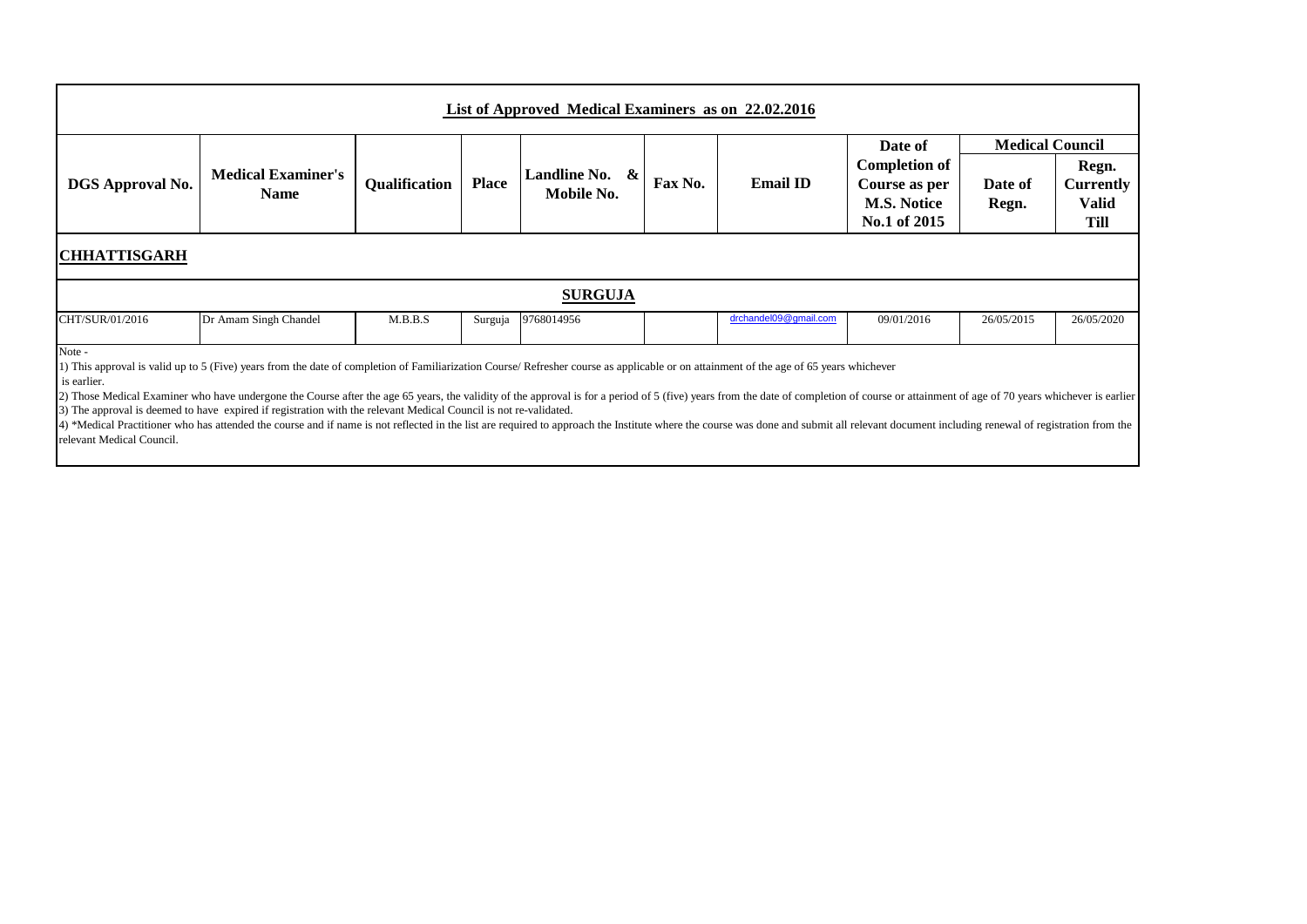|                         | List of Approved Medical Examiners as on 22.02.2016 |                      |              |                                 |         |                                |                                                                                        |                                            |                                                          |  |  |  |  |
|-------------------------|-----------------------------------------------------|----------------------|--------------|---------------------------------|---------|--------------------------------|----------------------------------------------------------------------------------------|--------------------------------------------|----------------------------------------------------------|--|--|--|--|
| <b>DGS</b> Approval No. | <b>Medical Examiner's</b><br><b>Name</b>            | <b>Qualification</b> | <b>Place</b> | Landline No.<br>&<br>Mobile No. | Fax No. | <b>Email ID</b>                | Date of<br><b>Completion of</b><br>Course as per<br><b>M.S. Notice No.1</b><br>of 2015 | <b>Medical Council</b><br>Date of<br>Regn. | Regn.<br><b>Currently</b><br><b>Valid</b><br><b>Till</b> |  |  |  |  |
| <b>BIHAR</b>            |                                                     |                      |              |                                 |         |                                |                                                                                        |                                            |                                                          |  |  |  |  |
|                         |                                                     |                      |              | <b>PATNA</b>                    |         |                                |                                                                                        |                                            |                                                          |  |  |  |  |
| BHR/PTN/01/2015         | Dr. Nishant Sinha                                   | M.D                  | Patna        | 9334110049                      |         | drnishantsinha7@rediffmail.com | 28/03/2015                                                                             | 08/01/2001                                 | 14/09/2020                                               |  |  |  |  |
| BHR/PTN/02/2015         | Dr Aashish Gupta                                    | M.B.B.S<br>D.N.B     | Patna        | 7070995557                      |         | draashishgupta@gmail.com       | 08/03/2015                                                                             | 28/01/2013                                 | 27/01/2017                                               |  |  |  |  |

[drsnath2009@gmail.com](mailto:drsnath2009@gmail.com) 09/05/2015 30/12/1964 10/08/2020

[anuj.mgm@gmail.com](mailto:anuj.mgm@gmail.com) 01/ 08/2015 30/10/2013 08/10/2020

[drdinesh.c403@gmail.com](mailto:drdinesh.c403@gmail.com) 22/08/2015 28/03/1989 24/08/2020

1) This approval is valid up to 5 (Five) years from the date of completion of Familiarization Course/ Refresher course as applicable or on attainment of the age of 65 years whichever is earlier. 2) Those Medical Examiner who have undergone the Course after the age 65 years, the validity of the approval is for a period of 5 (five) years from the date of completion of course or attainment of age of 70 years whicheve

09334111439<br>9608685869

9470524923

Patna 0612-2385977 09934267889 07070098019

3) The approval is deemed to have expired if registration with the relevant Medical Council is not re-validated.

BHR/PTN/03/2015 Dr Shanker Nath M.B.B.S Patna 0612-2353163

M.D.

BHR/PTN/04/2015 Dr. Anuj Kumar Pathak M.B.B.S Patna

BHR/PTN/05/2015 Dr Dinesh Kumar M.B.B.S

Note -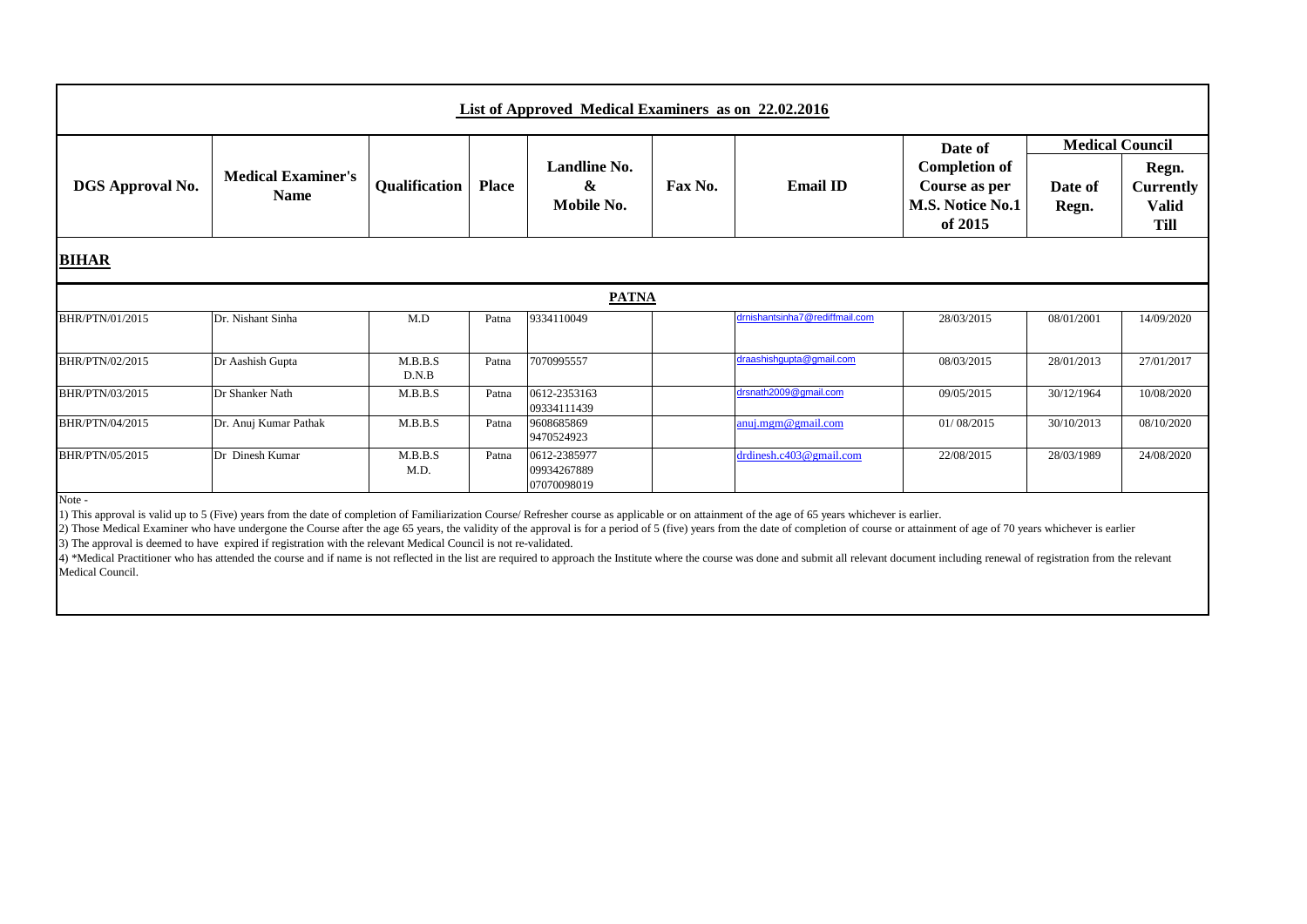|                         |                                          |                   |              | List of Approved Medical Examiners as on 22.02.2016        |              |                                   |                                              |                        |                                                          |
|-------------------------|------------------------------------------|-------------------|--------------|------------------------------------------------------------|--------------|-----------------------------------|----------------------------------------------|------------------------|----------------------------------------------------------|
|                         |                                          |                   |              | <b>Landline No.</b>                                        |              |                                   | Date of<br><b>Completion of</b>              | <b>Medical Council</b> |                                                          |
| <b>DGS</b> Approval No. | <b>Medical Examiner's</b><br><b>Name</b> | Qualification     | <b>Place</b> | &<br>Mobile No.                                            | Fax No.      | <b>Email ID</b>                   | Course as per<br>M.S. Notice No.1<br>of 2015 | Date of Regn.          | Regn.<br><b>Currently</b><br><b>Valid</b><br><b>Till</b> |
| <b>NEW DELHI</b>        |                                          |                   |              |                                                            |              |                                   |                                              |                        |                                                          |
|                         |                                          |                   |              | <b>DELHI</b>                                               |              |                                   |                                              |                        |                                                          |
| ND/DEL/01/2015          | Dr Kalpan Gupta                          | M.B.B.S           | Delhi        | 011-26894227<br>011-26894042<br>9810809555                 |              | kalpyg@gmail.com                  | 26/09/2015                                   | 30/10/2000             | 04/06/2016                                               |
| ND/DEL/02/2015          | Dr V.K.Kanwar                            | M.B.B.S<br>D.G.O. | Delhi        | 011-41829499<br>011-26529222<br>9899086432                 |              | drvkkanwar@gmail.com              | 17/10/2015                                   | 02/11/2000             | 21/01/2016                                               |
| ND/DEL/03/2015          | Dr K.R.S.Kanwar                          | M.B.B.S           | Delhi        | 011-26966795<br>011-26969712<br>011-41829499<br>9810130540 |              | shiny@airtelmail.in               | 17/10/2015                                   | 05/01/1979             | 18/01/2021                                               |
| ND/DEL/04/2015          | Dr A K Gupta                             | M.B.B.S           | Delhi        | 9810137690                                                 |              | drsclab@hotmail.com               | 31/10/2015                                   | 01/06/2000             | 07/09/2020                                               |
| ND/DEL/05/2015          | Dr. Abhinay Rai                          | M.B.B.S           | Delhi        | 8510845771<br>9643668971                                   |              | raiabhinay@gmail.com              | 28/11/2015                                   | 17/07/2014             | 16/07/2019                                               |
| ND/DEL/06/2015          | Dr Adarsh Kumar                          | M.D               | Delhi        | 9811020247                                                 |              | dr.adarsh11@gmail.com             | 12/12/2015                                   | 26/07/2011             | 25/07/2016                                               |
| ND/DEL/07/2015          | Dr Kusum Lata                            | M.B.B.S           | Delhi        | 9810726669<br>011-26537001                                 |              | greanparle@43@yahoo.com           | 18/10/2015                                   | 20/10/2000             | 01/04/2016                                               |
| ND/DEL/08/2016          | Dr Ashwani K Malhotra                    | M.B.B.S           | Delhi        | 011-22155100<br>011-22155200<br>9810107054                 | 011-22161393 | SWASTIHK1992@YAHOO.C<br><b>OM</b> | 09/01/2016                                   | 26/03/2014             | 25/03/2019                                               |
| ND/DEL/09/2016          | Dr Rajiv Kohil                           | M.B.B.S           | Delhi        | 011-24646273/72<br>9810282553                              |              | drrajiv@vpkmc.com                 | 09/01/2016                                   | 28/04/2001             | 27/04/2020                                               |
| ND/DEL/10/2016          | Dr N K Sood                              | M.B.B.S           | Delhi        | 011-32994608<br>9811274608                                 |              | suryadc@gmail.com                 | 05/02/2016                                   | 21/02/2013             | 20/02/2018                                               |

1) This approval is valid up to 5 (Five) years from the date of completion of Familiarization Course/ Refresher course as applicable or on attainment of the age of 65 years whichever is earlier.

2) Those Medical Examiner who have undergone the Course after the age 65 years, the validity of the approval is for a period of 5 (five) years from the date of completion of course or attainment of age of 70 years whicheve 3) The approval is deemed to have expired if registration with the relevant Medical Council is not re-validated.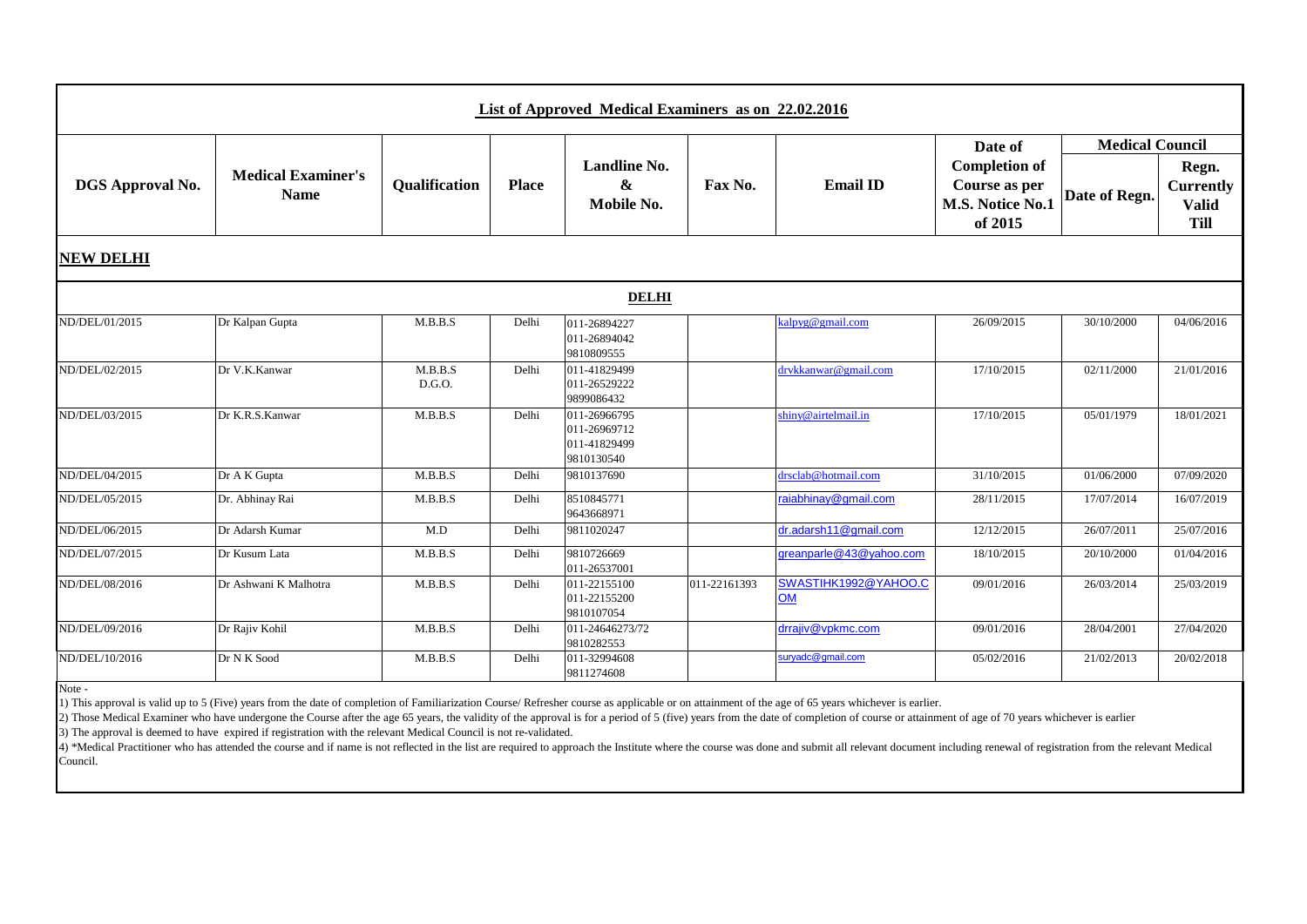|                         |                                          |                             |                     |                                          |                | List of Approved Medical Examiners as on 22.02.2016 |                                                                             |                  |                                                          |
|-------------------------|------------------------------------------|-----------------------------|---------------------|------------------------------------------|----------------|-----------------------------------------------------|-----------------------------------------------------------------------------|------------------|----------------------------------------------------------|
|                         |                                          |                             |                     |                                          |                |                                                     | Date of                                                                     |                  | <b>Medical Council</b>                                   |
| <b>DGS</b> Approval No. | <b>Medical Examiner's</b><br><b>Name</b> | Qualification               | <b>Place</b>        | <b>Landline No.</b><br>&<br>Mobile No.   | Fax No.        | <b>Email ID</b>                                     | <b>Completion of</b><br>Course as per<br><b>M.S. Notice</b><br>No.1 of 2015 | Date of<br>Regn. | Regn.<br><b>Currently</b><br><b>Valid</b><br><b>Till</b> |
| <b>GOA</b>              |                                          |                             |                     |                                          |                |                                                     |                                                                             |                  |                                                          |
|                         |                                          |                             |                     |                                          | <b>BARDEZ</b>  |                                                     |                                                                             |                  |                                                          |
| GOA/BRD/01/2015         | Dr. Suresh Idnani                        | M.B.B.S                     | <b>Bardez</b>       | 8322417036/38<br>9822126604              | 91-8322413021  | sureshidnani@hotmail.com                            | 21/02/2015                                                                  | 01/07/2003       | 30/06/2018                                               |
| GOA/BRD/02/2015         | Dr. Vilas Babulo<br>Krishna Naik         | M.B.B.S                     | <b>Bardez</b>       | 9881654748                               |                | nvilas@rocketmail.com                               | 11/07/2015                                                                  | 11/03/1997       | 10/03/2016                                               |
|                         |                                          |                             |                     |                                          | <b>MARGAON</b> |                                                     |                                                                             |                  |                                                          |
| GOA/MRG/01/2015         | Dr. Francis Almedia                      | M.B.B.S<br>D.M.R.D          | Margaon             | 0832-3225993<br>9545527861               |                | racehealthcaresolutions@vahoo.com                   | 18/04/2015                                                                  | 16/11/1998       | 15/11/2017                                               |
| GOA/MRG/02/2015         | Dr. Emanuel Gracias Carmo                | M.B.B.S<br>M.S              | Margaon             | 7720880161<br>08322730958                |                | emanuelgraciasmd@gmail.com                          | 18/04/2015                                                                  | 05/12/2014       | 04/12/2019                                               |
| GOA/MRG/03/2015         | Dr. Arun Shankar Rane                    | M.B.B.S                     | Margaon             | 9850415905                               |                | drhareshgoa@gmail.com                               | 22/08/2015                                                                  | 05/04/1995       | 04/04/2019                                               |
|                         |                                          |                             |                     |                                          | <b>SALCETE</b> |                                                     |                                                                             |                  |                                                          |
| GOA/SLC/01/2015         | Dr. Mario Fernandes                      | B.H.M.S                     | Slacete             | 0832-2786931<br>9673173260               |                | mario28jan@yahoo.com                                | 07/02/2015                                                                  | 02/11/2009       | 06/02/2020                                               |
| GOA/SLC/02/2015         | Dr. Luis Antonio<br>De Ataide            | M.B.B.S<br>D.F.M            | Slacete             | 0832-2731056<br>9822128302               |                | luisataide@yahoo.com                                | 21/02/2015                                                                  | 30/07/2012       | 01/05/2017                                               |
| GOA/SLC/03/2015         | Dr. Phillips Mascarenhas                 | M.B.B.S                     | Margao-<br>Salcete  | 0832-2711140<br>9011412574<br>9673113296 | 0832-2725115   | medicalsdivine@yahoo.com                            | 14/03/2015                                                                  | 10/7/1998        | 09/07/2017                                               |
| GOA/SLC/04/2015         | Dr. Surendra P.<br>Verenkar              | M.B.B.S<br>A.F.I.H          | Chandor-<br>Salcete | 0832-2784241<br>9822150425               |                | doctorsurendra49@gmail.com                          | 04/04/2015                                                                  | 31/01/1997       | 30/01/2016                                               |
| GOA/SLC/05/2015         | Dr. Salvador Olivio<br>Tereza            | M.B.B.S<br>D.P.M<br>A.F.I.H | Salcete             | 0832-2860210<br>8550909884               |                | tarezasalvador@gmail.com                            | 30/05/2015                                                                  | 22/09/2004       | 21/09/2019                                               |
|                         |                                          |                             |                     |                                          | <b>PONDA</b>   |                                                     |                                                                             |                  |                                                          |
| GOA/PND/01/2015         | Dr. Gokuldas Hulo<br>Gaude               | M.B.B.S                     | Ponda               | 9890544691<br>9822981628                 |                | mangrinshohs@rediffmail.com                         | 30/05/2015                                                                  | 23/03/1992       | 28/02/2017                                               |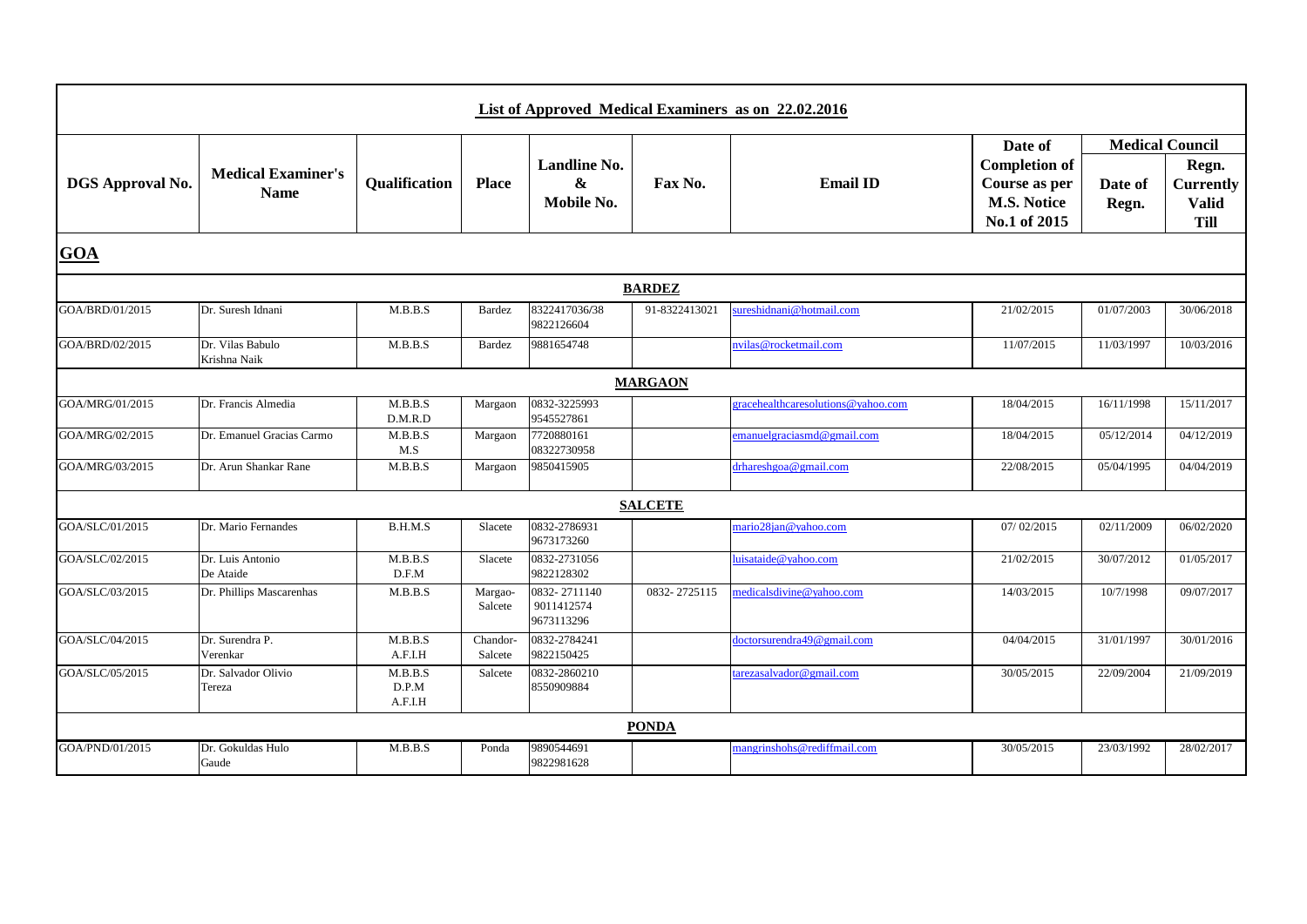|                         |                                          |                           |                  |                                              |                 |                                | Date of                                                                     | <b>Medical Council</b> |                                                   |
|-------------------------|------------------------------------------|---------------------------|------------------|----------------------------------------------|-----------------|--------------------------------|-----------------------------------------------------------------------------|------------------------|---------------------------------------------------|
| <b>DGS</b> Approval No. | <b>Medical Examiner's</b><br><b>Name</b> | Qualification             | <b>Place</b>     | Landline No.<br>&<br>Mobile No.              | Fax No.         | <b>Email ID</b>                | <b>Completion of</b><br>Course as per<br><b>M.S. Notice</b><br>No.1 of 2015 | Date of<br>Regn.       | Regn.<br><b>Currently</b><br>Valid<br><b>Till</b> |
|                         |                                          |                           |                  |                                              | VASCO-DA GAMA   |                                |                                                                             |                        |                                                   |
| GOA/VDG/01/2015         | Dr. Anand Kumar<br>Thakur                | M.B.B.S<br>M.D.B          | Vasco            | 0832-2501316<br>9823019733                   |                 | sidads@hotmail.com             | 18/04/2015                                                                  | 16/02/2001             | 15/02/2021                                        |
| GOA/VDG/02/2015         | Dr. Anil Mehndiratta                     | M.B.B.S<br>M.D<br>F.C.C.P | Vasco<br>Da Gama | 08321-2531929<br>08321-2516569<br>9823012806 |                 | anilmehndiratta@rediffmail.com | 13/06/2015                                                                  | 30/09/1994             | 30/09/2018                                        |
| GOA/VDG/03/2015         | Dr. S. M. Lawande                        | M.B.B.S                   | Vasco<br>Da Gama | 0832-2512246<br>9226578266                   |                 | lsham6666@gmail.com            | 28/11/2015                                                                  | 29/01/1997             | 24/01/2016                                        |
|                         |                                          |                           |                  |                                              | <b>CHICALIM</b> |                                |                                                                             |                        |                                                   |
| GOA/CHM/01/2015<br>.    | Dr.Shripad Mohan<br>Kamat                | M.B.B.S<br>D.G.O<br>D.N.B | Chicalim         | 0832-2541202<br>9422065395                   |                 | kamatajit@gmail.com            | 12/12/2015                                                                  | 21/01/1997             | 20/01/2021                                        |

Note -

1) This approval is valid up to 5 (Five) years from the date of completion of Familiarization Course/ Refresher course as applicable or on attainment of the age of 65 years whichever is earlier.

2) Those Medical Examiner who have undergone the Course after the age 65 years, the validity of the approval is for a period of 5 (five) years from the date of completion of course or attainment of age of 70 years whicheve

3) The approval is deemed to have expired if registration with the relevant Medical Council is not re-validated.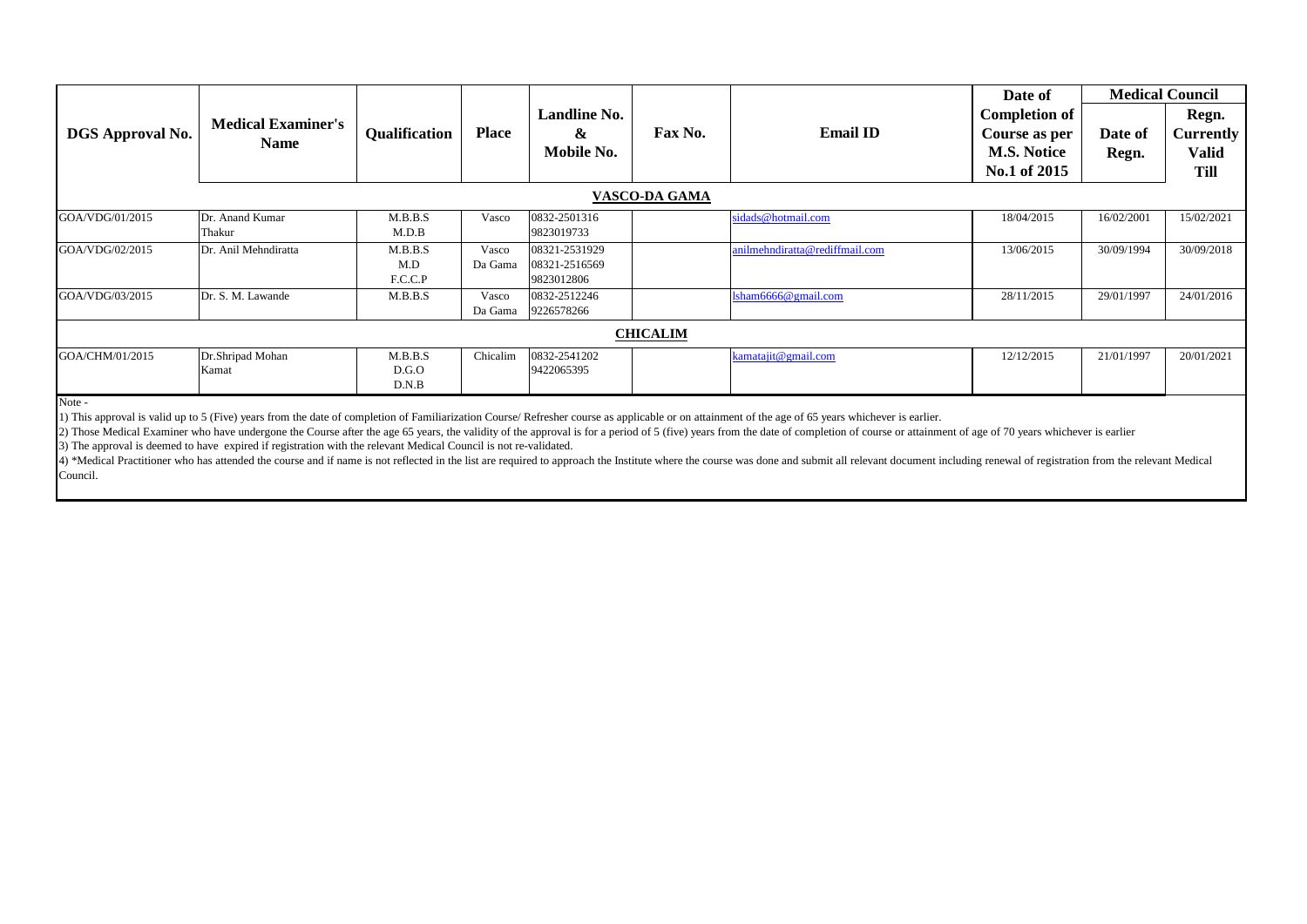|                         |                                          |                    |              | List of Approved Medical Examiners as on 22.02.2016 |         |                                               |                                                                                        |                  |                                                                                    |
|-------------------------|------------------------------------------|--------------------|--------------|-----------------------------------------------------|---------|-----------------------------------------------|----------------------------------------------------------------------------------------|------------------|------------------------------------------------------------------------------------|
| <b>DGS</b> Approval No. | <b>Medical Examiner's</b><br><b>Name</b> | Qualification      | <b>Place</b> | <b>Landline No.</b><br>&<br>Mobile No.              | Fax No. | <b>Email ID</b>                               | Date of<br><b>Completion of</b><br>Course as per<br><b>M.S. Notice</b><br>No.1 of 2015 | Date of<br>Regn. | <b>Medical Council</b><br>Regn.<br><b>Currently</b><br><b>Valid</b><br><b>Till</b> |
| <b>GUJARAT</b>          |                                          |                    |              |                                                     |         |                                               |                                                                                        |                  |                                                                                    |
|                         |                                          |                    |              | <b>JAMNAGAR</b>                                     |         |                                               |                                                                                        |                  |                                                                                    |
| GU/JAM/01/2015          | Dr. Tanna PrashantHargovind              | M.B.B.S            | Jamnagar     | 0288-2558176<br>022-2558275<br>9825681176           |         | jrdrtanna@yahoo.com                           | 14/02/2015                                                                             | 16/04/2012       | 15/04/2017                                                                         |
|                         |                                          |                    |              | <b>SURAT</b>                                        |         |                                               |                                                                                        |                  |                                                                                    |
| GUJ/SUR/01/2015         | Dr Abhijit Madhiwala                     | M.B.B.S<br>A.F.I.H | Surat        | 9979890774                                          |         | abhijit.madhiwala@gmail.com                   | 22/08/2015                                                                             | 09/01/2009       | 01/10/2020                                                                         |
| GUJ/SUR/02/2015         | Dr. Manohar Gemawat                      | M.B.B.S            | Surat        | 9824375077                                          |         | sidads@hotmail.com<br>simsglobalvae@gmail.com | 12/09/2015                                                                             | 30/08/2002       | 23/11/2020                                                                         |
| GUJ/SUR/03/2015         | Dr. Preeti Gemawat                       | M.B.B.S            | Surat        | 9824509455                                          |         | oreeti.gemawat@gmail.com                      | 12/09/2015                                                                             | 30/08/2002       | 23/11/2020                                                                         |
| GUJ/SUR/04/2016         | Dr Vijay Patel                           | M.B.B.S<br>A.F.I.H | Surat        | 9033189313<br>9662726631                            |         | drvi15@gmail.com                              | 09/01/2016                                                                             | 08/12.1999       | 31/12/2019                                                                         |
|                         |                                          |                    |              | <b>ANKLESHWAR</b>                                   |         |                                               |                                                                                        |                  |                                                                                    |
| GUJ/ANK/01/2015         | Dr Prasmit Amit Shah                     | M.B.B.S            | Ankleshwar   | 7710009893                                          |         | prasmit198@gmail.com                          | 31/10/2015                                                                             | 11/03/2015       | 11/03/2020                                                                         |

2) Those Medical Examiner who have undergone the Course after the age 65 years, the validity of the approval is for a period of 5 (five) years from the date of completion of course or attainment of age of 70 years whicheve 3) The approval is deemed to have expired if registration with the relevant Medical Council is not re-validated.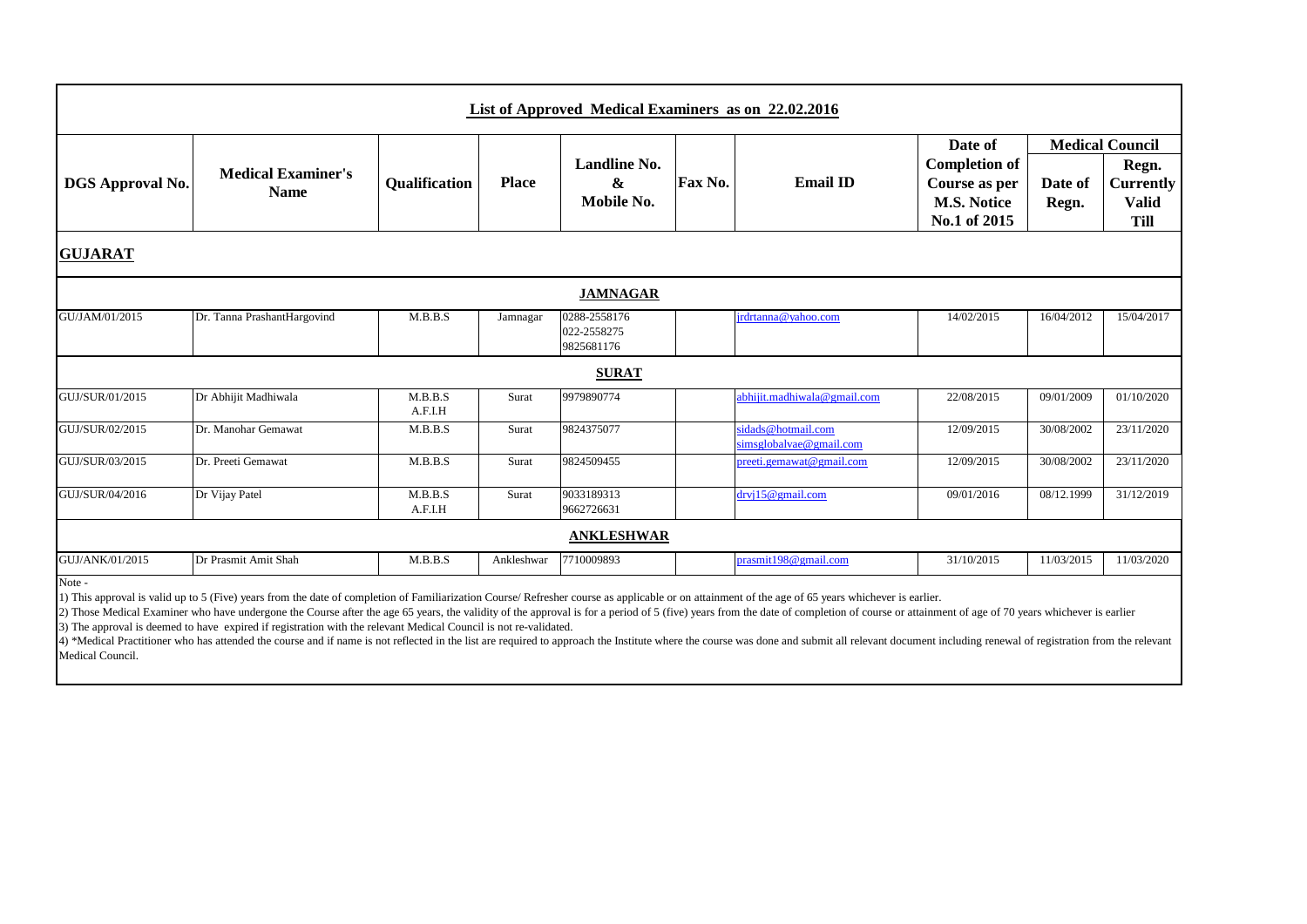|                         | List of Approved Medical Examiners as on 22.02.2016 |                      |              |                  |                |                 |                      |         |                        |  |  |  |  |
|-------------------------|-----------------------------------------------------|----------------------|--------------|------------------|----------------|-----------------|----------------------|---------|------------------------|--|--|--|--|
|                         |                                                     |                      |              |                  |                |                 | Date of              |         | <b>Medical Council</b> |  |  |  |  |
|                         |                                                     |                      |              |                  |                |                 | <b>Completion of</b> |         | Regn.                  |  |  |  |  |
| <b>DGS.Approval No.</b> | <b>Medical Examiner's</b>                           | <b>Oualification</b> | <b>Place</b> | Landline No. & . | <b>Fax No.</b> | <b>Email ID</b> | Course as per        | Date of | Currently              |  |  |  |  |
|                         | <b>Name</b>                                         |                      |              | Mobile No.       |                |                 | <b>M.S. Notice</b>   | Regn.   | Valid                  |  |  |  |  |
|                         |                                                     |                      |              |                  |                |                 | No.1 of 2015         |         | <b>Till</b>            |  |  |  |  |

#### **HARYANA**

| <b>PANCHKULA</b> |                       |         |           |                                            |  |                              |            |            |            |  |  |  |  |
|------------------|-----------------------|---------|-----------|--------------------------------------------|--|------------------------------|------------|------------|------------|--|--|--|--|
| HYN/PNC/01/2015  | Dr Deepanjali Sharada | M.B.B.S | Panchkula | 0172-2571642<br>9815431219                 |  | deepanjali.alok@gmail.com    | 31/01/2015 | 23/10/2008 | 06/09/2020 |  |  |  |  |
|                  |                       |         |           | <b>GURGAON</b>                             |  |                              |            |            |            |  |  |  |  |
| HYN/GUR/01/2015  | Dr. Minal Taneja      | M.B.B.S | Gurgaon   | 0124-2388786<br>0214-2563124<br>9871591545 |  | apex_diagnostics@yahoo.co.in | 14/08/2015 | 05/02/1992 | 12/07/2020 |  |  |  |  |
|                  |                       |         |           | <b>CH. DADRI</b>                           |  |                              |            |            |            |  |  |  |  |
| HYN/DAD/01/2015  | Dr. Sanjay Kumar      | B.A.M.S | CH. Dadri | 9992173739                                 |  | sangwan_a20@yahoo.com        | 26/09/2015 | 07/09/2012 | 30/03/2019 |  |  |  |  |

Note -

1) This approval is valid up to 5 (Five) years from the date of completion of Familiarization Course/ Refresher course as applicable or on attainment of the age of 65 years whichever is earlier.

2) Those Medical Examiner who have undergone the Course after the age 65 years, the validity of the approval is for a period of 5 (five) years from the date of completion of course or attainment of age of 70 years whicheve 3) The approval is deemed to have expired if registration with the relevant Medical Council is not re-validated.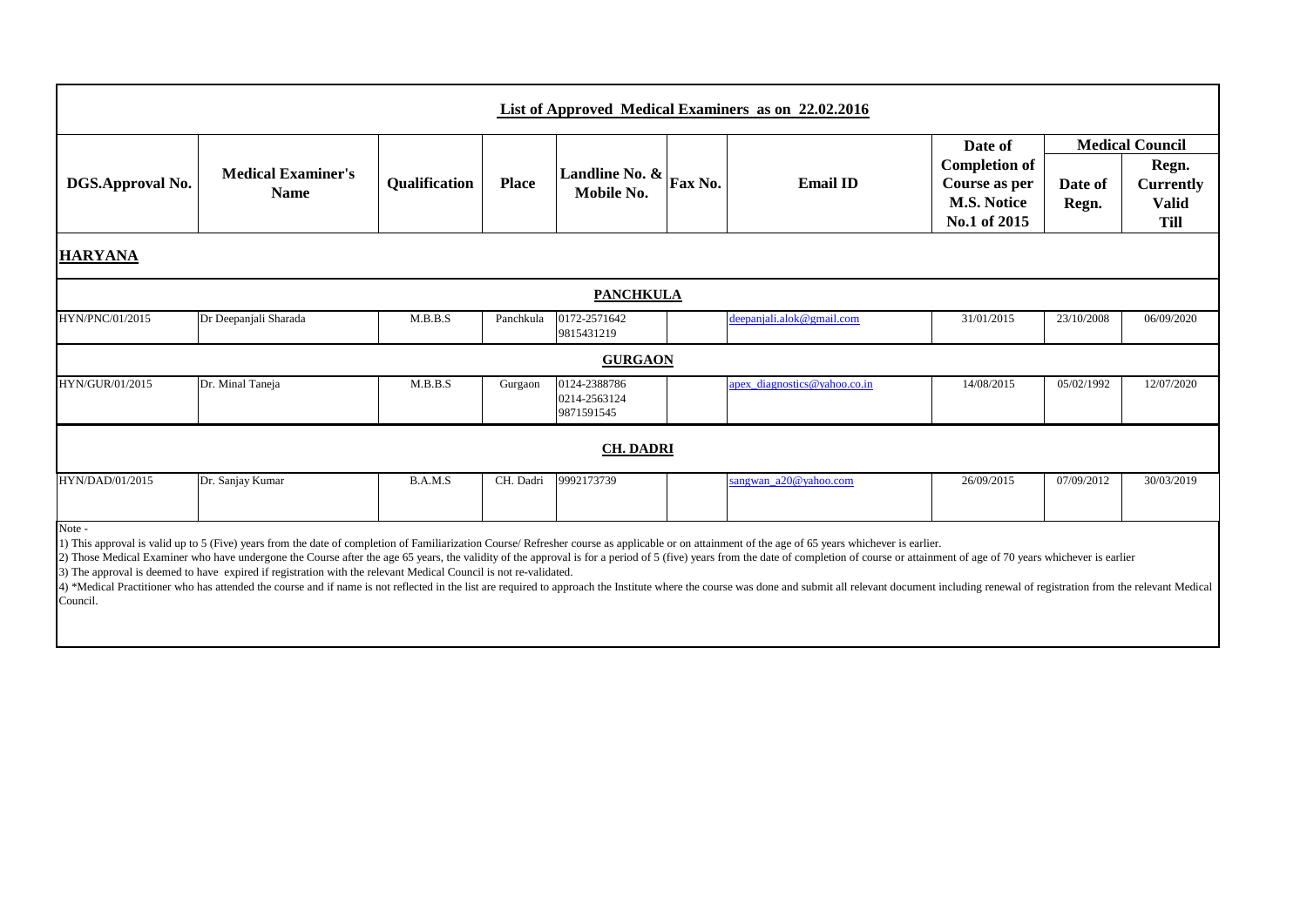|                                      |                                          |                    |              | List of Approved Medical Examiners as on 22.02.2016 |         |                                                                                                                                                                                                    |                                                                                        |                  |                                                                                    |
|--------------------------------------|------------------------------------------|--------------------|--------------|-----------------------------------------------------|---------|----------------------------------------------------------------------------------------------------------------------------------------------------------------------------------------------------|----------------------------------------------------------------------------------------|------------------|------------------------------------------------------------------------------------|
| <b>DGS</b><br><b>Approval</b><br>No. | <b>Medical Examiner's</b><br><b>Name</b> | Qualification      | <b>Place</b> | Landline No. &<br>Mobile No.                        | Fax No. | <b>Email ID</b>                                                                                                                                                                                    | Date of<br><b>Completion of</b><br>Course as per<br><b>M.S. Notice</b><br>No.1 of 2015 | Date of<br>Regn. | <b>Medical Council</b><br>Regn.<br><b>Currently</b><br><b>Valid</b><br><b>Till</b> |
| <b>KERALA</b>                        |                                          |                    |              |                                                     |         |                                                                                                                                                                                                    |                                                                                        |                  |                                                                                    |
|                                      |                                          |                    |              | <b>ERNAKULAM</b>                                    |         |                                                                                                                                                                                                    |                                                                                        |                  |                                                                                    |
| KRL/ERN/01/2015                      | Dr. Divakar Prabhu                       | M.B.B.S            | Ernakulam    | 0484-2355257<br>9846096733                          |         | dr.divakarprabhu@gmail.com                                                                                                                                                                         | 12/06/2015                                                                             | 09/04/1974       | 03/07/2020                                                                         |
|                                      |                                          |                    |              | <b>KOCHI</b>                                        |         |                                                                                                                                                                                                    |                                                                                        |                  |                                                                                    |
| KRL/KCH/01/2015                      | Dr. P.V. Unnikrishnan                    | M.B.B.S            | Kochi        | 0484-2353783<br>9847196906                          |         | drunnisree@yahoo.com                                                                                                                                                                               | 12/06/2015                                                                             | 16/01/1979       | 02/08/2016                                                                         |
| KRL/KCH/02/2015                      | Dr. Easa V K                             | M.B.B.S            | Kochi        | 0484-4032341<br>0484-3234626                        |         | metromedicentre@gmail.com                                                                                                                                                                          | 09/10/2015                                                                             | 24/05/1978       | 18/04/2021                                                                         |
| KRL/KCH/03/2015                      | Dr Ramesh Parameshwaran<br>Nair          | M.B.B.S            | Kochi        | 0484-2322022<br>0484-4032022<br>09567761597         |         | drrameshpnair@yahoo.co.in                                                                                                                                                                          | 07/11/2015                                                                             | 21/11/2007       | 21/11/2017                                                                         |
| KRL/KCH/04/2015                      | Dr Shaju Cheringal<br>Sadanandan         | M.B.B.S<br>A.F.I.H | Kochi        | 0484-2342688<br>0484-4123456<br>9846174466          |         | SHAJUCHERINGAL@GMAIL.COM                                                                                                                                                                           | 12/12/2015                                                                             | 24/09/1997       | 14/12/2020                                                                         |
| KRL/CH/05/2016                       | Dr. Sriram Chandran                      | M.D                | Kochi        | 0484-2210510<br>9895759081                          |         | 0484-2210511 drsriram7@yahoo.co.in                                                                                                                                                                 | 12/06/2015                                                                             | 30/10/2013       | 31/10/2018                                                                         |
| KRL/CH/06/2016                       | Dr.Shirly John                           | M.B.B.S<br>D.G.O   | Kochi        | 0484-2206884<br>9846274466                          |         | dr.shirlyiohn@gmail.com                                                                                                                                                                            | 05/02/2016                                                                             | 21/02/2011       | 20/02/2016                                                                         |
|                                      |                                          |                    |              | <b>CALICUT</b>                                      |         |                                                                                                                                                                                                    |                                                                                        |                  |                                                                                    |
| KRL/CAL/01/2016                      | Dr Shanu Mullaveettil                    | M.D                | Calicut      | 0495-2483804<br>09388122555                         |         | shanumv@gmail.com<br>info@koyashospital.com                                                                                                                                                        | 08/05/2015                                                                             | 15/07/2011       | 14/07/2016                                                                         |
|                                      |                                          |                    |              | <b>KANNUR</b>                                       |         |                                                                                                                                                                                                    |                                                                                        |                  |                                                                                    |
| KRL/KAN/01/2016                      | Dr Hansaraj Kambil Cheenankandy          | M.B.B.S<br>M.D     | Kannur       | 0497-2727792<br>9846084140                          |         | drrayhans.med@rediffmail.com                                                                                                                                                                       | 09/01/2016                                                                             | 06/04/2011       | 05/04/2016                                                                         |
| Note -                               |                                          |                    |              |                                                     |         | 1) This approval is valid up to 5 (Five) years from the date of completion of Familiarization Course/ Refresher course as applicable or on attainment of the age of 65 years whichever is earlier. |                                                                                        |                  |                                                                                    |

2) Those Medical Examiner who have undergone the Course after the age 65 years, the validity of the approval is for a period of 5 (five) years from the date of completion of course or attainment of age of 70 years whicheve

3) The approval is deemed to have expired if registration with the relevant Medical Council is not re-validated.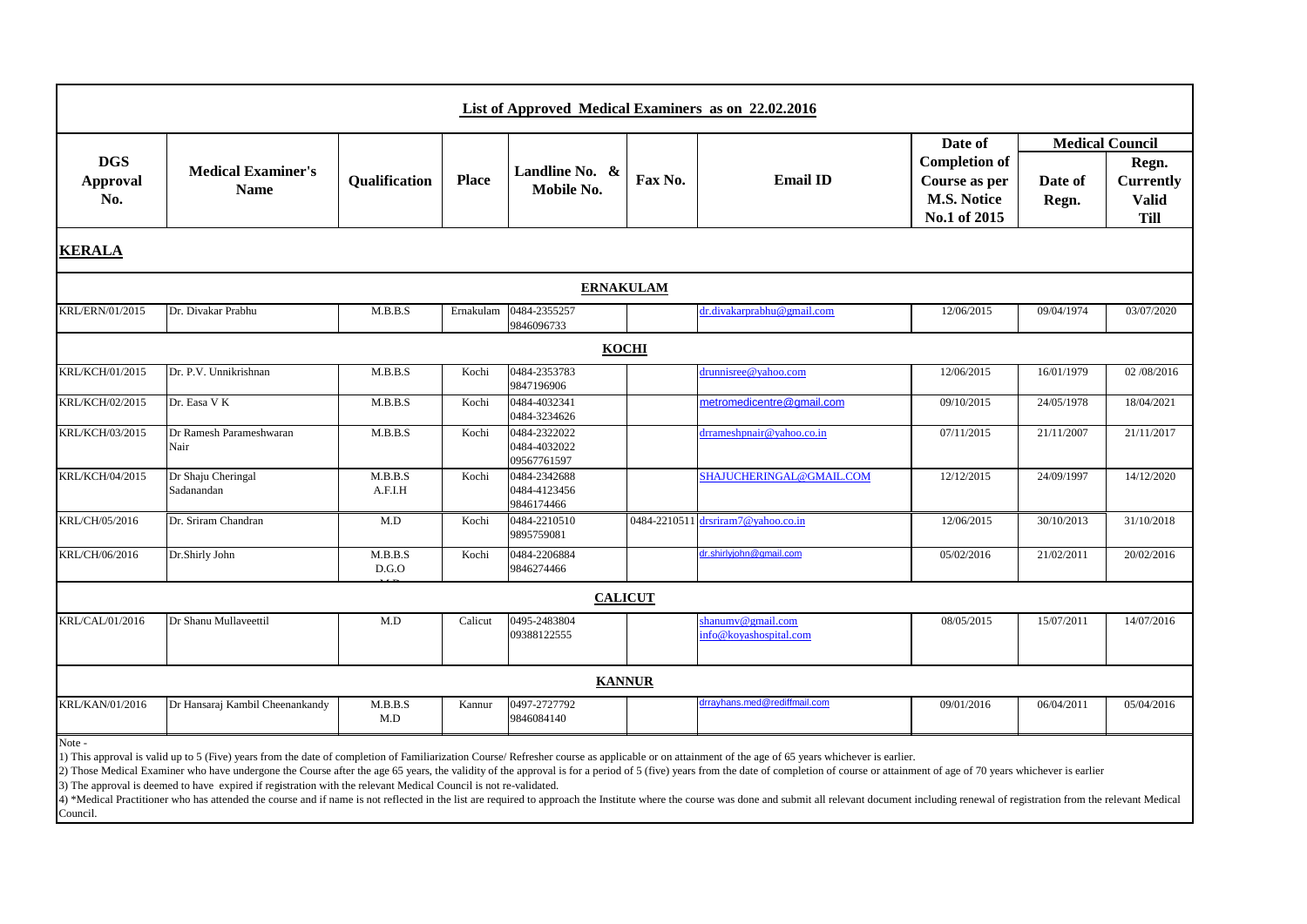|                         | List of Approved Medical Examiners as on 22,02,2016 |                      |              |                                        |         |                 |                                                                                        |                  |                                                                             |  |  |  |
|-------------------------|-----------------------------------------------------|----------------------|--------------|----------------------------------------|---------|-----------------|----------------------------------------------------------------------------------------|------------------|-----------------------------------------------------------------------------|--|--|--|
| <b>DGS Approval No.</b> | <b>Medical Examiner's</b><br><b>Name</b>            | <b>Qualification</b> | <b>Place</b> | <b>Landline No.</b><br>&<br>Mobile No. | Fax No. | <b>Email ID</b> | Date of<br><b>Completion of</b><br>Course as per<br><b>M.S. Notice</b><br>No.1 of 2015 | Date of<br>Regn. | <b>Medical Council</b><br>Regn.<br>Currently<br><b>Valid</b><br><b>Till</b> |  |  |  |

### **KARNATAKA**

|                 |                         |         |         | <b>BELLARY</b> |                                   |            |            |            |
|-----------------|-------------------------|---------|---------|----------------|-----------------------------------|------------|------------|------------|
| KAR/BLR/01/2015 | Dr. Shreedhar Kodiganti | M.B.B.S | Bellary | 0839-2268956   | $\sh$ reedhar.kodiganti@gmail.com | 12/09/2015 | 11/06/2012 | 10/06/2022 |
|                 |                         |         |         | 09448368956    |                                   |            |            |            |
| Note -          |                         |         |         |                |                                   |            |            |            |

1) This approval is valid up to 5 (Five) years from the date of completion of Familiarization Course/ Refresher course as applicable or on attainment of the age of 65 years whichever is earlier.

2) Those Medical Examiner who have undergone the Course after the age 65 years, the validity of the approval is for a period of 5 (five) years from the date of completion of course or attainment of age of 70 years whicheve 3) The approval is deemed to have expired if registration with the relevant Medical Council is not re-validated.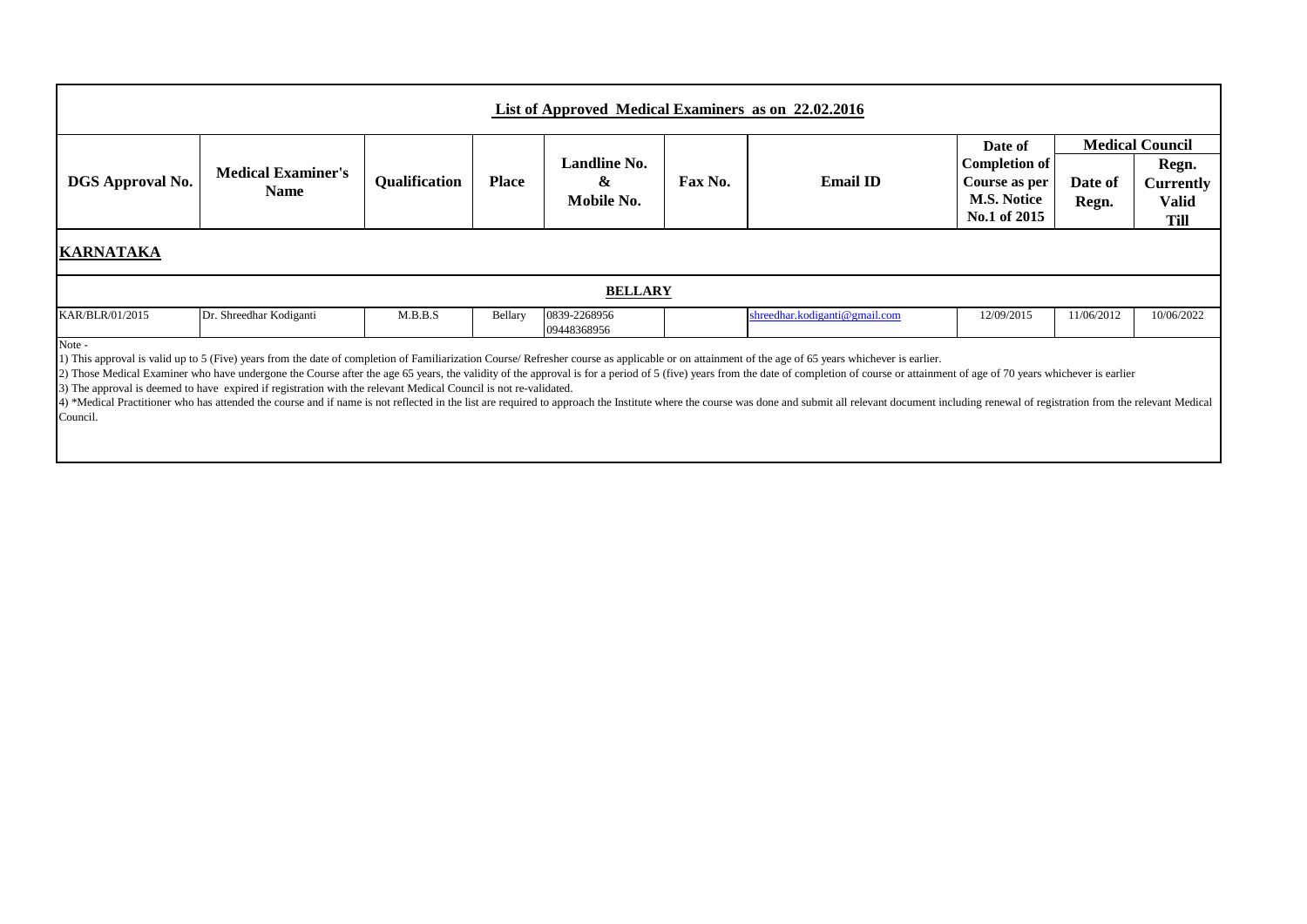|                 |                           |                             |              |                                            |                             | List of Approved Medical Examiners as on 22.02.2016 |                                                     |                                                                  |                                                          |
|-----------------|---------------------------|-----------------------------|--------------|--------------------------------------------|-----------------------------|-----------------------------------------------------|-----------------------------------------------------|------------------------------------------------------------------|----------------------------------------------------------|
| <b>DGS</b>      | <b>Medical Examiner's</b> |                             |              | <b>Landline No.</b>                        |                             |                                                     | Date of<br><b>Completion of</b>                     | <b>Medical Council</b><br><b>Registration</b><br><b>Validity</b> |                                                          |
| Approval No.    | <b>Name</b>               | <b>Qualification</b>        | <b>Place</b> | $\boldsymbol{\&}$<br><b>Mobile No.</b>     | Fax No.                     | <b>Email ID</b>                                     | Course as per<br><b>M.S. Notice</b><br>No.1 of 2015 | Date of<br>Regn.                                                 | Regn.<br><b>Currently</b><br><b>Valid</b><br><b>Till</b> |
| MAHARASHTRA     |                           |                             |              |                                            |                             |                                                     |                                                     |                                                                  |                                                          |
|                 |                           |                             |              |                                            | <b>MUMBAI</b>               |                                                     |                                                     |                                                                  |                                                          |
| MAH/MUM/01/2015 | Dr. Ashish Chaudhari      | M.B.B.S<br>D.F.M<br>A.F.I.H | Mumbai       | 022-22611213<br>022-22675152<br>9820189028 |                             | marinmedical@gmail.com                              | 31/01/2015                                          | 05/08/1993                                                       | 28/02/2017                                               |
| MAH/MUM/02/2015 | Dr. Ravish Asif Tatli     | M.B.B.S                     | Mumbai       | 9833848627<br>9930461858                   |                             | drravishtatli@yahoo.com                             | 31/01/2015                                          | 04/09/0998                                                       | 28/02/2017                                               |
| MAH/MUM/03/2015 | Dr. Anil Mehra            | M.B.B.S<br>D.C.H            | Mumbai       | 022-26462912<br>9820043432                 | 022-67023862                | docmehra@gmail.com                                  | 31/01/2015                                          | 30/04/1971                                                       | 28/02/2017                                               |
| MAH/MUM/04/2015 | Dr. Chiramel Joel George  | B.H.M.S                     | Mumbai       | 022-28235500<br>9892838986                 | 022-28235454                | osmegroup@bsmc.in                                   | 31/01/2015                                          | 03/08/2006                                                       | 30/01/2020                                               |
| MAH/MUM/05/2015 | Dr. Bipin Jethalal Lal    | M.B.B.S                     | Mumbai       | 022-66713876<br>022-28235050<br>9833533585 |                             | osmcgroup@bsmc.in                                   | 07/02/2015                                          | 06/08/1981                                                       | 28/02/2017                                               |
| MAH/MUM/06/2015 | Dr. Pandurang D. Sapkale  | M.B.B.S                     | Mumbai       | 8451040402                                 | $\mathcal{L}_{\mathcal{A}}$ | mmcandheri@gmail.com                                | 07/02/2015                                          | 30/04/2004                                                       | 28/02/2017                                               |
| MAH/MUM/07/2015 | Dr. Shrikant Birbale      | M.B.B.S                     | Mumbai       | 9320764011<br>9224480182                   |                             | shreeswamisamarthclinic@gmail.com                   | 07/02/2015                                          | 20/05/1996                                                       | 28/02/2017                                               |
| MAH/MUM/08/2015 | Dr. A. Harigopal Subudhi  | M.B.B.S                     | Mumbai       | 022-65006307<br>9821232673                 | $\overline{a}$              | dr.hari19@gmail.com                                 | 07/02/2015                                          | 01/03/2007                                                       | 01/07/2017                                               |
| MAH/MUM/09/2015 | Dr. Sonia Subin George    | M.B.B.S                     | Mumbai       | 022-26840345<br>022-26821823<br>9870412155 | 022-26843927                | seabird@seabirdhf.com                               | 07/02/2015                                          | 01/04/2013                                                       | 28/02/2017                                               |
| MAH/MUM/10/2015 | Dr. Peter Fernandez       | M.B.B.S<br>A.F.I.H          | Mumbai       | 9820551478                                 | $\sim$                      | fernzpete@gmail.com                                 | 07/02/2015                                          | 18/01/1999                                                       | 28/02/2017                                               |
| MAH/MUM/11/2015 | Dr. Girish A. Katageri    | M.B.B.S                     | Mumbai       | 022-24465717<br>9869019160                 |                             | katagerigirish@yahoo.co.in                          | 14/02/2015                                          | 16/07/1985                                                       | 28/02/2017                                               |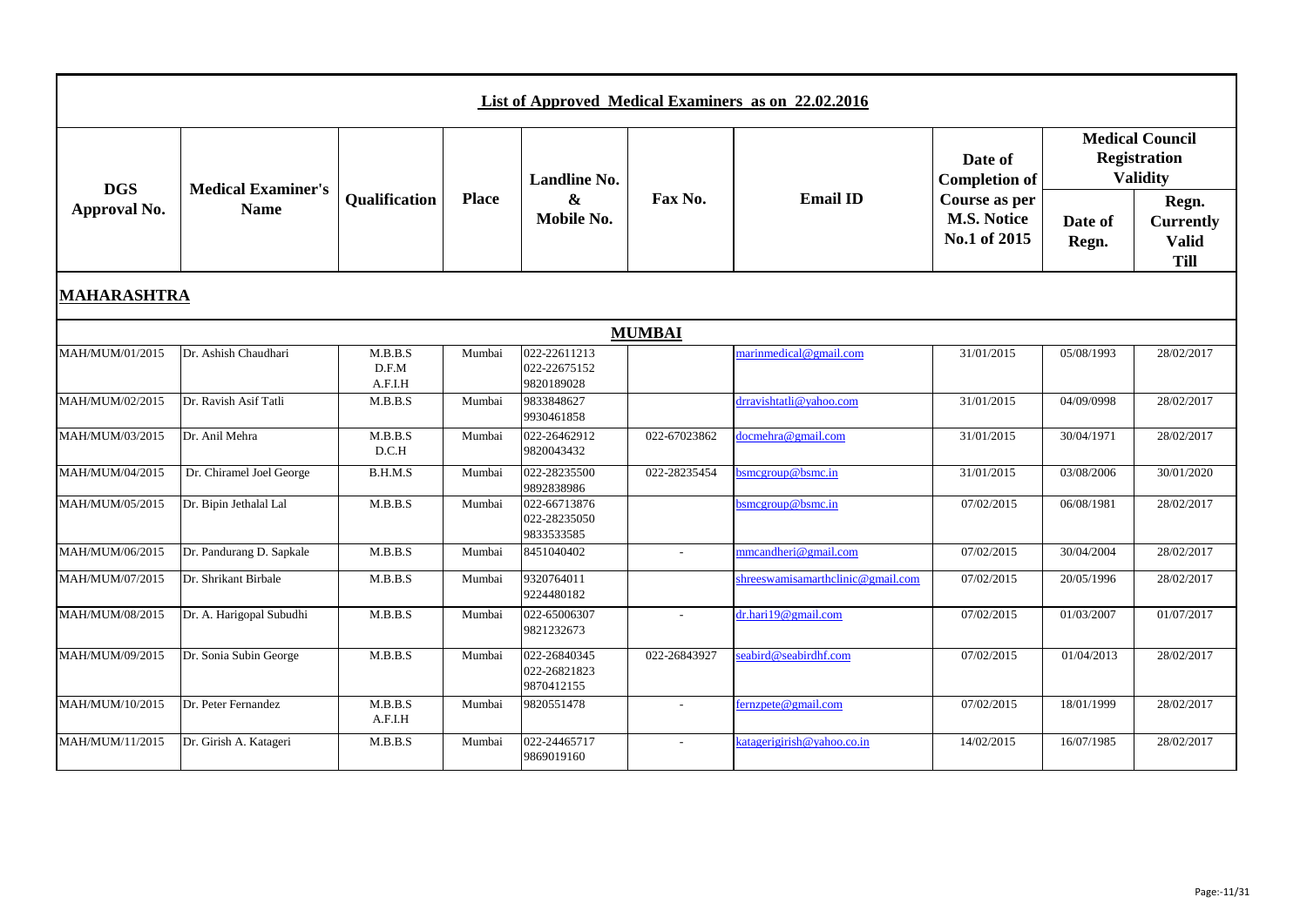|                            |                                          |                             |              |                                             |              | List of Approved Medical Examiners as on 22.02.2016                                       |                                                     |                                                                  |                                                          |
|----------------------------|------------------------------------------|-----------------------------|--------------|---------------------------------------------|--------------|-------------------------------------------------------------------------------------------|-----------------------------------------------------|------------------------------------------------------------------|----------------------------------------------------------|
|                            |                                          |                             |              | <b>Landline No.</b>                         |              |                                                                                           | Date of<br><b>Completion of</b>                     | <b>Medical Council</b><br><b>Registration</b><br><b>Validity</b> |                                                          |
| <b>DGS</b><br>Approval No. | <b>Medical Examiner's</b><br><b>Name</b> | <b>Qualification</b>        | <b>Place</b> | $\boldsymbol{\&}$<br>Mobile No.             | Fax No.      | <b>Email ID</b>                                                                           | Course as per<br><b>M.S. Notice</b><br>No.1 of 2015 | Date of<br>Regn.                                                 | Regn.<br><b>Currently</b><br><b>Valid</b><br><b>Till</b> |
| MAH/MUM/12/2015            | Dr. Amresh M. Jain                       | M.B.B.S                     | Mumbai       | 022-24172686<br>9820317473                  | $\sim$       | aaan143@gmail.com                                                                         | 14/02/2015                                          | 12/06/1997                                                       | 28/02/2017                                               |
| MAH/MUM/13/2015            | Dr. Ashish B. Rane                       | M.B.B.S<br>D.C.H<br>A.F.I.H | Mumbai       | 022-24140230<br>9819112361                  |              | dr.rane@gmail.com                                                                         | 14/02/2015                                          | 16/07/1998                                                       | 28/02/2017                                               |
| MAH/MUM/14/2015            | Dr. Ashfaque M Hajwane                   | M.B.B.S<br>D.I.H<br>A.F.I.H | Mumbai       | 022-22655233/34<br>9821281664               |              | drhajwane@yahoo.com                                                                       | 14/02/2015                                          | 21/09/1996                                                       | 28/02/2017                                               |
| MAH/MUM/15/2015            | Dr. Shamim A. Hajwane                    | M.B.B.S<br>A.F.I.H          | Mumbai       | 022-22655233/34<br>9821297887               |              | drhajwane@yahoo.com                                                                       | 14/02/2015                                          | 27/05/1997                                                       | 28/02/2017                                               |
| MAH/MUM/16/2015            | Dr. Shankar Shivappa Pol                 | M.B.B.S<br>M.D              | Mumbai       | 022-24072120<br>022-22614132<br>09820302429 |              | drsspol@gmail.com                                                                         | 14/02/2015                                          | 21/06/1982                                                       | 28/02/2017                                               |
| MAH/MUM/17/2015            | Dr. Panchamgeorge Tatu<br>Gade           | M.B.B.S                     | Mumbai       | 9820915231                                  | $\sim$       | ppttgade@gmail.com                                                                        | 21/02/2015                                          | 01/04/1992                                                       | 28/02/2017                                               |
| MAH/MUM/18/2015            | Dr. Prafull Shantilal Shah               | M.B.B.S                     | Mumbai       | 022-26821823<br>9867337013                  |              | drpsjain1973@rediffmail.com                                                               | 21/02/2015                                          | 02/06/1997                                                       | 28/02/2017                                               |
| MAH/MUM/19/2015            | Dr. Corinne Indani                       | MBB.S                       | Mumbai       | 022-22852618<br>9820021618                  |              | corinneidnani@hotmail.com                                                                 | 21/02/2015                                          | 18/06/1979                                                       | 27/02/2017                                               |
| MAH/MUM/20/2015            | Dr. Sulaxana Ramnarayan<br>Singh         | MBB.S                       | Mumbai       | 9773976699                                  |              | dr.sulakshna@gmail.com<br>drsulaxanarsinghmainmast@gmail.com<br>drpatelmainmast@gmail.com | 21/02/2015                                          | 26/02/2001                                                       | 28/02/2017                                               |
| MAH/MUM/21/2015            | Dr. Vipul Kantilal Khandelwal            | M.D<br>A.F.I.H              | Mumbai       | 022-28907736<br>9820915231                  | 022-61712346 | docvippul@gmail.com                                                                       | 21/02/2015                                          | 19/07/2007                                                       | 19/07/2017                                               |
| MAH/MUM/22/2015            | Dr. V.Z. Belani                          | M.B.B.S                     | Mumbai       | 022-22885500<br>022-2288030<br>9820035532   | 022-22881234 | dr.belani@bsmc.in<br>vijay.belani@gmail.com                                               | 14/03/2015                                          | 17/07/1980                                                       | 28/02/2017                                               |
| MAH/MUM/23/2015            | Dr. Shah Harshad Malji                   | M.B.B.S                     | Mumbai       | 022-28997212<br>09769052944                 |              | harshadmshah@hotmail.com                                                                  | 14/03/2015                                          | 24/06/1974                                                       | 28/02/2017                                               |
| MAH/MUM/24/2015            | Dr. Chirag J. Patil                      | M.B.B.S                     | Mumbai       | 022-22885500<br>022-22880303<br>9833981962  | 022-22881234 | dr.chirag@bsmc.in<br>chirag22ster@gmail.com                                               | 14/03/2015                                          | 12/12/2006                                                       | 12/12/2016                                               |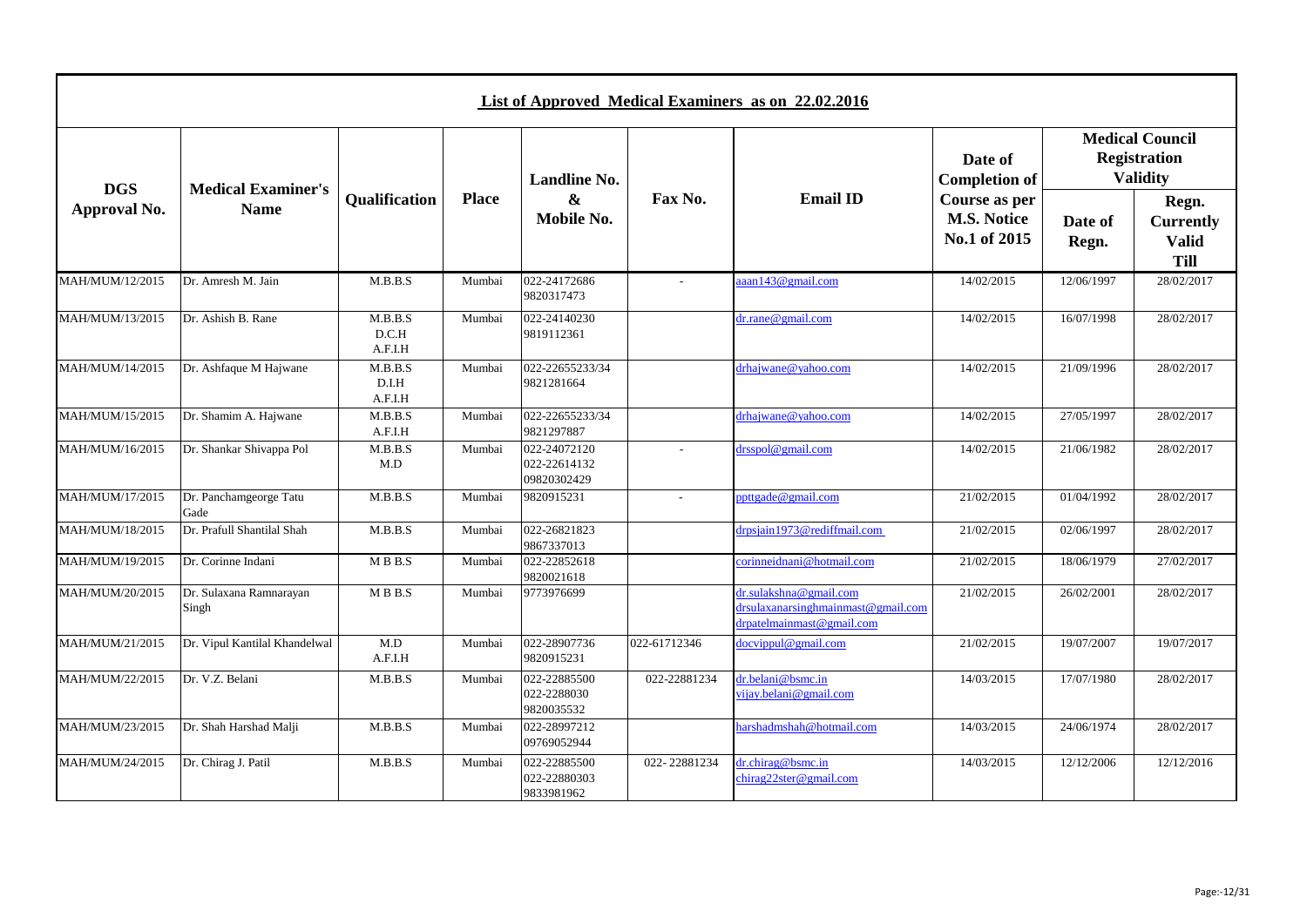|                 |                                          |                                                      |              |                                                              |                              | List of Approved Medical Examiners as on 22.02.2016 |                                                     |                  |                                                                  |
|-----------------|------------------------------------------|------------------------------------------------------|--------------|--------------------------------------------------------------|------------------------------|-----------------------------------------------------|-----------------------------------------------------|------------------|------------------------------------------------------------------|
| <b>DGS</b>      |                                          |                                                      |              | <b>Landline No.</b>                                          |                              |                                                     | Date of<br><b>Completion of</b>                     |                  | <b>Medical Council</b><br><b>Registration</b><br><b>Validity</b> |
| Approval No.    | <b>Medical Examiner's</b><br><b>Name</b> | <b>Oualification</b>                                 | <b>Place</b> | $\boldsymbol{\&}$<br>Mobile No.                              | Fax No.                      | <b>Email ID</b>                                     | Course as per<br><b>M.S. Notice</b><br>No.1 of 2015 | Date of<br>Regn. | Regn.<br><b>Currently</b><br><b>Valid</b><br><b>Till</b>         |
| MAH/MUM/25/2015 | Dr. Tarique Riyaz<br>Ahmed Siddiqui      | B.H.M.S                                              | Mumbai       | 022-66787975<br>022-66787976<br>986786185                    | 022-66787976                 | info@kaifakmedicare.com                             | 14/03/2015                                          | 19/06/1996       | 18/06/2016                                                       |
| MAH/MUM/26/2015 | Dr. Abdul Basit Suleman<br>Acharwala     | B.H.M.S                                              | Mumbai       | 022-66345451<br>983353036                                    | $\sim$                       | info@kaifakmedicare.com                             | 14/03/2015                                          | 10/12/1998       | 09/12/2018                                                       |
| MAH/MUM/27/2015 | Dr. Rajesh Jayant Butala                 | M.D<br>D.N.B                                         | Mumbai       | 022-25884488<br>9869039730                                   | $\sim$                       | rajeshbutala@hotmail.com                            | 14/03/2015                                          | 05/10/1993       | 28/02/2017                                                       |
| MAH/MUM/28/2015 | Dr. Sanjiv Vedparkash Dua                | M.B.B.S<br>M.S                                       | Mumbai       | 022-28443826<br>9324476616                                   | 022-28776616                 | saiikripa@gmail.com                                 | 14/03/2015                                          | 25/09/1988       | 28/02/2017                                                       |
| MAH/MUM/29/2015 | Dr. Bharati Rele                         | $\mathbf{M}.\mathbf{B}.\mathbf{B}.\mathbf{S}$<br>M.D | Mumbai       | 022-23613737<br>980058787                                    | $\sim$                       | bharatirele@gmail.com                               | 28/03/2015                                          | 29/10/1990       | 28/02/2017                                                       |
| MAH/MUM/30/2015 | Dr. Jayant Rele                          | M.B.B.S                                              | Mumbai       | 022-28326868<br>9820829393                                   | 022-23643636                 | jayant.rele@releclnic.com                           | 28/03/2015                                          | 15/01/1991       | 28/02/2017                                                       |
| MAH/MUM/31/2015 | Dr. G.K. Venkatesh                       | M.B.B.S                                              | Mumbai       | 022-23480214<br>9324266045                                   | 022-23485290                 | gonuguntla v@yahoo.com                              | 28/03/2015                                          | 25/09/1995       | 28/02/2017                                                       |
| MAH/MUM/32/2015 | Dr. Suchak Rohit<br>Gordhandas           | M.B.B.S                                              | Mumbai       | 022-26336413<br>022-26342676<br>91-9820028876                |                              | suchak9@hotmail.com                                 | 28/03/2015                                          | 01/09/1977       | 28/02/2017                                                       |
| MAH/MUM/33/2015 | Dr. Jacob Mathew                         | M.D                                                  | Mumbai       | 022-26821823<br>022-26840345<br>022-25704157<br>022-25701053 | 022-26843927<br>022-25706457 | drmathew@seabirdhf.com                              | 28/03/2015                                          | 16/01/1980       | 28/02/2017                                                       |
| MAH/MUM/34/2015 | Dr. Amol Sadashiy Jadhay                 | M.B.B.S                                              | Mumbai       | 9820964744                                                   |                              | amoljadhav.dr@gmail.com                             | 04/04/2015                                          | 24/04/2002       | 28/02/2017                                                       |
| MAH/MUM/35/2015 | Dr. Smita R. Kale                        | M.B.B.S<br>A.F.I.H                                   | Mumbai       | 022-25069509<br>9833904909                                   | $\sim$                       | drkalesmita@gmail.com                               | 04/04/2015                                          | 10/04/2003       | 28/02/2017                                                       |
| MAH/MUM/36/2015 | Dr. Wills Verghese                       | M.B.B.S                                              | Mumbai       | 022-22700090<br>9167636072<br>7738417126                     |                              | willsverhese@gmail.com                              | 04/04/2015                                          | 16/01/2008       | 16/01/2018                                                       |
| MAH/MUM/37/2015 | Dr. Ranjeet Kale                         | M.B.B.S<br>D.G.O<br>M.D                              | Mumbai       | 022-25069509<br>9833904908                                   |                              | drranjeetkale@gmail.com                             | 04/04/2015                                          | 19/01/2006       | 28/02/2017                                                       |
| MAH/MUM/38/2015 | Dr. Kamal A. Vazirani                    | M.B.B.S                                              | Mumbai       | 022-22675141<br>022-22672095<br>9820031558                   | 022-66360949                 | drkamaljaya@gmail.com                               | 04/04/2015                                          | 27/07/1976       | 28/02/2017                                                       |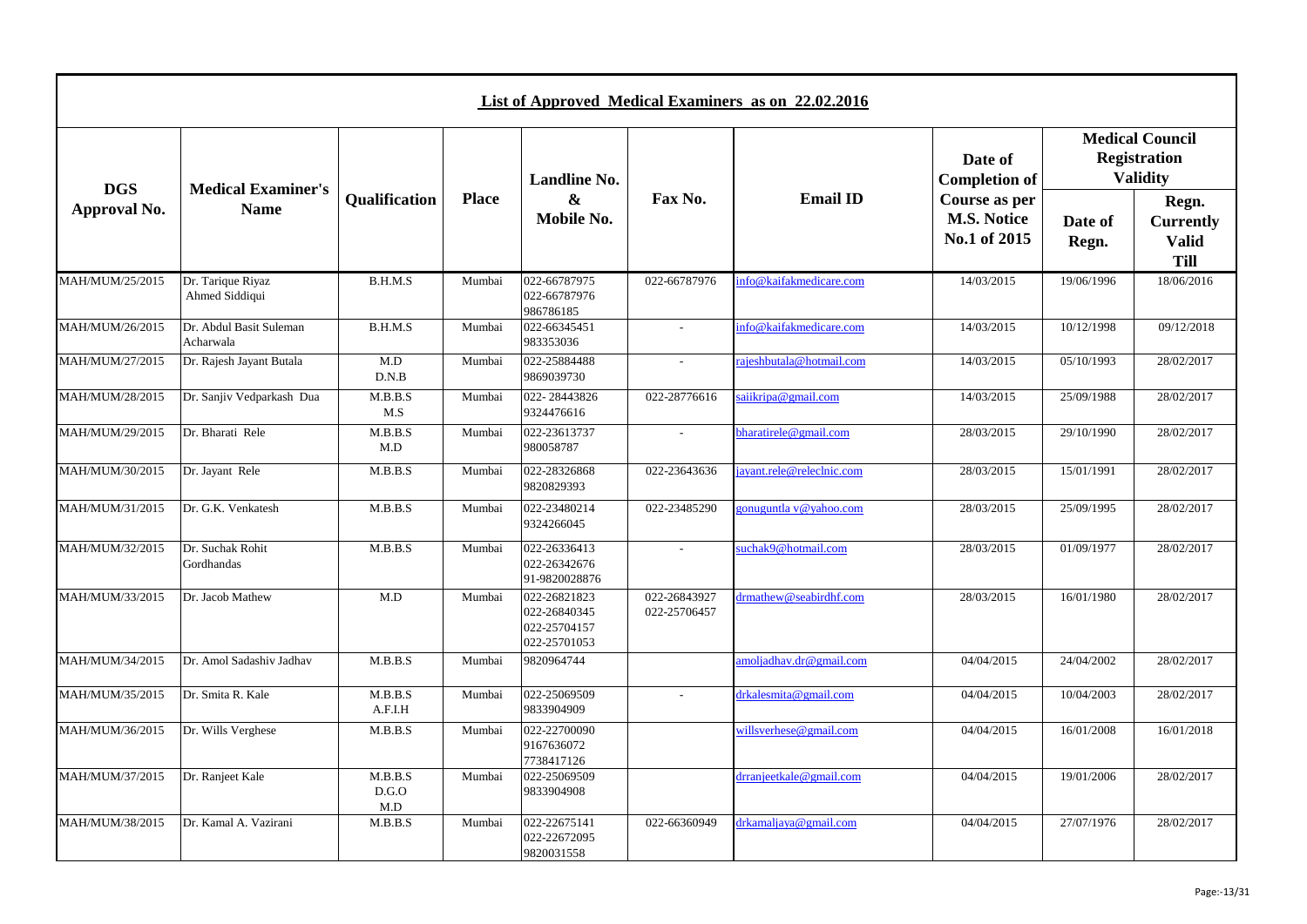|                 | List of Approved Medical Examiners as on 22.02.2016 |                         |              |                                            |                              |                             |                                                     |                  |                                                                  |  |  |  |  |  |
|-----------------|-----------------------------------------------------|-------------------------|--------------|--------------------------------------------|------------------------------|-----------------------------|-----------------------------------------------------|------------------|------------------------------------------------------------------|--|--|--|--|--|
| <b>DGS</b>      | <b>Medical Examiner's</b>                           |                         |              | <b>Landline No.</b>                        |                              |                             | Date of<br><b>Completion of</b>                     |                  | <b>Medical Council</b><br><b>Registration</b><br><b>Validity</b> |  |  |  |  |  |
| Approval No.    | <b>Name</b>                                         | <b>Qualification</b>    | <b>Place</b> | $\boldsymbol{\alpha}$<br>Mobile No.        | Fax No.                      | <b>Email ID</b>             | Course as per<br><b>M.S. Notice</b><br>No.1 of 2015 | Date of<br>Regn. | Regn.<br><b>Currently</b><br><b>Valid</b><br><b>Till</b>         |  |  |  |  |  |
| MAH/MUM/39/2015 | Dr. Ulhas Jayant Vasave                             | M.B.B.S                 | Mumbai       | 022-32084586<br>9029111777                 |                              | ulhas1010@gmail.com         | 04/04/2015                                          | 29/12/2003       | 28/02/2017                                                       |  |  |  |  |  |
| MAH/MUM/40/2015 | Dr. Sisir Kumar Sinha                               | M.B.B.S                 | Mumbai       | 9221043472                                 |                              | drsisir2014@gmail.com       | 18/04/2015                                          | 05/01/1999       | 28/02/2017                                                       |  |  |  |  |  |
| MAH/MUM/41/2015 | Dr. M.K.E. Memon                                    | M.B.B.S                 | Mumbai       | 022-66345451<br>022-66787976<br>9867355585 | 022-22881699<br>022-66787975 | mkememon@gmail.com          | 18/04/2015                                          | 01/04/2013       | 28/02/2017                                                       |  |  |  |  |  |
| MAH/MUM/42/2015 | Dr. Reshamwala Siraj<br>Akhtar                      | M.B.B.S                 | Mumbai       | 022-40147860<br>9869364879                 |                              | drsirajakhtar@yahoo.com     | 18/04/2015                                          | 16/07/1990       | 28/02/2017                                                       |  |  |  |  |  |
| MAH/MUM/43/2015 | Dr. Santosh H. Bhatia                               | M.B.B.S<br>M.S<br>M.C.H | Mumbai       | 022-26732088<br>9664877777<br>9821020694   |                              | drsantoshbhatia@gmail.com   | 18/04/2015                                          | 13/12/2006       | 13/12/2016                                                       |  |  |  |  |  |
| MAH/MUM/44/2015 | Dr. A.C. Kulkarni                                   | M.B.B.S                 | Mumbai       | 022-26423428<br>9821092233                 |                              | drackulkarni@gmail.com      | 18/04/2015                                          | 13/12/1973       | 28/02/2017                                                       |  |  |  |  |  |
| MAH/MUM/45/2015 | Dr. Dhaval Nitin Shah                               | M.B.B.S                 | Mumbai       | 022-28985061<br>09619159531                |                              | dr.dnshah@gmail.com         | 09/05/2015                                          | 22/06/2009       | 22/06/2019                                                       |  |  |  |  |  |
| MAH/MUM/46/2015 | Dr. Hiren Sunderji Gala                             | M.B.B.S                 | Mumbai       | 022-25603010<br>9819470769                 |                              | dr.heerengala@gmail.com     | 09/05/2015                                          | 05/11/2007       | 05/11/20017                                                      |  |  |  |  |  |
| MAH/MUM/47/2015 | Dr. Bhavana Bhatia                                  | M.B.B.S<br>D.M.R.E      | Mumbai       | 022-28263375<br>022-28263357<br>9819326834 |                              | drbhavanabhatia@yahoo.co.in | 09/05/2015                                          | 26/07/1999       | 28/02/2017                                                       |  |  |  |  |  |
| MAH/MUM/48/2015 | Dr. Amjad Ali                                       | B.H.M.S                 | Mumbai       | 022-28563411<br>9867080103                 |                              | drmiad755@gmail.com         | 09/05/2015                                          | 05/10/2007       | 04/10/2017                                                       |  |  |  |  |  |
| MAH/MUM/49/2015 | Dr. Sunder Lal Jain                                 | M.B.B.S                 | Mumbai       | 022-21715210<br>9820689168                 |                              | sljain28@yahoo.com          | 30/05/2015                                          | 04/08/1995       | 28/02/2017                                                       |  |  |  |  |  |
| MAH/MUM/50/2015 | Dr. Dushyant J. Barfiwala                           | M.B.B.S                 | Mumbai       | 022-66318446/47<br>9892403037              | 022-66318445                 | dbarfi23@gmail.com          | 30/05/2015                                          | 16/02/1989       | 28/02/2017                                                       |  |  |  |  |  |
| MAH/MUM/51/2015 | Dr. Ranbir Singh                                    | M.B.B.S                 | Mumbai       | 022-66318446/47<br>9821026616              | 022-66318445                 | drsingh@drsc.co.in          | 30/05/2015                                          | 01/04/2013       | 28/02/2017                                                       |  |  |  |  |  |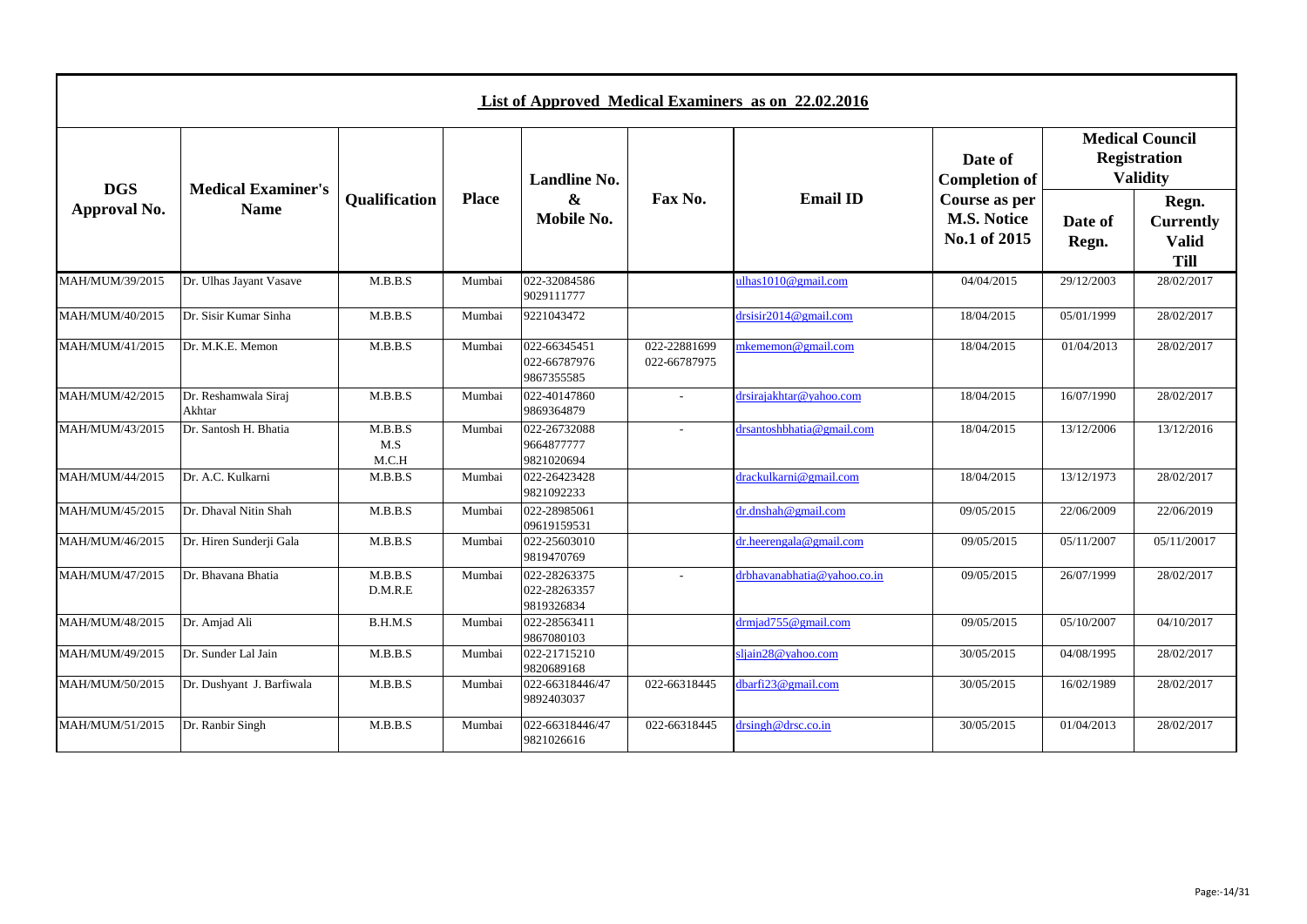|                 | List of Approved Medical Examiners as on 22.02.2016 |                           |              |                                                          |              |                            |                                                     |                  |                                                                  |  |  |  |  |  |
|-----------------|-----------------------------------------------------|---------------------------|--------------|----------------------------------------------------------|--------------|----------------------------|-----------------------------------------------------|------------------|------------------------------------------------------------------|--|--|--|--|--|
| <b>DGS</b>      | <b>Medical Examiner's</b>                           |                           |              | <b>Landline No.</b>                                      |              |                            | Date of<br><b>Completion of</b>                     |                  | <b>Medical Council</b><br><b>Registration</b><br><b>Validity</b> |  |  |  |  |  |
| Approval No.    | <b>Name</b>                                         | <b>Qualification</b>      | <b>Place</b> | $\boldsymbol{\&}$<br><b>Mobile No.</b>                   | Fax No.      | <b>Email ID</b>            | Course as per<br><b>M.S. Notice</b><br>No.1 of 2015 | Date of<br>Regn. | Regn.<br><b>Currently</b><br><b>Valid</b><br><b>Till</b>         |  |  |  |  |  |
| MAH/MUM/52/2015 | Dr. Nikhil Idnani                                   | M.B.B.S<br>M.M.M<br>M.P.H | Mumbai       | 022-22150923<br>9820645445                               | 022-22180419 | nikhil.idnani@gmail.com    | 30/05/2015                                          | 15/10/2013       | 14/10/2018                                                       |  |  |  |  |  |
| MAH/MUM/53/2015 | Dr. Anand Dattatraya More                           | M.B.B.S<br>D.O.R.L        | Mumbai       | 022-21631146<br>9969448375<br>9167213701                 |              | drananddmore@gmail.com     | 13/06/2015                                          | 22/01/1999       | 28/02/2017                                                       |  |  |  |  |  |
| MAH/MUM/54/2015 | Dr. Ujwal Kiran Rathod                              | M.B.B.S<br>M.D            | Mumbai       | 9323884623<br>9819888495                                 |              | drujwal@rediffmail.com     | 13/06/2015                                          | 08/08/2001       | 28/02/2017                                                       |  |  |  |  |  |
| MAH/MUM/55/2015 | Dr. Usha Kishore Jain                               | M.B.B.S<br>M.D            | Mumbai       | 022-26794269<br>022-26789090<br>9833908618<br>9004188346 | 022-26796258 | imcentre@gmail.com         | 13/06/2015                                          | 14/05/1991       | 28/02/2017                                                       |  |  |  |  |  |
| MAH/MUM/56/2015 | Dr. Chandulal Shankarlal<br>Panchal                 | M.B.B.S                   | Mumbai       | $022 -$<br>6671990/1/2/3/4<br>0810404380                 | 022-66719994 | chandulalpanchal@yahoo.com | 13/06/2015                                          | 12/02/1982       | 28/02/2017                                                       |  |  |  |  |  |
| MAH/MUM/57/2015 | Dr. Neelam Anand More                               | M.B.B.S                   | Mumbai       | 022-21631146<br>9869139282<br>9969448375                 |              | drneelamm24@gmail.com      | 11/07/2015                                          | 18/10/2006       | 18/10/2016                                                       |  |  |  |  |  |
| MAH/MUM/58/2015 | Dr. Mala Chandulal Mange                            | M.B.B.S                   | Mumbai       | 022-5407370<br>9892345178                                |              | mala7999@gmail.com         | 11/07/2015                                          | 01/03/1983       | 28/02/2017                                                       |  |  |  |  |  |
| MAH/MUM/59/2015 | Dr. Sangeeta Birbale                                | L.C.E.H.                  | Mumbai       | 022-25857119<br>9224590693<br>9224480182                 |              | birbalesangeeta@yahoo.com  | 11/07/2015                                          | 05/11/1988       | 04/11/2018                                                       |  |  |  |  |  |
| MAH/MUM/60/2015 | Dr. Sunita Ajri                                     | L.C.E.H.                  | Mumbai       | 022-25857117<br>9167055887                               |              | suneeta ajri@yahoo.co.in   | 11/07/2015                                          | 05/11/1988       | 04/11/2018                                                       |  |  |  |  |  |
| MAH/MUM/61/2015 | Dr. Haresh G. Sahijwala                             | M.B.B.S                   | Mumbai       | 022-22843879<br>9820066966                               |              | mail@drharesh.com          | 11/07/2015                                          | 14/07/1983       | 28/02/2017                                                       |  |  |  |  |  |
| MAH/MUM/62/2015 | Dr. Yatin Shantilal Patel                           | M.D<br>A.F.I.H            | Mumbai       | 022-24448894<br>022-24448892<br>9820328981               |              | yatin-s-patel@yahoo.com    | 11/07/2015                                          | 06/06/1988       | 28/02/2017                                                       |  |  |  |  |  |
| MAH/MUM/63/2015 | Dr. Neil Borges                                     | M.B.B.S<br>M.D            | Mumbai       | 9820577133                                               | $\sim$       | neilborges@yahoo.com       | 11/07/2015                                          | 11/03/1997       | 28/02/2017                                                       |  |  |  |  |  |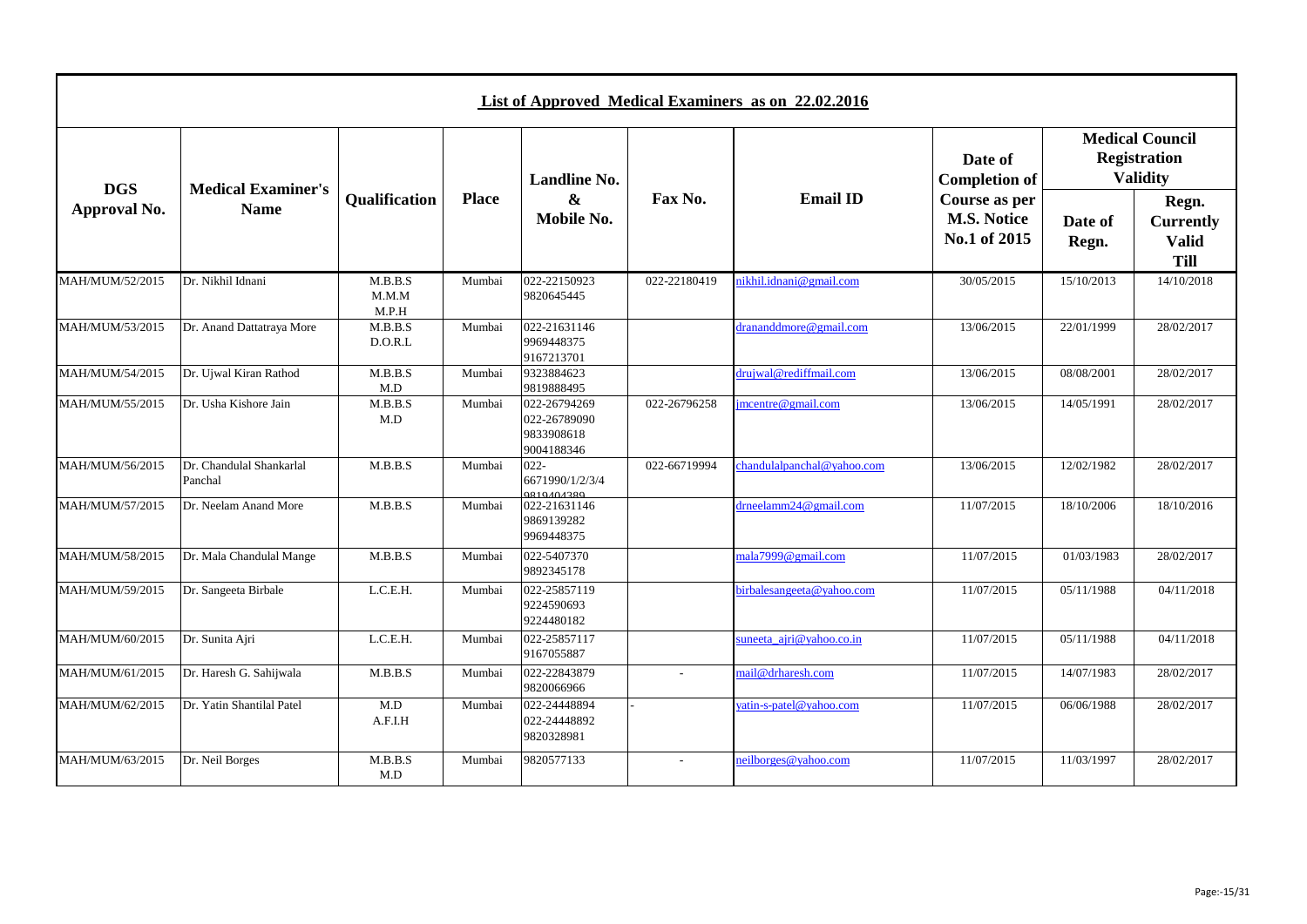|                 |                                  |                                        |              |                                                          |                              | List of Approved Medical Examiners as on 22.02.2016 |                                                     |                  |                                                                  |
|-----------------|----------------------------------|----------------------------------------|--------------|----------------------------------------------------------|------------------------------|-----------------------------------------------------|-----------------------------------------------------|------------------|------------------------------------------------------------------|
| <b>DGS</b>      | <b>Medical Examiner's</b>        |                                        |              | <b>Landline No.</b>                                      |                              |                                                     | Date of<br><b>Completion of</b>                     |                  | <b>Medical Council</b><br><b>Registration</b><br><b>Validity</b> |
| Approval No.    | <b>Name</b>                      | <b>Qualification</b>                   | <b>Place</b> | $\boldsymbol{\alpha}$<br>Mobile No.                      | Fax No.                      | <b>Email ID</b>                                     | Course as per<br><b>M.S. Notice</b><br>No.1 of 2015 | Date of<br>Regn. | Regn.<br><b>Currently</b><br><b>Valid</b><br><b>Till</b>         |
| MAH/MUM/64/2015 | Dr. Frainy Eddie Palia           | M.B.B.S<br>M.D<br>D.P.B<br>A.F.I.H     | Mumbai       | 022-23671026<br>022-61196200<br>9004253094<br>9820026822 | 022-23671019                 | frainy.palia@cdcgroup.co.in                         | 11/07/2015                                          | 06/06/2012       | 28/02/2017                                                       |
| MAH/MUM/65/2015 | Dr. Rajendra Sadashiv<br>Dhoraje | M.B.B.S                                | Mumbai       | 022-26652771<br>9819056384                               | $\mathbb{Z}^2$               | drhareshkalina@gmail.com                            | 11/07/2015                                          | 21/10/1978       | 28/02/2017                                                       |
| MAH/MUM/66/2015 | Dr. Hozie Dara Kapadia           | M.B.B.S                                | Mumbai       | 022-23711051<br>022-23711060<br>9833783005               |                              | hozie.kapadia@gmail.com                             | 01/08/2015                                          | 07/05/1972       | 28/02/2017                                                       |
| MAH/MUM/67/2015 | Dr. Porus H. Kapadia             | M.B.B.S                                | Mumbai       | 022-23711060<br>9820213515                               |                              | drporusk@gmail.com                                  | 01/08/2015                                          | 01/04/2013       | 28/02/2017                                                       |
| MAH/MUM/68/2015 | Dr. Shelly Sagar                 | M.B.B.S                                | Mumbai       | 9224190465                                               |                              | shellysagar@gmail.com                               | 01/08/2015                                          | 06/05/2006       | 06/05/2016                                                       |
| MAH/MUM/69/2015 | Dr. Bhadra Pratik<br>Mahendra    | M.B.B.S                                | Mumbai       | 8796011641                                               |                              | bhadrapratik21@gmail.com                            | 01/08/2015                                          | 10/03/2014       | 10/03/2019                                                       |
| MAH/MUM/70/2015 | Dr. Deep Mahendra<br>Bhadra      | M.B.B.S                                | Mumbai       | 9022220914                                               |                              | deepbhadra67@gmail.com                              | 01/08/2015                                          | 17/04/2014       | 17/04/2019                                                       |
| MAH/MUM/71/2015 | Dr Rashna S<br>Dadrawalla        | M.B.B.S                                | Mumbai       | 022-40649969<br>9820-310681                              |                              | Rashna.Dadrawalla@pocnises.com                      | 22/08/2015                                          | 15/11/1990       | 28/02/2017                                                       |
| MAH/MUM/72/2015 | Dr Seema Bhisham<br>Gurnani      | M.B.B.S<br>M.D                         | Mumbai       | 9820770482<br>022-23860046<br>022-23867094               |                              | info@indiahousepathlab.com                          | 22/08/2015                                          | 13/01/1986       | 28/02/2017                                                       |
| MAH/MUM/73/2015 | Dr Jagruti k. Jain               | M.B.B.S                                | Mumbai       | 9833953873                                               |                              | driagrutiain07@gmail.com                            | 22/08/2015                                          | 10/04/2015       | 10/04/2020                                                       |
| MAH/MUM/74/2015 | Dr Saroj Jayant Gumaste          | M.B.B.S<br>M.D                         | Mumbai       | 022-23892900<br>0982-0081181                             | 022-23885300<br>022-23892900 | gumastesaroj@hotmail.com                            | 22/08/2015                                          | 31/03/1992       | 28/02/2017                                                       |
| MAH/MUM/75/2015 | Dr Krishna Kumar Goyal           | M.B.B.S.<br>D.C.H.<br>M.R.S.H, F.I.C.A | Mumbai       | 022-28334909<br>022-25263000<br>9821210560               | 022-28330504<br>022-25242519 | info@sanjeevan.in<br>kk goyal@hotmail.com           | 22/08/2015                                          | 16/09/1980       | 28/02/2017                                                       |
| MAH/MUM/76/2015 | Dr Vaibhay R Bhosle              | D.H.M.S                                | Mumbai       | 022-28983564<br>9869-821274                              |                              | drbhosle74@gmail.com                                | 22/08/2015                                          | 02/02/1998       | 01/02/2018                                                       |
| MAH/MUM/77/2015 | Dr Naik R Kashinath              | M.B.B.S                                | Mumbai       | 9619-160630                                              |                              |                                                     | 22/08/2015                                          | 28/02/1984       | 28/02/2017                                                       |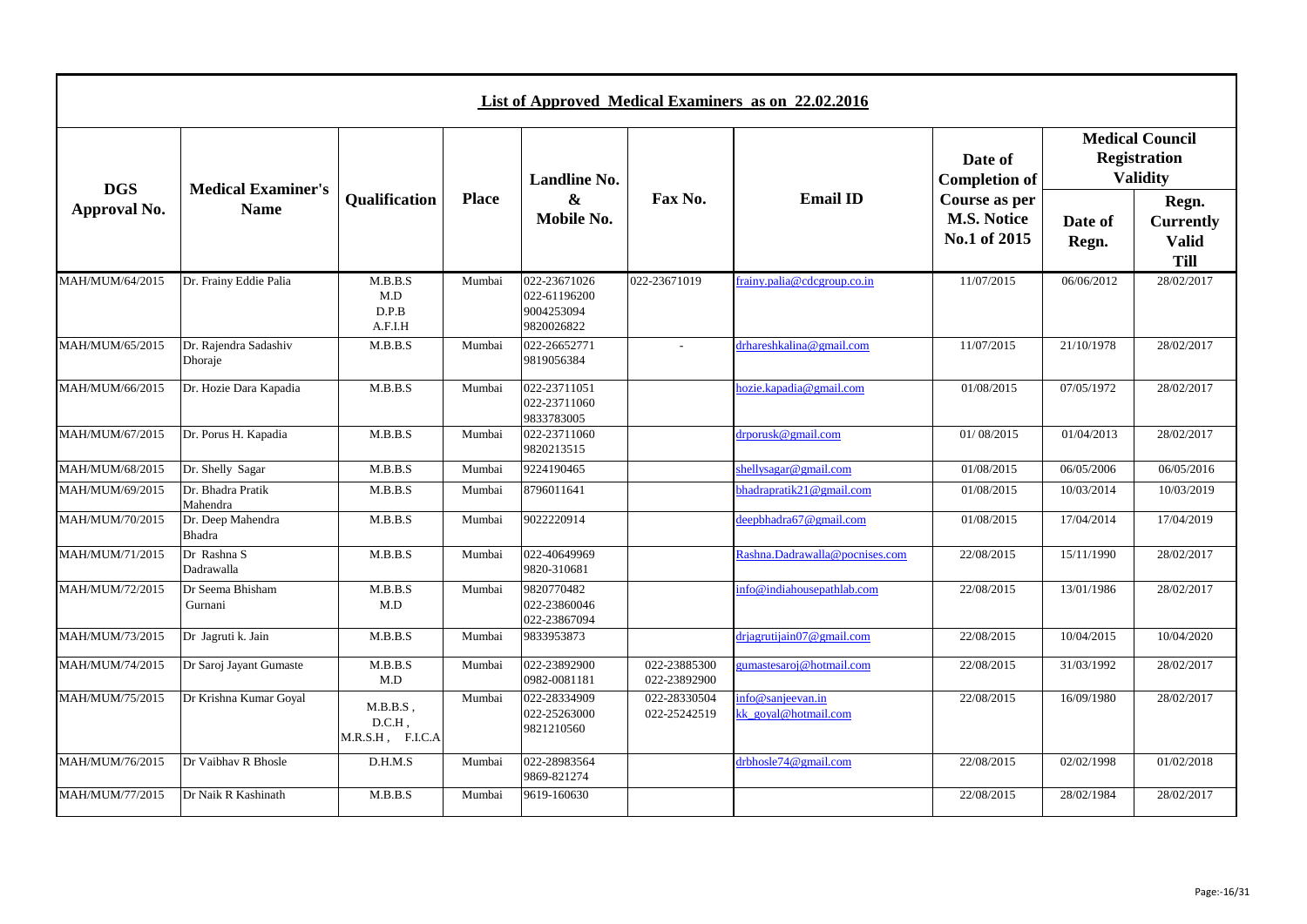|                 |                                  |                             |              |                                            |                             | <b>List of Approved Medical Examiners as on 22.02.2016</b> |                                                     |                  |                                                                  |
|-----------------|----------------------------------|-----------------------------|--------------|--------------------------------------------|-----------------------------|------------------------------------------------------------|-----------------------------------------------------|------------------|------------------------------------------------------------------|
| <b>DGS</b>      | <b>Medical Examiner's</b>        |                             |              | Landline No.                               |                             |                                                            | Date of<br><b>Completion of</b>                     |                  | <b>Medical Council</b><br><b>Registration</b><br><b>Validity</b> |
| Approval No.    | <b>Name</b>                      | <b>Oualification</b>        | <b>Place</b> | $\boldsymbol{\&}$<br>Mobile No.            | Fax No.                     | <b>Email ID</b>                                            | Course as per<br><b>M.S. Notice</b><br>No.1 of 2015 | Date of<br>Regn. | Regn.<br><b>Currently</b><br><b>Valid</b><br><b>Till</b>         |
| MAH/MUM/78/2015 | Dr Aarati B Jain                 | M.B.B.S                     | Mumbai       | 022-66972353<br>022-61196300<br>9820933566 |                             | doc-aaratijain@yahoo.co.in                                 | 12/09/2015                                          | 04/03/1998       | 28/02/2017                                                       |
| MAH/MUM/79/2015 | Dr Jagdish Kanayalal<br>Manghani | M.D                         | Mumbai       | 022-64523177<br>9820330684                 |                             | jkmanghani@gmail.com                                       | 12/09//2015                                         | 03/07/1972       | 28/02/2017                                                       |
| MAH/MUM/80/2015 | Dr Sanjay Dattatraya<br>Kapote   | M.B.B.S<br>M.S              | Mumbai       | 9821053077<br>022-25682356                 |                             | KDI999999@gmail.com                                        | 12/09/2015                                          | 10/01/1984       | 28/02/2017                                                       |
| MAH/MUM/81/2015 | Dr Shagufta Javed<br>Momin       | B.H.M.S                     | Mumbai       | 02522-222222<br>9096542020                 |                             | drshags@gmail.com                                          | 12/09/2015                                          | 09/02/1996       | 08/02/2021                                                       |
| MAH/MUM/82/2015 | Dr Geeta J Manghani              | M.B.B.S                     | Mumbai       | 022-2641511<br>9820834194<br>9820330684    | zeetamanghani@ya<br>hoo.com | kmanghani@gmail.com                                        | 12/09/2015                                          | 03/01/1973       | 28/02/2017                                                       |
| MAH/MUM/83/2015 | Dr Vishal Jadhav                 | M.B.B.S<br>A.F.I.H          | Mumbai       | 022-65306532/33<br>9820833149              |                             | drvishal78@vahoo.co.in                                     | 26/09/2015                                          | 24/10/2002       | 28/02/2017                                                       |
| MAH/MUM/84/2015 | Dr Pramod Keshav<br>Gaikwad      | M.B.B.S                     | Mumbai       | 022-25662896<br>7715067295                 |                             | pamsg1@rediffmail.com                                      | 26/09/2015                                          | 07/08/2001       | 28/02/2017                                                       |
| MAH/MUM/85/2015 | Dr Sainath Subbaya<br>Shetty     | M.B.B.S                     | Mumbai       | 022-22833656<br>9833107010                 |                             | docsai-1@hotmail.com                                       | 26/09/2015                                          | 20/03/1978       | 28/02/2017                                                       |
| MAH/MUM/86/2015 | Dr Swarnalata R Kamath           | M.B.B.S                     | Mumbai       | 022-26764238<br>9869355214                 |                             | latarkamath@gmail.com                                      | 26/09/2015                                          | 23/11/1970       | 28/02/2017                                                       |
| MAH/MUM/87/2015 | Dr Jyoti R Bellurkar             | M.B.B.S                     | Mumbai       | 022-28401589<br>8879503627                 |                             | drjrbellurkar@gmail.com                                    | 26/09/2015                                          | 05/10/1983       | 28/02/2017                                                       |
| MAH/MUM/88/2015 | Dr Ramrao Narayan<br>Kamath      | M.B.B.S                     | Mumbai       | 022-26764238<br>9819496204                 |                             | ramrao.kamath@gmail.com                                    | 26/09/2015                                          | 19/11/1968       | 28/02/2017                                                       |
| MAH/MUM/89/2015 | Dr Devdatta M Desai              | M.B.B.S                     | Mumbai       | 022-40160982<br>7045553247                 |                             | desaidevdatta7@gmail.com                                   | 26/09/2015                                          | 21/07/1999       | 28/02/2017                                                       |
| MAH/MUM/90/2015 | Dr Mitosh Ruparel                | M.B.B.S<br>D.N.B<br>D.Y.R.D | Mumbai       | 022-26482424<br>98202162272                |                             | mutoshr@gmail.com                                          | 26/09/2015                                          | 13/01/1994       | 28/02/2017                                                       |
| MAH/MUM/91/2015 | Dr Reena Verma                   | M.B.B.S<br>D.P.H<br>F.H.M   | Mumbai       | 9821314418<br>022-23685629                 |                             | dr_verma@healthspring.in                                   | 17/10/2015                                          | 28/02/2013       | 28/02/2017                                                       |
| MAH/MUM/92/2015 | Dr Dinesh J Pawar                | M.B.B.S                     | Mumbai       | 022-5855433<br>9821306309                  |                             | dr_pawar@healthsprins.in                                   | 17/10/2015                                          | 15/05/2004       | 28/02/2017                                                       |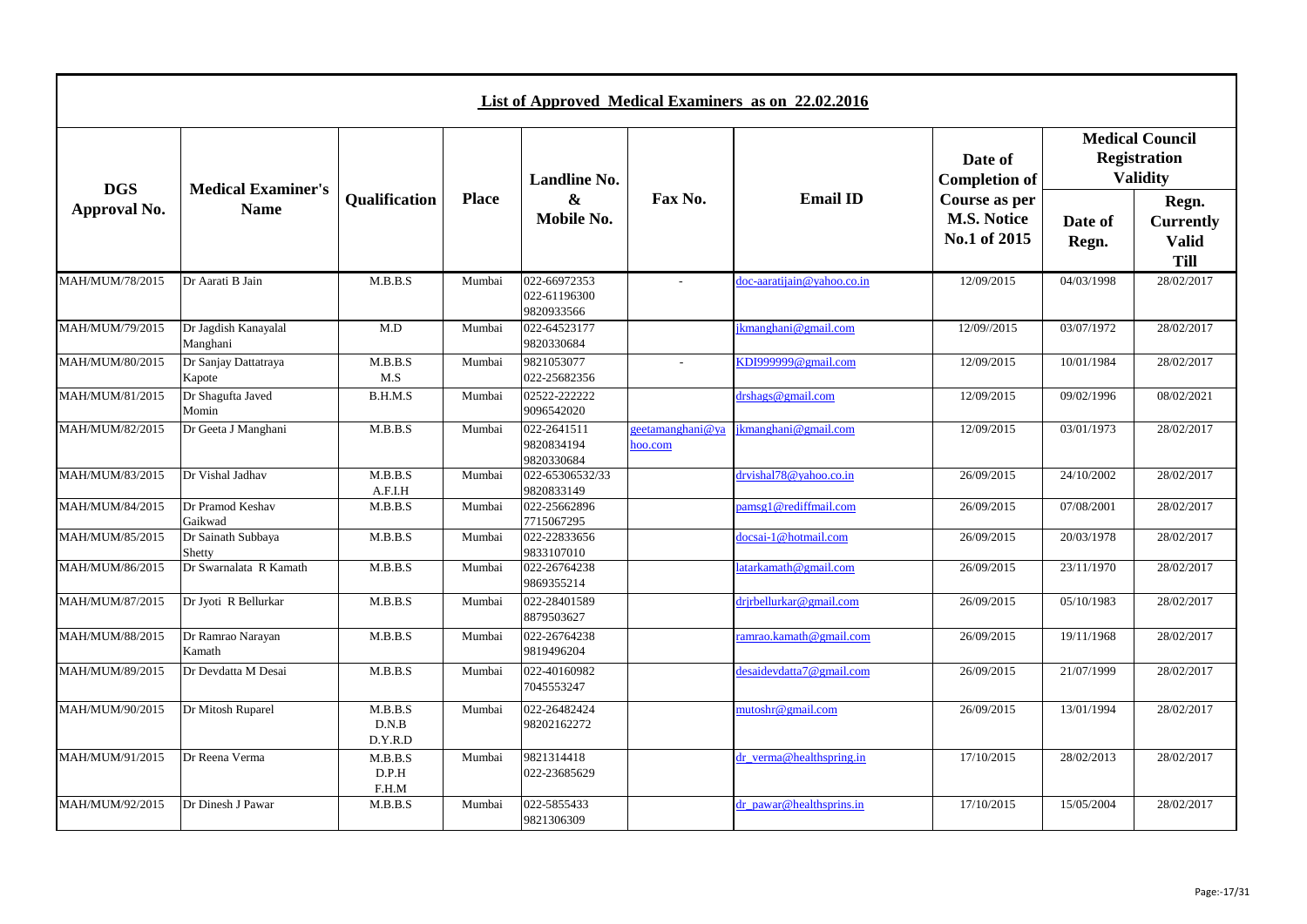|                  |                                            |                           |              |                                 |         | List of Approved Medical Examiners as on 22.02.2016   |                                                     |                  |                                                                  |
|------------------|--------------------------------------------|---------------------------|--------------|---------------------------------|---------|-------------------------------------------------------|-----------------------------------------------------|------------------|------------------------------------------------------------------|
| <b>DGS</b>       |                                            |                           |              | <b>Landline No.</b>             |         |                                                       | Date of<br><b>Completion of</b>                     |                  | <b>Medical Council</b><br><b>Registration</b><br><b>Validity</b> |
| Approval No.     | <b>Medical Examiner's</b><br><b>Name</b>   | <b>Qualification</b>      | <b>Place</b> | $\pmb{\&}$<br><b>Mobile No.</b> | Fax No. | <b>Email ID</b>                                       | Course as per<br><b>M.S. Notice</b><br>No.1 of 2015 | Date of<br>Regn. | Regn.<br><b>Currently</b><br><b>Valid</b><br><b>Till</b>         |
| MAH/MUM/93/2015  | Dr Dimple Saigal                           | M.B.B.S                   | Mumbai       | 022-26044634<br>9820865254      |         | dr saigal@healthspring.in                             | 17/10/2015                                          | 11/04/1997       | 28/02/2017                                                       |
| MAH/MUM/94/2015  | Dr Shilpa Ravi                             | M.B.B.S<br>M.D<br>D.N.B   | Mumbai       | 022-25684506<br>9619983011      |         | shilparavi05@gmail.com                                | 17/10/2015                                          | 24/01/2014       | 24/01/2019                                                       |
| MAH/MUM/95/2015  | Dr Christine Fernandes                     | M.B.B.S                   | Mumbai       | 022-26340629<br>9920388085      |         | dr_fernandes@healthspring.in                          | 17/10/2015                                          | 09/06/2011       | 09/06/2016                                                       |
| MAH/MUM/96/2015  | Dr Ashfaq Ahemed<br><b>Ibrahim Ubharay</b> | MBB.S                     | Mumbai       | 022-66318447<br>9821057348      |         | drashfaq@drsc.co.in                                   | 17/10/2015                                          | 01/04/2013       | 28/02/2017                                                       |
| MAH/MUM/97/2015  | Dr Mervyn S Abreo                          | MBB.S                     | Mumbai       | 022-24455542<br>9820785262      |         | neilabreo@gmail.com                                   | 17//10/2015                                         | 12/07/1973       | 28/02/2017                                                       |
| MAH/MUM/98/2015  | Dr Rajanshu Tiwari                         | MBB.S                     | Mumbai       | 022-24083176<br>9757093297      |         | DR_TIWARI@HEALTHSPRING.IN                             | 17/10/2015                                          | 30/04/2010       | 30/04/2020                                                       |
| MAH/MUM/99/2015  | Dr Pallavi J Sawant                        | M.B.B.S<br>M.D            | Mumbai       | 022-64179290<br>9969599300      |         | pallaviuttekar@gmail.com                              | 17/10/2015                                          | 02/04/2009       | 02/04/2019                                                       |
| MAH/MUM/100/2015 | Dr Ketan Amrut Marker                      | M.B.B.S<br>M.S            | Mumbai       | 022-25213942<br>9821147577      |         | cetanmarker@gmail.com                                 | 31/10/2015                                          | 23/10/1991       | 28/02/2017                                                       |
| MAH/MUM/101/2015 | Dr Ravindra B Jain                         | M.B.B.S                   | Mumbai       | 022-25912161<br>9699043222      |         | ravindrabjain@rediffmail.com                          | 31/10/2015                                          | 02/09/1992       | 28/02/2017                                                       |
| MAH/MUM/102/2015 | Dr Milind Goroba<br>Chincholkar            | M.B.B.S<br>M.D<br>A.F.I.H | Mumbai       | 9920056467                      |         | dremilind@gmail.com                                   | 31/10/2015                                          | 06/05/1994       | 28/02/2017                                                       |
| MAH/MUM/103/2015 | Dr Abhay Kumar Singh                       | M.B.B.S                   | Mumbai       | 022-24120215<br>9892694183      |         |                                                       | 31/10/2015                                          | 25/01/1991       | 28/02/2017                                                       |
| MAH/MUM/104/2015 | Dr Meena Suren Kothari                     | $\rm M.D$<br>D.A<br>D.G.O | Mumbai       | 9820036341<br>022-23633222      |         | meenakothari@hotmail.com                              | 31/10/2015                                          | 17/01/1973       | 28/02/2017                                                       |
| MAH/MUM/105/2015 | Dr Ejaz Hasan                              | B.H.M.S                   | Mumbai       | 022-28231944<br>9223419401      |         | drejazhasan@gmail.com                                 | 31/10/2015                                          | 24/09/2001       | 23/09/2016                                                       |
| MAH/MUM/106/2015 | Dr Aashna Patil                            | M.B.B.S                   | Mumbai       | 9867703712                      |         | dr aashna@rediffmail.com<br>dr_apatil@healthspring.in | 07/11/2015                                          | 28/04/2010       | 28/04/2020                                                       |
| MAH/MUM/107/2015 | Dr Jehangir Homi Major                     | <b>FRIPHH</b>             | Mumbai       | 022-61124272<br>9820373728      |         | $dr$ . j. major@gmail.com                             | 07/11/2015                                          | 17/04/1976       | 16/04/2016                                                       |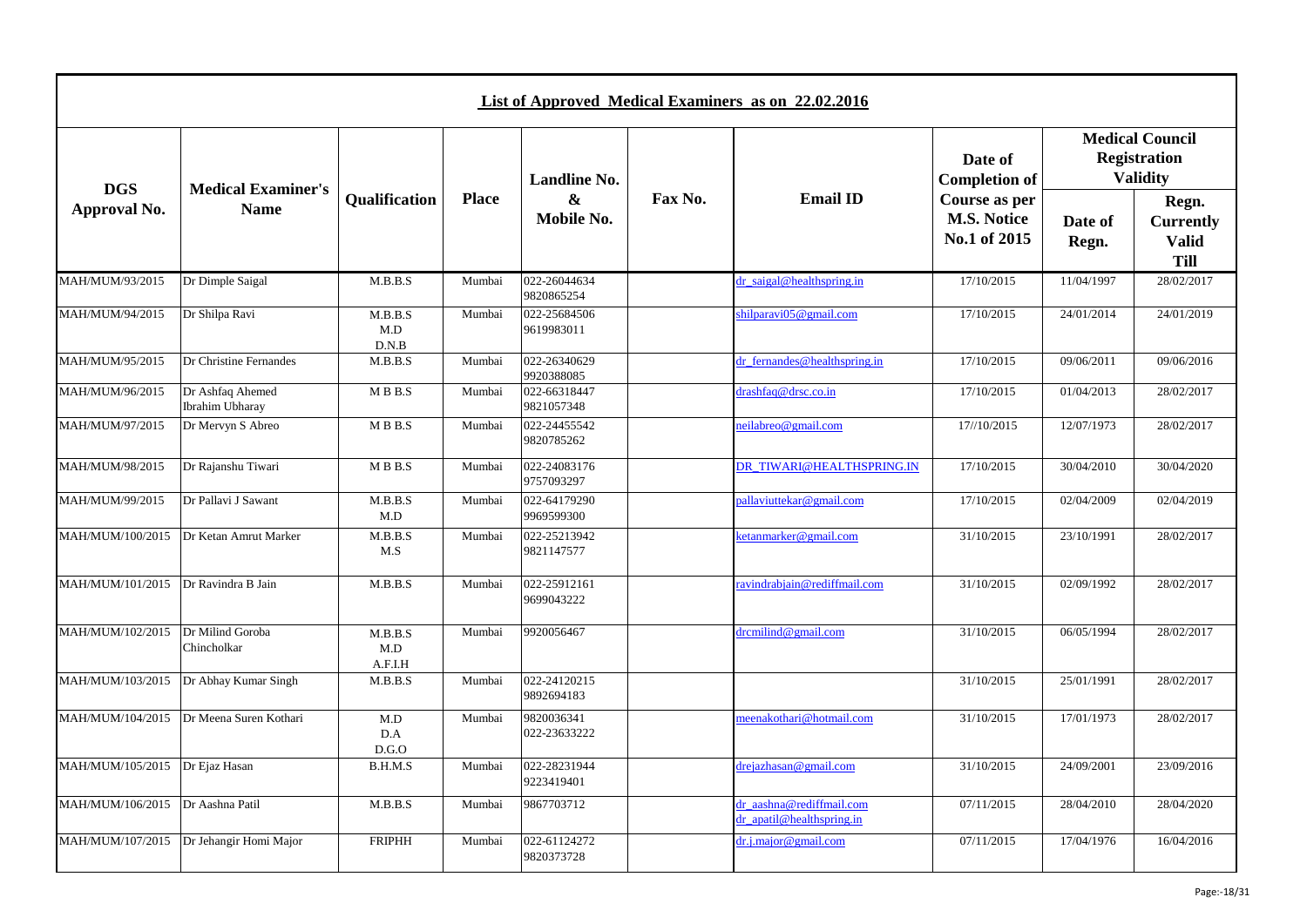|                  |                                       |                      |              |                                                            |              | <b>List of Approved Medical Examiners as on 22.02.2016</b> |                                                     |                  |                                                                  |
|------------------|---------------------------------------|----------------------|--------------|------------------------------------------------------------|--------------|------------------------------------------------------------|-----------------------------------------------------|------------------|------------------------------------------------------------------|
| <b>DGS</b>       | <b>Medical Examiner's</b>             |                      |              | <b>Landline No.</b>                                        |              |                                                            | Date of<br><b>Completion of</b>                     |                  | <b>Medical Council</b><br><b>Registration</b><br><b>Validity</b> |
| Approval No.     | <b>Name</b>                           | <b>Qualification</b> | <b>Place</b> | $\boldsymbol{\&}$<br>Mobile No.                            | Fax No.      | <b>Email ID</b>                                            | Course as per<br><b>M.S. Notice</b><br>No.1 of 2015 | Date of<br>Regn. | Regn.<br><b>Currently</b><br><b>Valid</b><br><b>Till</b>         |
| MAH/MUM/108/2015 | Dr Vaibhav Prakash Bagul              | M.B.B.S              | Mumbai       | 0251-2330431<br>9930750343                                 |              | vaibhaybagul4986@gmail.com                                 | 07/11/2015                                          | 24/10/2011       | 24/10/2016                                                       |
| MAH/MUM/109/2015 | Dr Vishal H Gosavi                    | M.B.B.S              | Mumbai       | 9820609798<br>7045350290                                   |              | dr.vishalgosavi@gmail.com                                  | 07/11/2015                                          | 24/06/2003       | 28/02/2017                                                       |
| MAH/MUM/110/2015 | Dr. Nimit B. Dhabalia                 | M.B.B.S<br>D.N.B     | Mumbai       | 022-26203561<br>$022 -$<br>28511150/51/52/53<br>9768126641 |              | proscandiagnostics@gmail.com                               | 28/11/2015                                          | 30/03/2010       | 30/03/2020                                                       |
| MAH/MUM/111/2015 | Dr. Jain Ankit Anand                  | M.S                  | Mumbai       | 9967721103<br>022-24909291                                 |              | jainankit.407@gmail.com                                    | 28/11/2015                                          | 30/03/2010       | 30/03/2020                                                       |
| MAH/MUM/112/2015 | Dr. Ramanjaneyulu B.                  | M.B.B.S              | Mumbai       | $022 -$<br>28511150/51/52/53<br>9768774455<br>7506556585   |              | balaram@yahoo.com                                          | 28/11/2015                                          | 22/07/2005       | 22/07/2020                                                       |
| MAH/MUM/113/2015 | Dr. Trivedi Abhishek<br>Brijendranath | M.B.B.S              | Mumbai       | 022-28948464<br>8655398296                                 |              | drabhtrivedi@gmail.com                                     | 28/11/2015                                          | 21/04/2008       | 21/04/2018                                                       |
| MAH/MUM/114/2015 | Dr.Subodh Prataprao<br>Gujrathi       | M.D                  | Mumbai       | 022-25744515<br>022-25745059<br>9820752398                 |              | drsubodhhp@gmail.com                                       | 28/11/2015                                          | 07/06/1994       | 28/02/2017                                                       |
| MAH/MUM/115/2015 | Dr. Mukul Madhusudan<br>Arte          | M.B.B.S<br>D.N.B     | Mumbai       | 022-26840345<br>022-26821823<br>9819151658                 | 022-26843927 | seabird@seabirdhf.com                                      | 07/02/2015                                          | 31/07/1980       | 28/02/2017                                                       |
| MAH/MUM/116/2015 | Dr. Anil Zumberlal Patwa              | M.B.B.S              | Mumbai       | 022-24306680<br>8097582238                                 |              | drazpatwa@yahoo.co.in                                      | 01/08/2015                                          | 10/10/2012       | 28/02/2017                                                       |
| MAH/MUM/117/2015 | Dr Meeta Mehta                        | M.B.B.S<br>D.A       | Mumbai       | 022-26283560<br>9819038489                                 |              | drmeetamehta@yahoo.com                                     | 12/12/2015                                          | 18/12/1992       | 28/02/2017                                                       |
| MAH/MUM/118/2015 | Dr Faisal A Deshmukh                  | M.B.B.S              | Mumbai       | 022-26301376<br>9822877183                                 |              | chlorothyllmumbai@gmail.com                                | 12/12/2015                                          | 08/11/1989       | 28/02/2017                                                       |
| MAH/MUM/119/2015 | Dr Yogesh K Kantharia                 | M.B.B.S              | Mumbai       | 022-26407455<br>9869044355                                 |              | dryogeshkantharia@yahoo.co.in                              | 12/12/2015                                          | 01/11/1994       | 28/02/2017                                                       |
| MAH/MUM/120/2015 | Dr Neeta Nathani                      | M.D                  | Mumbai       | 9821289981                                                 |              | neeta.nathani@yahoo.co.in                                  | 12/12/2015                                          | 24/05/1993       | 28/02/2017                                                       |
| MAH/MUM/121/2015 | Dr Vijayakumar Laxman<br>Naringrekar  | M.B.B.S              | Mumbai       | 022-24146993<br>9869367355                                 |              | nalini141064@gmail.com                                     | 28/11/2015                                          | 18/02/1986       | 28/02/2017                                                       |
| MAH/MUM/122/2015 | Dr Vipul Masrani                      | M.B.B.S<br>A.F.I.H   | Mumbai       | 022-24901066<br>9833115549                                 |              | vipulmasrani@gmail.com                                     | 31/10/2015                                          | 08/04/1996       | 28/02/2017                                                       |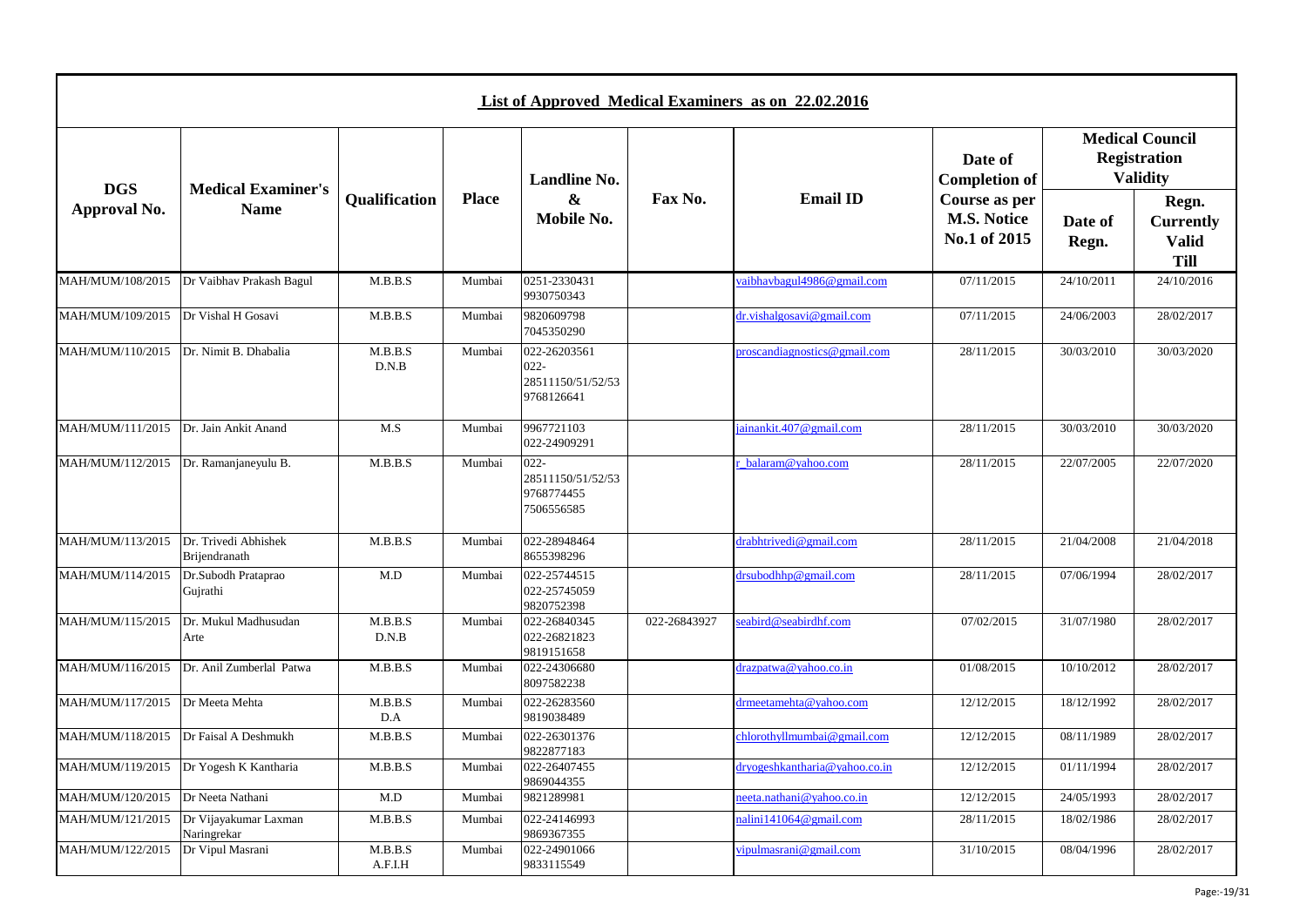|                                       |                                          |                                          |                |                                            |              | <b>List of Approved Medical Examiners as on 22.02.2016</b> |                                                     |                  |                                                                  |
|---------------------------------------|------------------------------------------|------------------------------------------|----------------|--------------------------------------------|--------------|------------------------------------------------------------|-----------------------------------------------------|------------------|------------------------------------------------------------------|
| <b>DGS</b>                            |                                          |                                          |                | <b>Landline No.</b>                        |              |                                                            | Date of<br><b>Completion of</b>                     |                  | <b>Medical Council</b><br><b>Registration</b><br><b>Validity</b> |
| Approval No.                          | <b>Medical Examiner's</b><br><b>Name</b> | Qualification                            | <b>Place</b>   | $\pmb{\&}$<br><b>Mobile No.</b>            | Fax No.      | <b>Email ID</b>                                            | Course as per<br><b>M.S. Notice</b><br>No.1 of 2015 | Date of<br>Regn. | Regn.<br><b>Currently</b><br><b>Valid</b><br><b>Till</b>         |
| MAH/MUM/123/2015                      | Dr Punita Vipul Masrani                  | M.B.B.S<br>M.D                           | Mumbai         | 022-24901066<br>9920163330                 |              | punitamasrani@gmail.com                                    | 31/10/2015                                          | 09/03/1998       | 28/02/2017                                                       |
| MAH/MUM/124/2015                      | Dr Kavita Vardhan                        | M.B.B.S<br>D.H.H.M<br>D.M.L.S<br>F.H.T.A | Mumbai         | 022-22176438<br>9869912323<br>9869922323   |              | drkavitavardhan@yahoo.com                                  | 17/10/2015                                          | 22/04/1994       | 21/04/2024                                                       |
| MAH/MUM/125/2016 Dr Sanjay Narmala    |                                          | M.B.B.S<br>A.F.I.H<br>D.H.A<br>C.U.M     | Mumbai         | 9819346046                                 |              | drnsanjay@yahoo.co.uk                                      | 09/01/2016                                          | 22/09/2004       | 28/02/2017                                                       |
| MAH/MUM/126/2016                      | Dr Harminder Sanjiv Dua                  | M.B.B.S<br>M.D                           | Mumbai         | 022-28443826<br>9867399102                 |              | hrsdua@gmail.com                                           | 09/01/2016                                          | 15/05/1992       | 28/02/2017                                                       |
| MAH/MUM/127/2016                      | Dr Saleh Kezar Dhansura                  | M.B.B.S<br>M.S                           | Mumbai         | 022-22611213<br>9821418623                 |              | drdhansura@yahoo.co.in                                     | 09/01/2016                                          | 24/01/1994       | 28/02/2017                                                       |
| MAH/MUM/128/2016 Dr. Bharat More      |                                          | M.B.B.S                                  | Mumbai         | 022-65283858<br>022-67939100               |              | bharat_more7@yahoo.com                                     | 18/04/2015                                          | 16/03/2001       | 28/02/2017                                                       |
| MAH/MUM/129/2016 Dr. Sameer R. Parate |                                          | M.B.B.S                                  | Navi<br>Mumbai | 022-27790358<br>9967974386                 |              | DRSAMEERPARATE@GMAIL.COM                                   | 26/09/2015                                          | 25/06/2003       | 28/02/2017                                                       |
|                                       | MAH/MUM/130/2016 Dr. Yogesh S. Malushte  | D.H.M.S                                  | Mumbai         | 022-22675141<br>9920809595                 |              | ogesh_malushte@yahoo.com                                   | 28/11/2015                                          | 30/09/1995       | 29/09/2020                                                       |
| MAH/MUM/131/2016                      | Dr Milind Arvind Joshi                   | M.B.B.S                                  | Mumbai         | 022-66340226<br>022-65006307               |              | info@sunclinicindia.com                                    | 09/05/2015                                          | 13/07/1995       | 27/02/2017                                                       |
|                                       |                                          |                                          |                |                                            | Navi Mumbai  |                                                            |                                                     |                  |                                                                  |
| MAH/NM/01/2015                        | Dr. Girish K. Kulkarni                   | M.B.B.S                                  | Navi<br>Mumbai | 022-27702155<br>9322824057                 |              | drgirishkkulkarni@gmail.com                                | 31/01/2015                                          | 28/09/1978       | 28/02/2017                                                       |
| MAH/NM/02/2015                        | Dr. Vivekananda Murthi                   | M.B.B.S                                  | Navi<br>Mumbai | 9833606968<br>022-27716066<br>022-27720650 |              | vmurthi20@rediffmail.com                                   | 07/02/2015                                          | 29/04/1997       | 28/02/2017                                                       |
| MAH/NM/03/2015                        | Dr. Rajesh E. Patil                      | M.B.B.S                                  | Navi<br>Mumbai | 022-27725917<br>022-27726907<br>9321535868 | 022-27721981 | drpatilre@gmail.com                                        | 14/02/2015                                          | 20/12/1994       | 28/02/2017                                                       |
| MAH/NM/04/2015                        | Dr. Archana S. Bhamre                    | M.B.B.S<br>M.D                           | Navi<br>Mumbai | 022-27725917<br>9819557981                 | 022-27721981 | drpatil archana@yahoo.co.in                                | 14/02/2015                                          | 20/12/1994       | 28/02/2017                                                       |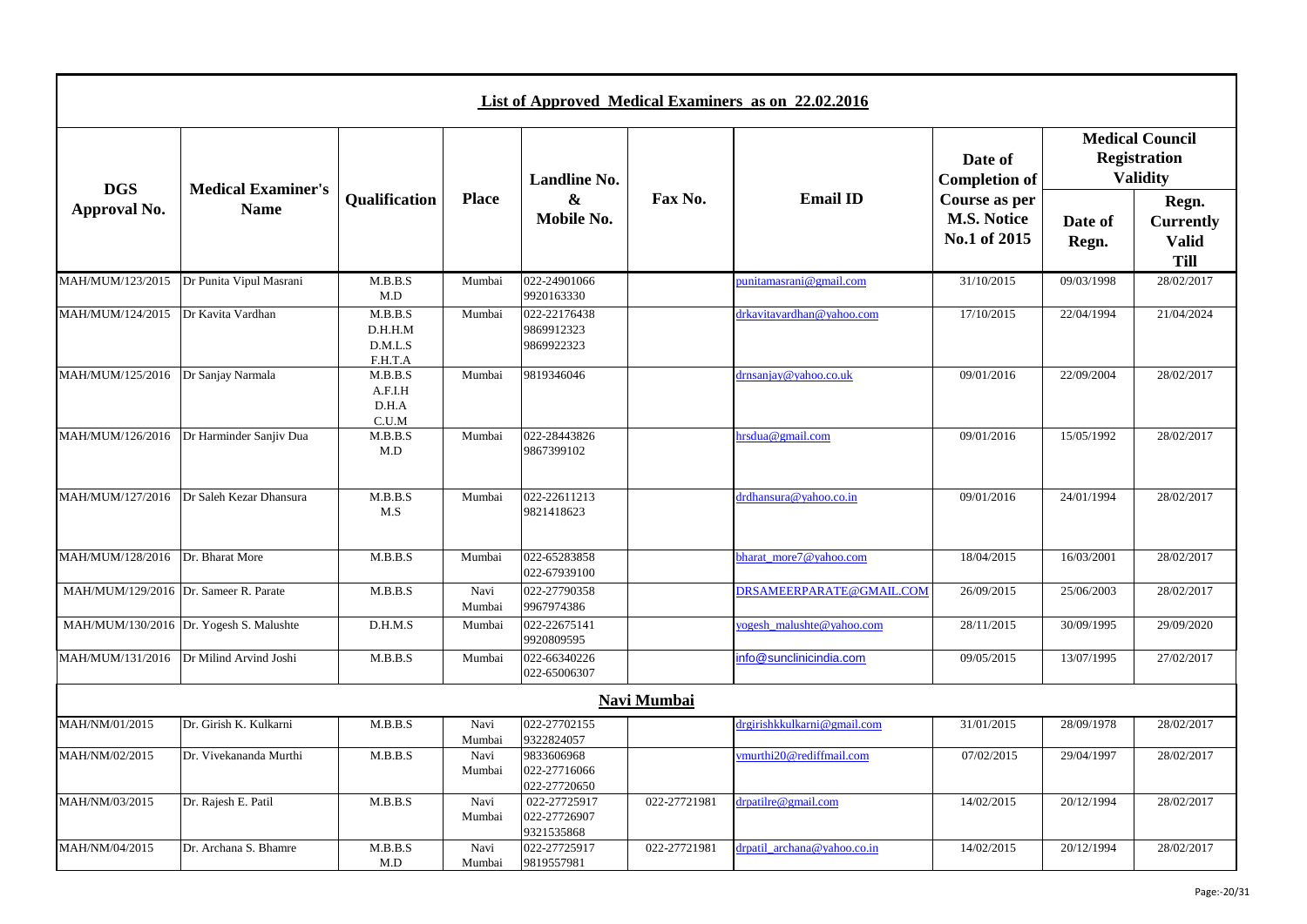|                |                                    |                                    |                |                                               |              | <b>List of Approved Medical Examiners as on 22.02.2016</b> |                                                     |                  |                                                                  |
|----------------|------------------------------------|------------------------------------|----------------|-----------------------------------------------|--------------|------------------------------------------------------------|-----------------------------------------------------|------------------|------------------------------------------------------------------|
| <b>DGS</b>     | <b>Medical Examiner's</b>          |                                    |                | <b>Landline No.</b>                           |              |                                                            | Date of<br><b>Completion of</b>                     |                  | <b>Medical Council</b><br><b>Registration</b><br><b>Validity</b> |
| Approval No.   | <b>Name</b>                        | Qualification                      | <b>Place</b>   | $\boldsymbol{\&}$<br>Mobile No.               | Fax No.      | <b>Email ID</b>                                            | Course as per<br><b>M.S. Notice</b><br>No.1 of 2015 | Date of<br>Regn. | Regn.<br><b>Currently</b><br><b>Valid</b><br><b>Till</b>         |
| MAH/NM/05/2015 | Dr. Rajanish R. Mishra             | M.B.B.S<br>M.D                     | Navi<br>Mumbai | 022-26895076<br>022-26827197<br>9820064153    |              | rajanishmishra2007@gmail.com                               | 14/02/2015                                          | 03/03/1998       | 28/02/2017                                                       |
| MAH/NM/06/2015 | Dr. Chandrashekar Pujary           | M.B.B.S<br>M.S                     | Navi<br>Mumbai | 022-26845076<br>022-26827197<br>9820856363    |              | drchandrashekarpujary@gmail.com                            | 14/02/2015                                          | 26/02/1998       | 28/02/2017                                                       |
| MAH/NM/07/2015 | Dr. Rajaram Narayan Patil          | $\rm M.S$<br>M.ch<br>D.N.B         | Navi<br>Mumbai | 022-27810099<br>022-27810599<br>9820332608    | 022-27811499 | rajaram_com@yahoo.com                                      | 21/02/2015                                          | 27/10/1983       | 28/02/2017                                                       |
| MAH/NM/08/2015 | Dr. Sundeep G. Mestri              | M.D                                | Navi<br>Mumbai | 022-27794706<br>022-31926999<br>9322947988    |              | drsgmestri@gmail.com                                       | 14/03/2015                                          | 24/02/2000       | 28/02/2017                                                       |
| MAH/NM/09/2015 | Dr. Pravin Kumar                   | M.B.B.S                            | Navi<br>Mumbai | 022-27714750<br>9323176252                    |              | dr.pravink@vahoo.com                                       | 14/03/2015                                          | 26/04/1989       | 28/02/2017                                                       |
| MAH/NM/10/2015 | Dr. Anita Sanjay Tarlekar          | M.B.B.S<br>M.D                     | Navi<br>Mumbai | 022-64596676<br>9322297834                    | 022-27719247 | anitasanjay@live.com                                       | 28/03/2015                                          | 07/08/1989       | 28/02/2017                                                       |
| MAH/NM/11/2015 | Dr. Harshavardhan Ambadas<br>Yemul | M.B.B.S<br>D.A                     | Navi<br>Mumbai | 9702792344                                    | 022-27642622 | dradrenaline840@gmail.com                                  | 28/03/2015                                          | 10/09/2004       | 28/02/2017                                                       |
| MAH/NM/12/2015 | Dr. Anil Kumar Agarwal             | M.B.B.S<br>M.S                     | Navi<br>Mumbai | 022-27601418/19<br>022-27601420<br>9820795366 |              | dranilagarwal@gmail.com                                    | 28/03/2015                                          | 02/09/1991       | 28/02/2017                                                       |
| MAH/NM/13/2015 | Dr. Feroz Zuber Shaikh             | B.H.M.S                            | Navi<br>Mumbai | 9167457025<br>022-27717782<br>022-27717552    | 022-66360949 | jayadiagnostic@gmail.com                                   | 04/04/2015                                          | 06/08/2011       | 05/08/2016                                                       |
| MAH/NM/14/2015 | Dr. V. Savitri                     | M.B.B.S                            | Navi<br>Mumbai | 9820542065                                    |              | savitriraman@yahoo.com                                     | 18/04/2015                                          | 22/09/2000       | 28/02/2017                                                       |
| MAH/NM/15/2015 | Dr. Santosh S. Jamdar              | D.H.M.S                            | Navi<br>Mumbai | 022-27717552<br>9820868198                    |              | drjsantosh@yahoo.co.in                                     | 09/05/2015                                          | 05/01/1996       | 04/01/2016                                                       |
| MAH/NM/16/2015 | Dr. Mahesh Virayya<br>Padsalge     | M.B.B.S<br>M.D<br>A.F.I.H          | Navi<br>Mumbai | 022-27706485<br>9322509497<br>9920359497      | 022-27706485 | drmaheshpadsalge@gmail.com                                 | 30/05/2015                                          | 21/08/1999       | 28/02/2017                                                       |
| MAH/NM/17/2015 | Dr Prashant Bansode                | M.D                                | Navi<br>Mumbai | 022-27814161<br>9870348378                    |              | Prashantadvait@rediffmail.com                              | 12/09/2015                                          | 28/01/1997       | 28/02/2017                                                       |
| MAH/NM/18/2015 | Dr Sanjay R Tarlekar               | M.B.B.S<br>M.D                     | Navi<br>Mumbai | 022-64596661-80<br>9322297664                 | 022-27719247 | srtarlekar@gmail.com                                       | 12/09/2015                                          | 07/01/1989       | 28/02/2017                                                       |
| MAH/NM/19/2015 | Dr Mangesh R Dake                  | $\mathbf{M}.\mathbf{S}$<br>D.ORTHO |                | Navi Mumbai 022-71333258/59                   | 022-71333200 | mangesh@prachinhealthcare.com                              | 26/09/2015                                          | 26/10/1999       | 28/02/2017                                                       |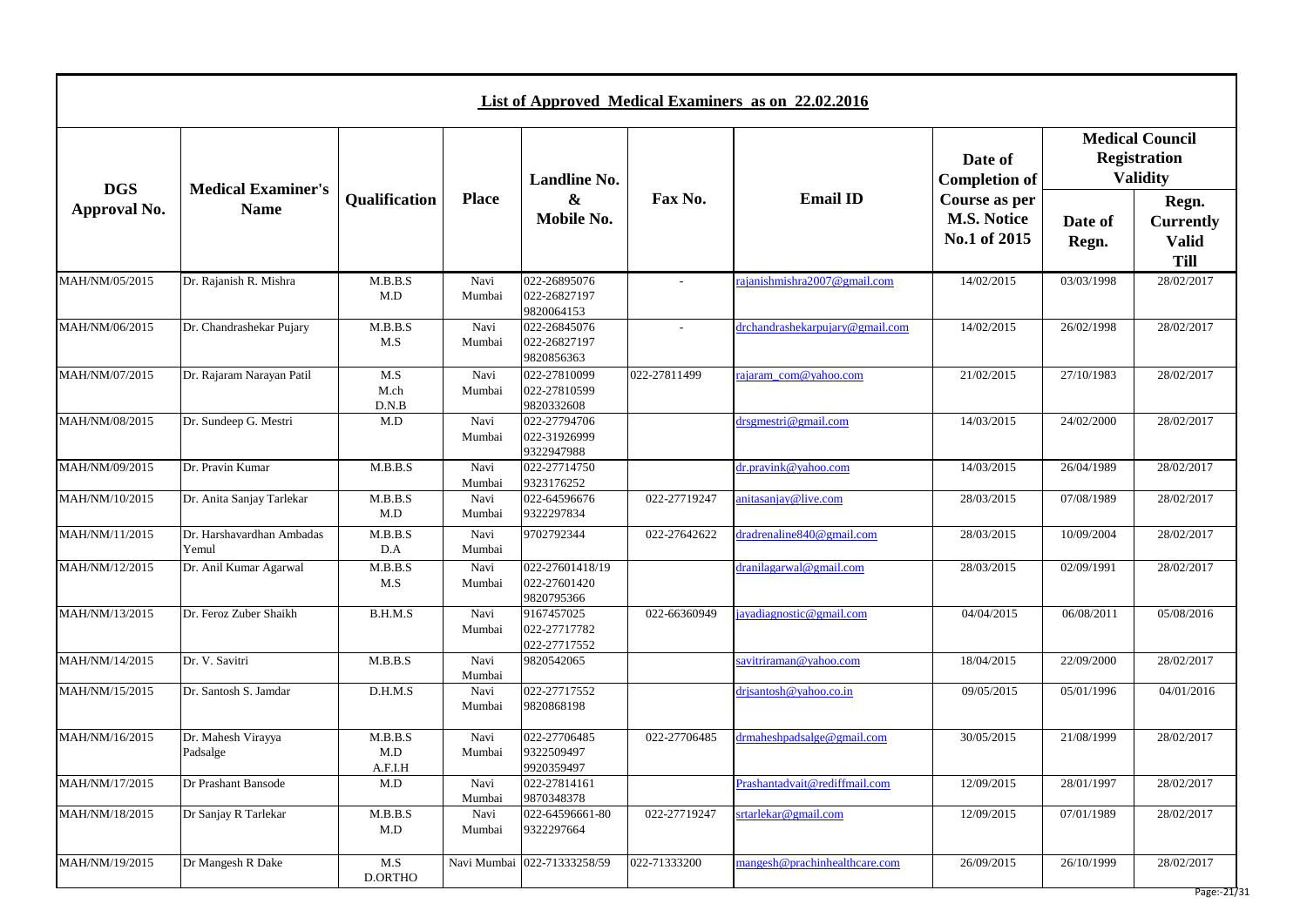|                            |                                          |                             |                        |                                           |              | List of Approved Medical Examiners as on 22.02.2016 |                                                     |                  |                                                                  |
|----------------------------|------------------------------------------|-----------------------------|------------------------|-------------------------------------------|--------------|-----------------------------------------------------|-----------------------------------------------------|------------------|------------------------------------------------------------------|
|                            |                                          |                             |                        | <b>Landline No.</b>                       |              |                                                     | Date of<br><b>Completion of</b>                     |                  | <b>Medical Council</b><br><b>Registration</b><br><b>Validity</b> |
| <b>DGS</b><br>Approval No. | <b>Medical Examiner's</b><br><b>Name</b> | <b>Qualification</b>        | <b>Place</b>           | &<br>Mobile No.                           | Fax No.      | <b>Email ID</b>                                     | Course as per<br><b>M.S. Notice</b><br>No.1 of 2015 | Date of<br>Regn. | Regn.<br><b>Currently</b><br><b>Valid</b><br><b>Till</b>         |
| MAH/NM/20/2015             | Dr Archana Tarange                       | M.B.B.S                     | Navi<br>Mumbai         | 022-7776034460                            |              | dr_tarange@Healthspring.in                          | 17/10/2015                                          | 13/10/2008       | 13/10/2018                                                       |
| MAH/NM/21/2015             | Dr Ashok Kunnure                         | M.D                         | Navi Mumbai            | 022-27655110<br>9322518390                | 022-27655907 | drashcon@gmail.com                                  | 31/10/2015                                          | 31/08/1981       | 28/02/2017                                                       |
| MAH/NM/22/2015             | Dr Diwakar Tiwari                        | M.B.B.S                     | Navi<br>Mumbai         | 9004029905                                |              | drdiwakar.tiwari@cloud.com                          | 31/10/2015                                          | 22/05/2007       | 22/05/2017                                                       |
| MAH/NM/23/2015             | Dr Simran Kaur Walia                     | M.B.B.S                     | Navi Mumbai 9819888390 |                                           |              | $dr_\text{walia}$ @healthspring.in                  | 07/11/2015                                          | 16/08/2014       | 16/08/2019                                                       |
| MAH/NM/24/2015             | Dr Narinderjit Singh Saggu               | M.B.B.S<br>A.F.I.H          |                        | Navi Mumbai 022-27820900<br>9820555075    |              | njsaggu@gmail.com                                   | 07/11/2015                                          | 14/10/1986       | 28/02/2017                                                       |
| MAH/NM/25/2015             | Dr. Prakash B. Shendge                   | M.B.B.S<br>M.S              | Navi Mumbai            | 9833571020<br>7039090911                  | 022-27546800 | prakashx@yahoo.com                                  | 28/11/2015                                          | 15/02/1999       | 28/02/2017                                                       |
| MAH/NM/26/2015             | Dr D S Chouhan                           | M.B.B.S<br>F.I.C.C          | Navi Mumbai            | 9930271255                                |              | dr.dharmendra.chouhan@gmail.com                     | 18/10/2015                                          | 16/09/2000       | 28/05/2019                                                       |
| MAH/NM/27/2016             | Dr Pradeep Mahajan                       | M.B.B.S<br>M.S              | Navi Mumbai            | 022-27691077<br>8898070904                | 022-27696679 | mahajanpv@hotmail.com                               | 09/01/2016                                          | 03/01/1985       | 28/02/2017                                                       |
| MAH/NM/28/2016             | Dr Praseeda Venkataraman                 | M.B.B.S                     | Navi Mumbai            | 9819689349                                |              | praseeday3@gmail.com                                | 09/01/2016                                          | 06/05/2015       | 06/05/2020                                                       |
|                            |                                          |                             |                        |                                           | <b>PUNE</b>  |                                                     |                                                     |                  |                                                                  |
| MAH/PN/01/2015             | Dr. Nidhi Surana                         | M.B.B.S<br>D.N.B<br>D.G.O   | Pune                   | 7875599549                                |              | nptatiya@gmail.com                                  | 07/02/2015                                          | 06/07/2012       | 06/07/2017                                                       |
| MAH/PN/02/2015             | Dr. Amitkumar Arunkumar<br>Kulkarni      | M.B.B.S                     | Pune                   | 02114-222777<br>9422310960                |              | docamitak@yahoo.com                                 | 13/06/2015                                          | 19/07/2000       | 28/02/2017                                                       |
| MAH/PN/03/2015             | Dr. Pradeep Deorao Khedkar               | M.B.B.S<br>T.D.D<br>A.F.I.H | Pune                   | 9372403668<br>8805681169                  |              | khedkarpradeep@yahoo.co.in                          | 11/07/2015                                          | 13/08/2002       | 28/02//2017                                                      |
| MAH/PN/04/2015             | Dr. Vijay Ashok Pawar                    | M.B.B.S<br>T.D.D<br>A.F.I.H | Pune                   | 9970690074<br>8087910256                  |              | pawar_108vijay@yahoo.co.in                          | 11/07/2015                                          | 29/07/2002       | 28/02/2017                                                       |
| MAH/PN/05/2015             | Dr Neela D. Kushte                       | M.B.B.S                     | Pune                   | 9890650894<br>2025-436450<br>020-25437612 |              | kushteneela@gmail.com                               | 22/08/2015                                          | 15/01/1975       | 28/02/2017                                                       |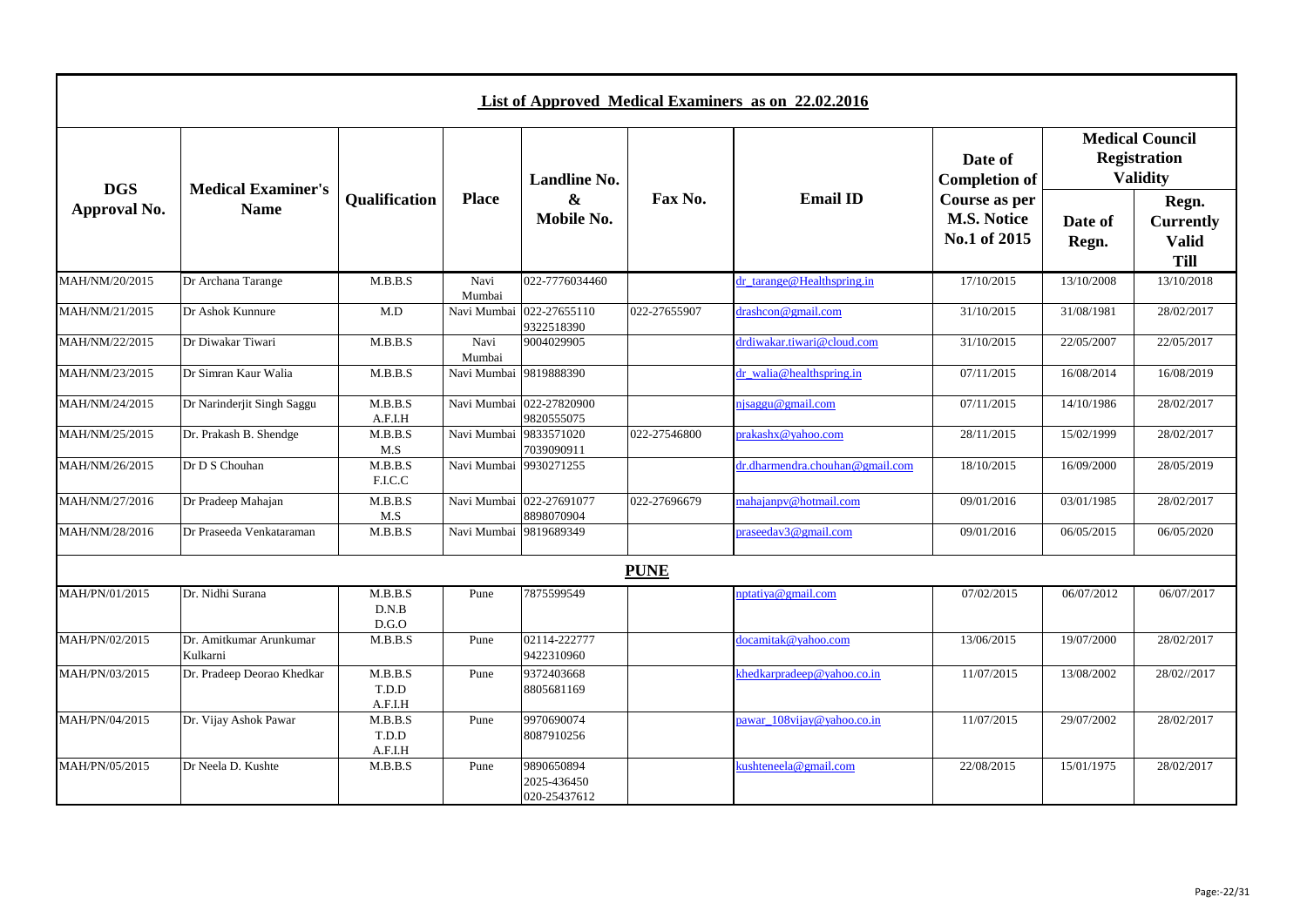|                            | List of Approved Medical Examiners as on 22.02.2016                                 |                      |              |                            |         |                            |                                                                  |                  |                                                   |  |  |  |  |  |
|----------------------------|-------------------------------------------------------------------------------------|----------------------|--------------|----------------------------|---------|----------------------------|------------------------------------------------------------------|------------------|---------------------------------------------------|--|--|--|--|--|
|                            | Date of<br><b>Landline No.</b><br><b>Completion of</b><br><b>Medical Examiner's</b> |                      |              |                            |         |                            | <b>Medical Council</b><br><b>Registration</b><br><b>Validity</b> |                  |                                                   |  |  |  |  |  |
| <b>DGS</b><br>Approval No. | <b>Name</b>                                                                         | <b>Qualification</b> | <b>Place</b> | &<br>Mobile No.            | Fax No. | <b>Email ID</b>            | Course as per<br><b>M.S. Notice</b><br>No.1 of 2015              | Date of<br>Regn. | Regn.<br><b>Currently</b><br><b>Valid</b><br>Till |  |  |  |  |  |
| MAH/PN/06/2015             | Dr. Satyaraj Madhavappa<br>Dadge                                                    | M.B.B.S<br>A.F.I.H   | Pune         | 8446325895                 |         | sias2004@yahoo.co.in       | 12/09/2015                                                       | 15/02/2000       | 28/02/2017                                        |  |  |  |  |  |
| MAH/PN/07/2015             | Dr Ranjit B Tambe                                                                   | M.B.B.S              | Pune         | 8412865702                 |         | ranjittambe@yahoo.co.in    | 26/09/2015                                                       | 27/07/2004       | 28/02/2017                                        |  |  |  |  |  |
| MAH/PN/08/2015             | Dr Anoop Shinde                                                                     | M.B.B.S<br>A.F.I.H   | Pune         | 020-65706070<br>9049055455 |         | dranupshinde@gmail.com     | 26/09/2012                                                       | 31/10/2006       | 31/10/2016                                        |  |  |  |  |  |
| MAH/PN/09/2015             | Dr Sunayana Anup Shinde                                                             | M.B.B.S<br>A.F.I.H   | Pune         | 8007296688                 |         | drsunayanashinde@gmail.com | 07/11/2015                                                       | 23/02/2005       | 23/02/2020                                        |  |  |  |  |  |

1) This approval is valid up to 5 (Five) years from the date of completion of Familiarization Course/ Refresher course as applicable or on attainment of the age of 65 years whichever is earlier.

2) Those Medical Examiner who have undergone the Course after the age 65 years, the validity of the approval is for a period of 5 (five) years from the date of completion of course or attainment of age of 70 years whicheve 3) The approval is deemed to have expired if registration with the relevant Medical Council is not re-validated.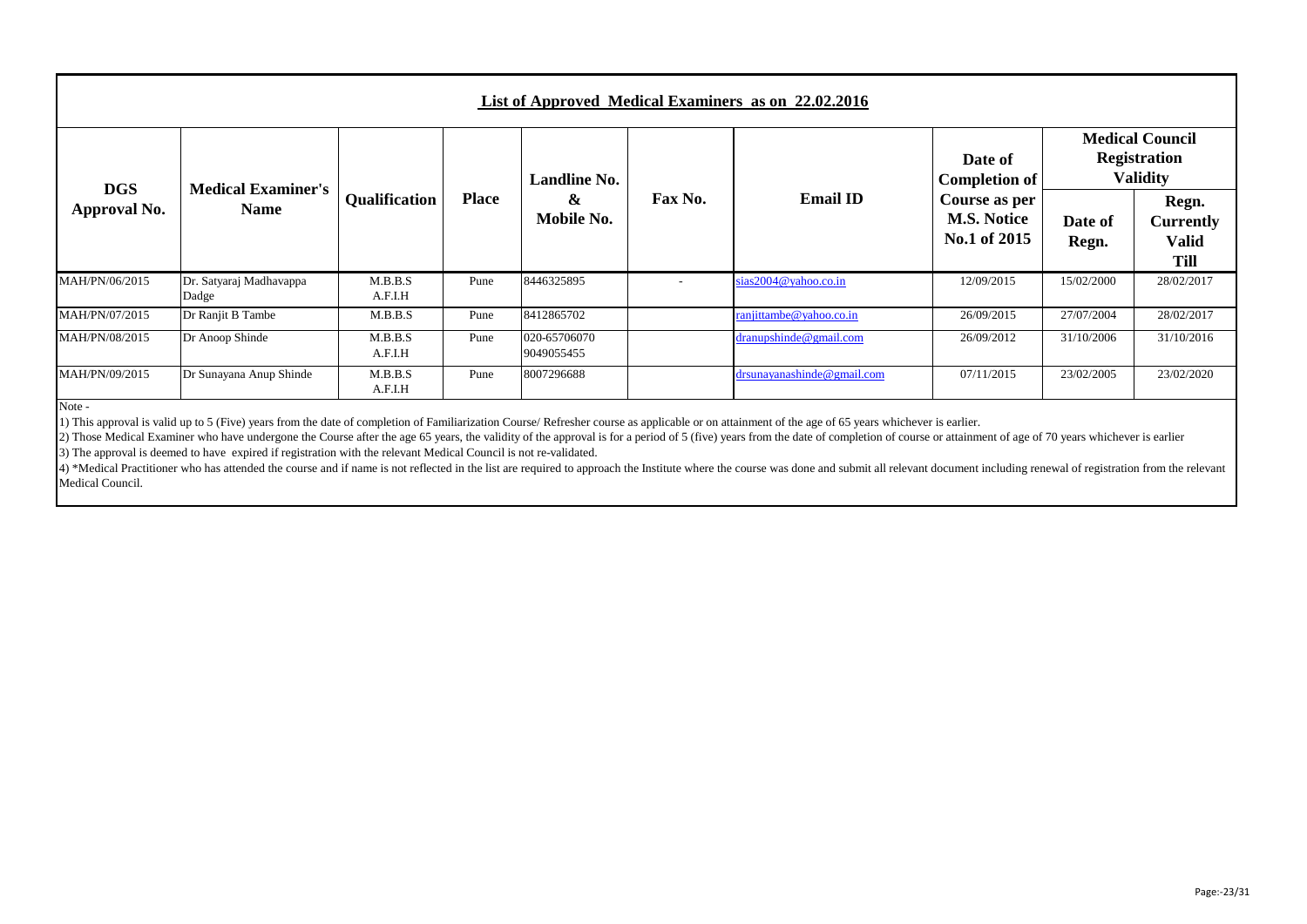| List of Approved Medical Examiners as on 22.02.2016                                                                                                                           |                                                                                                                                                                                                                                                                                                                                                                                                                                                                                                                                                                                                                                                                                                                                                                                           |                      |              |                                        |         |                 |                                                                                        |                  |                                                                                          |  |  |  |
|-------------------------------------------------------------------------------------------------------------------------------------------------------------------------------|-------------------------------------------------------------------------------------------------------------------------------------------------------------------------------------------------------------------------------------------------------------------------------------------------------------------------------------------------------------------------------------------------------------------------------------------------------------------------------------------------------------------------------------------------------------------------------------------------------------------------------------------------------------------------------------------------------------------------------------------------------------------------------------------|----------------------|--------------|----------------------------------------|---------|-----------------|----------------------------------------------------------------------------------------|------------------|------------------------------------------------------------------------------------------|--|--|--|
| <b>DGS</b> Approval No.                                                                                                                                                       | <b>Medical Examiner's</b><br><b>Name</b>                                                                                                                                                                                                                                                                                                                                                                                                                                                                                                                                                                                                                                                                                                                                                  | <b>Qualification</b> | <b>Place</b> | <b>Landline No.</b><br>&<br>Mobile No. | Fax No. | <b>Email ID</b> | Date of<br><b>Completion of</b><br>Course as per<br><b>M.S. Notice</b><br>No.1 of 2015 | Date of<br>Regn. | <b>Medical Council Registration</b><br>Regn.<br><b>Currently</b><br><b>Valid</b><br>Till |  |  |  |
| <b>ODISHA</b>                                                                                                                                                                 |                                                                                                                                                                                                                                                                                                                                                                                                                                                                                                                                                                                                                                                                                                                                                                                           |                      |              |                                        |         |                 |                                                                                        |                  |                                                                                          |  |  |  |
|                                                                                                                                                                               |                                                                                                                                                                                                                                                                                                                                                                                                                                                                                                                                                                                                                                                                                                                                                                                           |                      |              | <b>BHUBANESWAR</b>                     |         |                 |                                                                                        |                  |                                                                                          |  |  |  |
| Dr. Sudhansu Shekhar Patra<br>0674-2558608<br>ODI/BNR/01/2015<br>M.B.B.S<br>drsspatra@yahoo.com<br>28/03/2015<br>12/04/2006<br>31/12/2020<br>Bhubaneswar<br>M.D<br>9437091608 |                                                                                                                                                                                                                                                                                                                                                                                                                                                                                                                                                                                                                                                                                                                                                                                           |                      |              |                                        |         |                 |                                                                                        |                  |                                                                                          |  |  |  |
| Note -                                                                                                                                                                        | 1) This approval is valid up to 5 (Five) years from the date of completion of Familiarization Course/Refresher course as applicable or on attainment of the age of 65 years whichever is earlier.<br>2) Those Medical Examiner who have undergone the Course after the age 65 years, the validity of the approval is for a period of 5 (five) years from the date of completion of course or attainment of age of 70 years whicheve<br>3) The approval is deemed to have expired if registration with the relevant Medical Council is not re-validated.<br>A SM Both December 19, and the come of Henry to an official to the top comediate manual the come of come of column and control of colonism of controlled the come of the colonism of the colonism of the colonism of the colon |                      |              |                                        |         |                 |                                                                                        |                  |                                                                                          |  |  |  |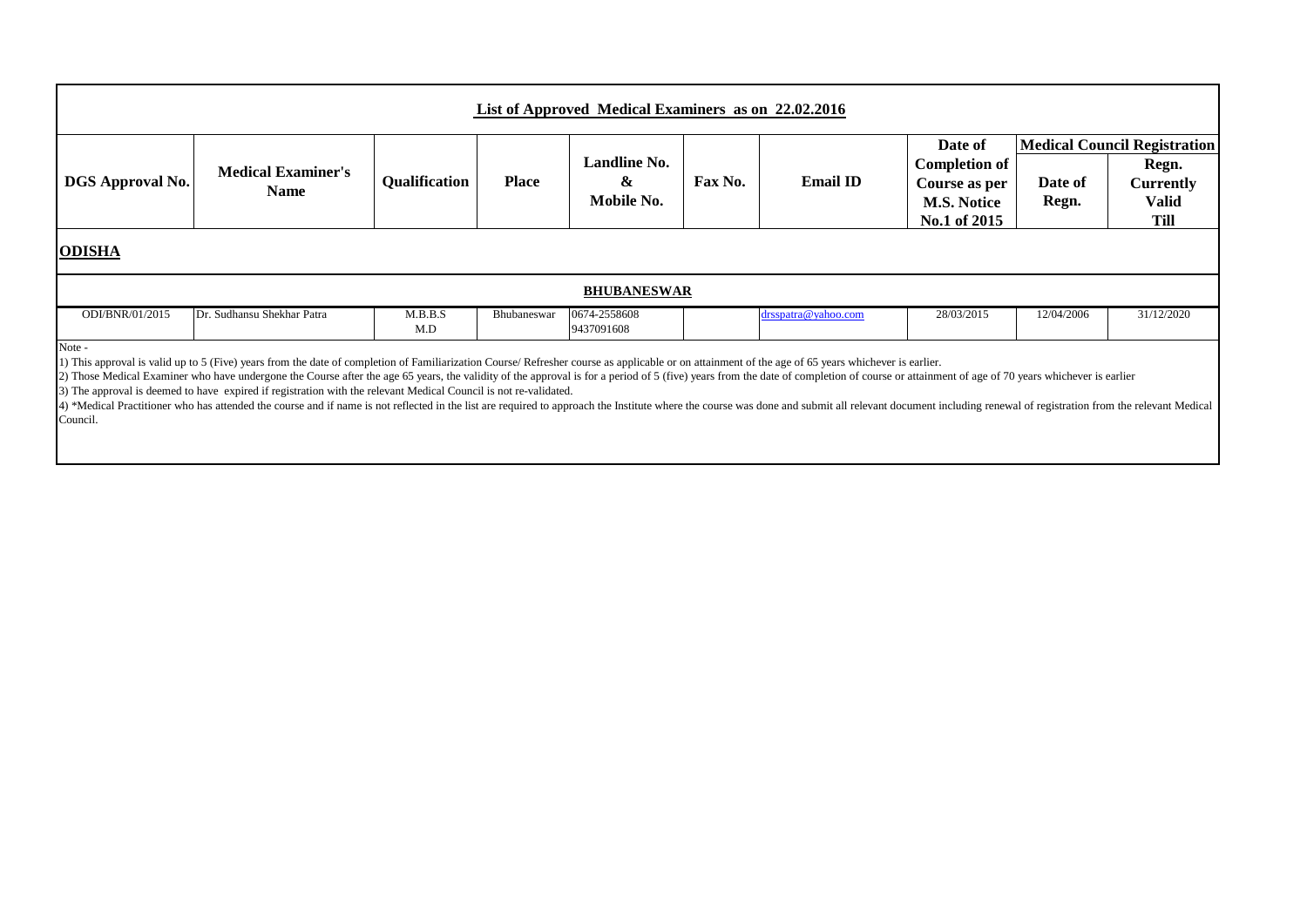|                           |                                          |                           |               | <b>List of Approved Medical Examiners as on 22.02.2016</b> |         |                         |                                                                                        |                                                          |                                                          |
|---------------------------|------------------------------------------|---------------------------|---------------|------------------------------------------------------------|---------|-------------------------|----------------------------------------------------------------------------------------|----------------------------------------------------------|----------------------------------------------------------|
| DGS.Approval No.          | <b>Medical Examiner's</b><br><b>Name</b> | Qualification             | <b>Place</b>  | Landline No. &<br>Mobile No.                               | Fax No. | <b>Email ID</b>         | Date of<br><b>Completion of</b><br>Course as per<br><b>M.S. Notice</b><br>No.1 of 2015 | <b>Medical Council</b><br>Date of<br><b>Registration</b> | Regn.<br><b>Currently</b><br><b>Valid</b><br><b>Till</b> |
| <b>PUNJAB</b>             |                                          |                           |               |                                                            |         |                         |                                                                                        |                                                          |                                                          |
|                           |                                          |                           |               | <b>LUDHIANA</b>                                            |         |                         |                                                                                        |                                                          |                                                          |
| PNJ/LUD/01/2015           | Dr. Brijinder Singh                      | M.B.B.S<br>M.S            | Ludhiana      | 9815702323                                                 |         | ranaselhi@yahoo.com     | 21/02/2015                                                                             | 07/02/2001                                               | 09/02/2019                                               |
|                           |                                          |                           |               | <b>CHANDIGARH</b>                                          |         |                         |                                                                                        |                                                          |                                                          |
| PNJ/CGH/01/2015           | Dr. Jaideep Singh Chadha                 | M.B.B.S<br>M.D            | Chandigarh    | 0172-2780401<br>0172-4006060<br>09814113887                |         | jaichadha2007@gmail.com | 14/03/2015                                                                             | 09/12/2002                                               | 12/04/2019                                               |
| PNJ/CGH/02/2015           | Dr Birinder Singh Bhatiya                | M.B.B.S                   | Chandigarh    | 0172-2600931<br>0172-2661789<br>9814117500                 |         | drbhatiyabs@yahoo.co.in | 12/09/2015                                                                             | 02/05/1977                                               | 18/11/2018                                               |
| PNJ/CGH/03/2015           | Dr Satinder kaur Bhatia                  | M.B.B.S                   | Chandigarh    | 9876102813<br>0172-2600931                                 |         | drbhatiyabs@yahoo.co.in | 12/12/2015                                                                             | 02/12/1977                                               | 18/01/2019                                               |
|                           |                                          |                           |               | <b>MOHALI</b>                                              |         |                         |                                                                                        |                                                          |                                                          |
| PNJ/MOH/01/2015<br>Note - | Dr. Gaurav Gupta                         | M.B.B.S<br>D.C.H<br>D.N.B | <b>MOHALI</b> | 0172-5092585<br>9872303775                                 |         | DOCGAURAV@GMAIL.COM     | 12/12/2015                                                                             | 01/11/2009                                               | 08/11/2019                                               |
|                           |                                          |                           |               |                                                            |         |                         |                                                                                        |                                                          |                                                          |

1) This approval is valid up to 5 (Five) years from the date of completion of Familiarization Course/ Refresher course as applicable or on attainment of the age of 65 years whichever is earlier.

2) Those Medical Examiner who have undergone the Course after the age 65 years, the validity of the approval is for a period of 5 (five) years from the date of completion of course or attainment of age of 70 years whicheve 3) The approval is deemed to have expired if registration with the relevant Medical Council is not re-validated.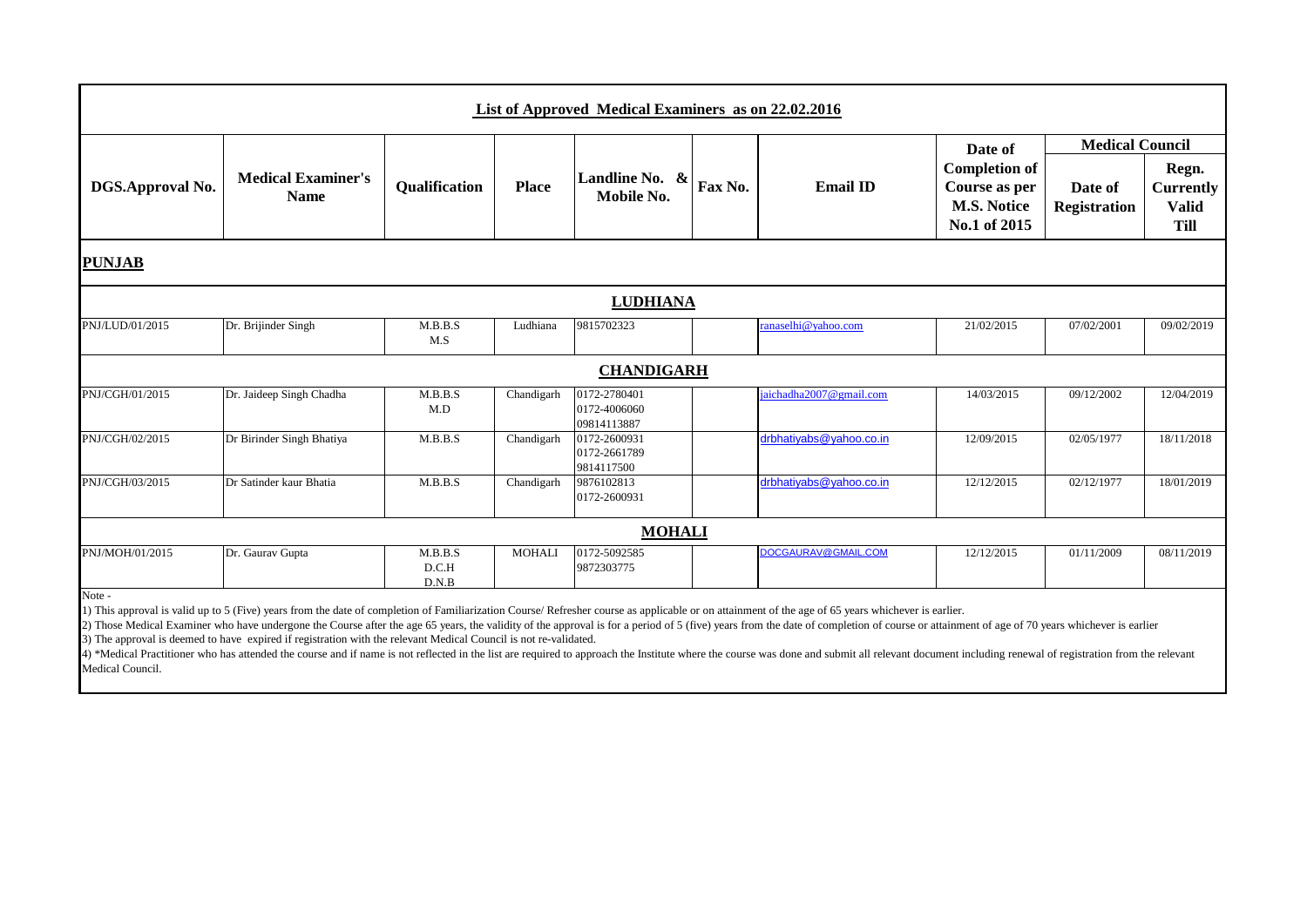|                         |                                          |                      |              | List of Approved Medical Examiners as on 22.02.2016      |              |                                      |                                                                                        |                  |                                                                                    |
|-------------------------|------------------------------------------|----------------------|--------------|----------------------------------------------------------|--------------|--------------------------------------|----------------------------------------------------------------------------------------|------------------|------------------------------------------------------------------------------------|
| <b>DGS</b> Approval No. | <b>Medical Examiner's</b><br><b>Name</b> | <b>Qualification</b> | <b>Place</b> | <b>Landline No.</b><br>$\boldsymbol{\&}$<br>Mobile No.   | Fax No.      | <b>Email ID</b>                      | Date of<br><b>Completion of</b><br>Course as per<br><b>M.S. Notice</b><br>No.1 of 2015 | Date<br>of Regn. | <b>Medical Council</b><br>Regn.<br><b>Currently</b><br><b>Valid</b><br><b>Till</b> |
| <b>TAMILNADU</b>        |                                          |                      |              |                                                          |              |                                      |                                                                                        |                  |                                                                                    |
|                         |                                          |                      |              | <b>CHENNAI</b>                                           |              |                                      |                                                                                        |                  |                                                                                    |
| TN/CH/01/2015           | Dr. T.S. Vaithiya subramaniam            | M.B.B.S              | Chennai      | 044-24525481<br>09940063619                              |              | vaithiyasubramanian@yahoo.co.in      | 27/03/2015                                                                             | 21/04/1993       | 06/07/2020                                                                         |
| TN/CH/02/2015           | Dr. S. Ganesh                            | M.B.B.S              | Chennai      | 044-45967777<br>9282143990                               |              | aygan@gmail.com                      | 27/03/2015                                                                             | 13/06/1990       | 10/11/2016                                                                         |
| TN/CH/03/2015           | Dr. Shanthi Vivekanand                   | M.D                  | Chennai      | 9840616879                                               |              | apt avanand2006@yahoo.com            | 10/04/2015                                                                             | 25/02/1993       | 28/05/2020                                                                         |
| TN/CH/04/2015           | Dr. Gayathri K. Devi                     | M.B.B.S              | Chennai      | 044-26158448<br>9444059699                               |              | drghayathridevi@gmail.com            | 10/04/2015                                                                             | 01/07/1996       | 28/05/2020                                                                         |
| TN/CH/05/2015           | Dr. S. Balasubramaniam                   | M.B.B.S              | Chennai      | 044-23751112<br>9841351193                               |              | cpsbala@gmail.com                    | 24/04/2015                                                                             | 02/04/1974       | 26/06/2019                                                                         |
| TN/CH/06/2015           | Dr. R. Jayaprakash                       | M.B.B.S<br>M.D       | Chennai      | 044-26411447<br>044-26411450<br>9677034555               | 044-26615454 | nd@aditvahospital.co.in              | 24/04/2015                                                                             | 25/04/1988       | 23/04/2020                                                                         |
| TN/CH/07/2015           | Dr. Imtiaz Ghani                         | M.S                  | Chennai      | 9094477708<br>9840306109<br>8754460771                   |              | nfo@mjlabs.in                        | 08/05/2015                                                                             | 24/03/2005       | 28/12/2016                                                                         |
| TN/CH/08/2015           | Dr. P. Sundara Raj                       | M.B.B.S              | Chennai      | 044-26620254<br>9444362647                               |              | Irsurendraraj2012@gmail.com          | 06/06/2015                                                                             | 17/10/1973       | 01/11/2020                                                                         |
| TN/CH/09/2015           | Dr. N. Mohammed Jassim                   | M.B.B.S              | Chennai      | 044-42665335<br>8870907760                               |              | $\frac{1}{2}$ assim.Jsm007@gmail.com | 14/08/2015                                                                             | 06/05/2015       | 04/06/2020                                                                         |
| TN/CH/10/2015           | Dr. K. Balasubramaniam                   | M.B.B.S              | Chennai      | 044-42606000<br>9840540643                               |              | drpoojasala@gmail.com                | 14/08/2015                                                                             | 22/12/1982       | 29/04/2020                                                                         |
| TN/CH/11/2015           | Dr J .Senthikumar                        | M.B.B.S              | Chennai      | 9941982706<br>8124473513                                 |              | drjsenthilkumar12@gmail.com          | 14/08/2015                                                                             | 14/12/2005       | 06/07/2016                                                                         |
| TN/CH/12/2015           | Dr. T.V. Raja                            | M.B.B.S.             | Chennai      | 044-24330304<br>9841038388                               |              | drtvraja@gmail.com                   | 14/08/2015                                                                             | 16/11/1992       | 17/08/2020                                                                         |
|                         |                                          |                      |              | <b>COMBATORE</b>                                         |              |                                      |                                                                                        |                  |                                                                                    |
| TN/CBE/01/2015          | Dr. Subramanian Sankarappan              | M.B.B.S<br>M.S       | Coimbatore   | 9443295099                                               |              | abinand.hospital@gmail.com           | 27/03/2015                                                                             | 18/02/1987       | 27/05/2020                                                                         |
| TN/CBE/02/2015          | Dr. D. Dhandapani                        | M.B.B.S              | Coimbatore   | 9843012386<br>0422-2673788<br>0422-2670288<br>9894195561 | 0422-2670488 | valajihospital2005@gmail.com         | 24/04/2015                                                                             | 29/04/2015       | 28/04/2020                                                                         |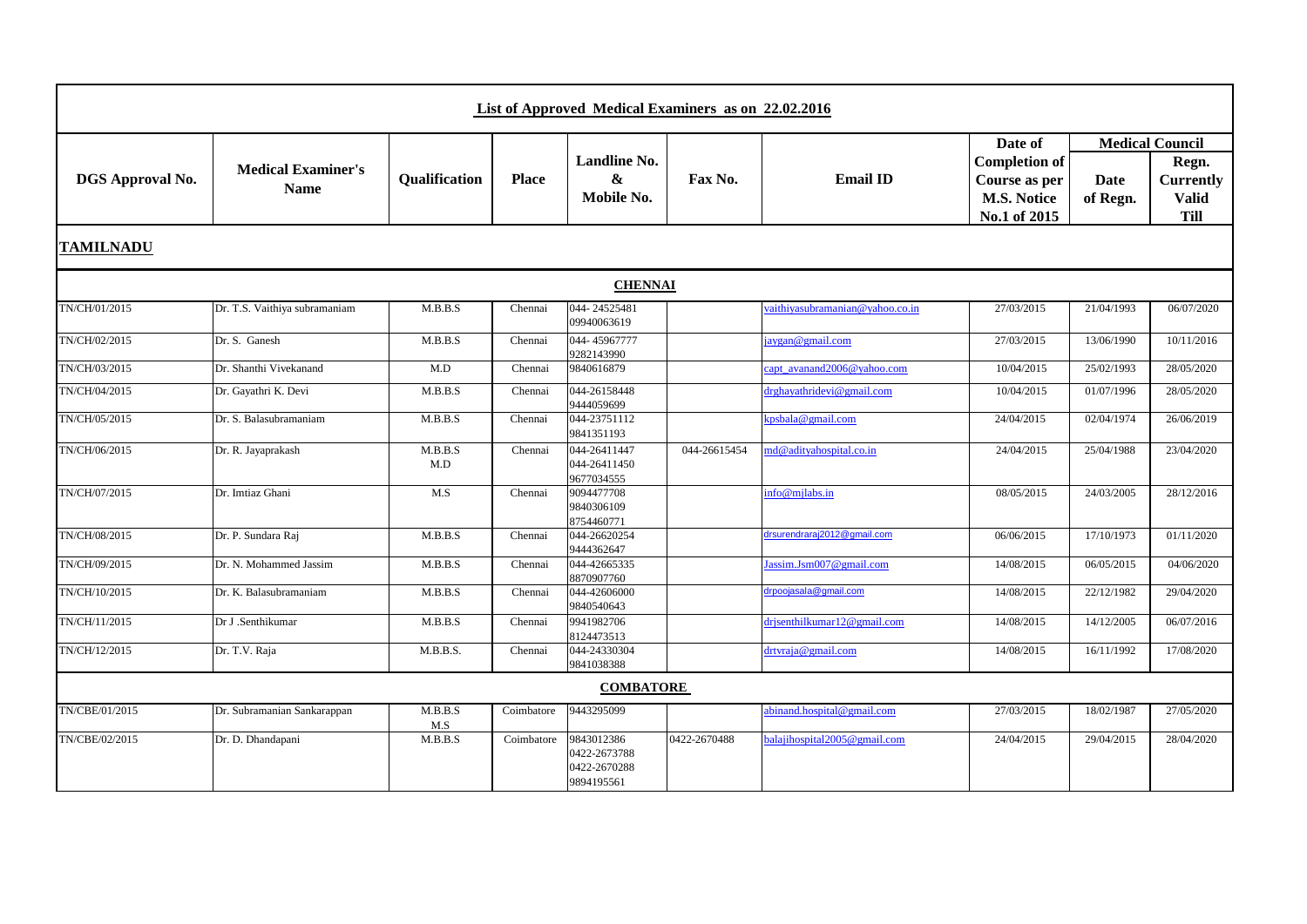|                         |                                                                                                                                                                                                    |                           |              | List of Approved Medical Examiners as on 22.02.2016 |         |                                                                                                                                                                                                                                |                                                                             |                  |                                                          |
|-------------------------|----------------------------------------------------------------------------------------------------------------------------------------------------------------------------------------------------|---------------------------|--------------|-----------------------------------------------------|---------|--------------------------------------------------------------------------------------------------------------------------------------------------------------------------------------------------------------------------------|-----------------------------------------------------------------------------|------------------|----------------------------------------------------------|
|                         |                                                                                                                                                                                                    |                           |              | <b>Landline No.</b>                                 |         |                                                                                                                                                                                                                                | Date of                                                                     |                  | <b>Medical Council</b>                                   |
| <b>DGS</b> Approval No. | <b>Medical Examiner's</b><br><b>Name</b>                                                                                                                                                           | Qualification             | <b>Place</b> | &<br>Mobile No.                                     | Fax No. | <b>Email ID</b>                                                                                                                                                                                                                | <b>Completion of</b><br>Course as per<br><b>M.S. Notice</b><br>No.1 of 2015 | Date<br>of Regn. | Regn.<br><b>Currently</b><br><b>Valid</b><br><b>Till</b> |
|                         |                                                                                                                                                                                                    |                           |              | <b>MADURAI</b>                                      |         |                                                                                                                                                                                                                                |                                                                             |                  |                                                          |
| TN/MDU/01/2015          | Dr. Natarajarathinam A.                                                                                                                                                                            | M.B.B.S                   | Madurai      | 9894065730<br>(04549)280503                         |         | amutla.nat@gmail.com                                                                                                                                                                                                           | 10/04/2015                                                                  | 29/05/2015       | 28/05/2020                                               |
|                         |                                                                                                                                                                                                    |                           |              | <b>TUTICORIN</b>                                    |         |                                                                                                                                                                                                                                |                                                                             |                  |                                                          |
| TN/TTN/01/2015          | Dr. P. Nantha Kumar                                                                                                                                                                                | M.B.B.S<br>D.F.M<br>D.I.H | Tuticorin    | 91-4612322571<br>91-9443388571                      |         | drnanthakumar@gmail.com                                                                                                                                                                                                        | 27/03/2015                                                                  | 21/02/1981       | 18/05/2020                                               |
| TN/TTN/02/2015          | Dr. P. Sivanakaran                                                                                                                                                                                 | M.B.B.S                   | Tuticorin    | 0461-2372724<br>9944692338                          |         | siyanakaran.p@vocport.gov.in                                                                                                                                                                                                   | 10/04/2015                                                                  | 24/08/1981       | 13/10/2016                                               |
| TN/TTN/03/2015          | Dr. J. Kingson John David                                                                                                                                                                          | M.B.B.S                   | Tuticorin    | 0461-2376013<br>9944411391                          |         | kingson89@gmail.com                                                                                                                                                                                                            | 08/05/2015                                                                  | 16/04/2013       | 22/04/2018                                               |
| TN/TTN/04/2015          | Dr Dilip Rayen                                                                                                                                                                                     | M.B.B.S<br>D.O.H.S        | Tuticorin    | 0461-2320706<br>9789146946                          |         | dilippraven@gmail.com                                                                                                                                                                                                          | 06/06/2015                                                                  | 09/08/1994       | 14/09/2020                                               |
| TN/TTN/05/2015          | Dr T Muthalagu                                                                                                                                                                                     | M.B.B.S                   | Tuticorin    | 0461-2391802<br>9443103266                          |         | drmuthutoty@yahoo.com                                                                                                                                                                                                          | 06/06/2015                                                                  | 12/08/1992       | 08/09/2019                                               |
| TN/TTN/06/2015          | Dr A Jeya Anand                                                                                                                                                                                    | M.B.B.S<br>M.S            | Tuticorin    | 04639-238452<br>9952326708                          |         | attzzz@gmail.com                                                                                                                                                                                                               | 06/06/2015                                                                  | 26/03/2010       | 04/09/2019                                               |
| TN/TTN/07/2015          | Dr. A. J. Lourdhwin                                                                                                                                                                                | M.B.B.S                   | Tuticorin    | 9486606917<br>7200786917                            |         | doctorlourdhwin@gmail.com                                                                                                                                                                                                      | 06/06/2015                                                                  | 16/10/1997       | 14/09/2020                                               |
| TN/TTN/08/2015          | Dr Denzil Kudalane                                                                                                                                                                                 | M.B.B.S<br>M.S            | Tuticorin    | 9489123405                                          |         | <b>DENZILKUD@GMAIL.COM</b>                                                                                                                                                                                                     | 06/06/2015                                                                  | 21/12/1979       | 06/09/2020                                               |
| TN/TTN/09/2015          | Dr B Joe Sheril                                                                                                                                                                                    | M.B.B.S<br>D.O            | Tuticorin    | 0461-2332215<br>9486083975                          |         | herilrufus@yahoo.co.in                                                                                                                                                                                                         | 06/06/2015                                                                  | 02/05/2005       | 22/08/2016                                               |
| TN/TTN/10/2015          | Dr J Kalyanram                                                                                                                                                                                     | M.B.B.S                   | Tuticorin    | 0461-2346401<br>9843134641                          |         | drikram@hotmail.com                                                                                                                                                                                                            | 06/06/2015                                                                  | 06/03/1991       | 08/09/2020                                               |
|                         |                                                                                                                                                                                                    |                           |              | Kanyakumari                                         |         |                                                                                                                                                                                                                                |                                                                             |                  |                                                          |
| TN/KNK/01/2015          | Dr B Binish Joseph                                                                                                                                                                                 | M.B.B.S                   |              | 9442303355                                          |         | obinishioseph@hotmail.com                                                                                                                                                                                                      | 06/06/2015                                                                  | 23/04/2013       | 09/05/2018                                               |
| Note -                  | 1) This approval is valid up to 5 (Five) years from the date of completion of Familiarization Course/ Refresher course as applicable or on attainment of the age of 65 years whichever is earlier. |                           |              |                                                     |         | 2) Those Medical Examiner who have undergone the Course after the age 65 years, the validity of the approval is for a period of 5 (five) years from the date of completion of course or attainment of age of 70 years whicheve |                                                                             |                  |                                                          |

3) The approval is deemed to have expired if registration with the relevant Medical Council is not re-validated.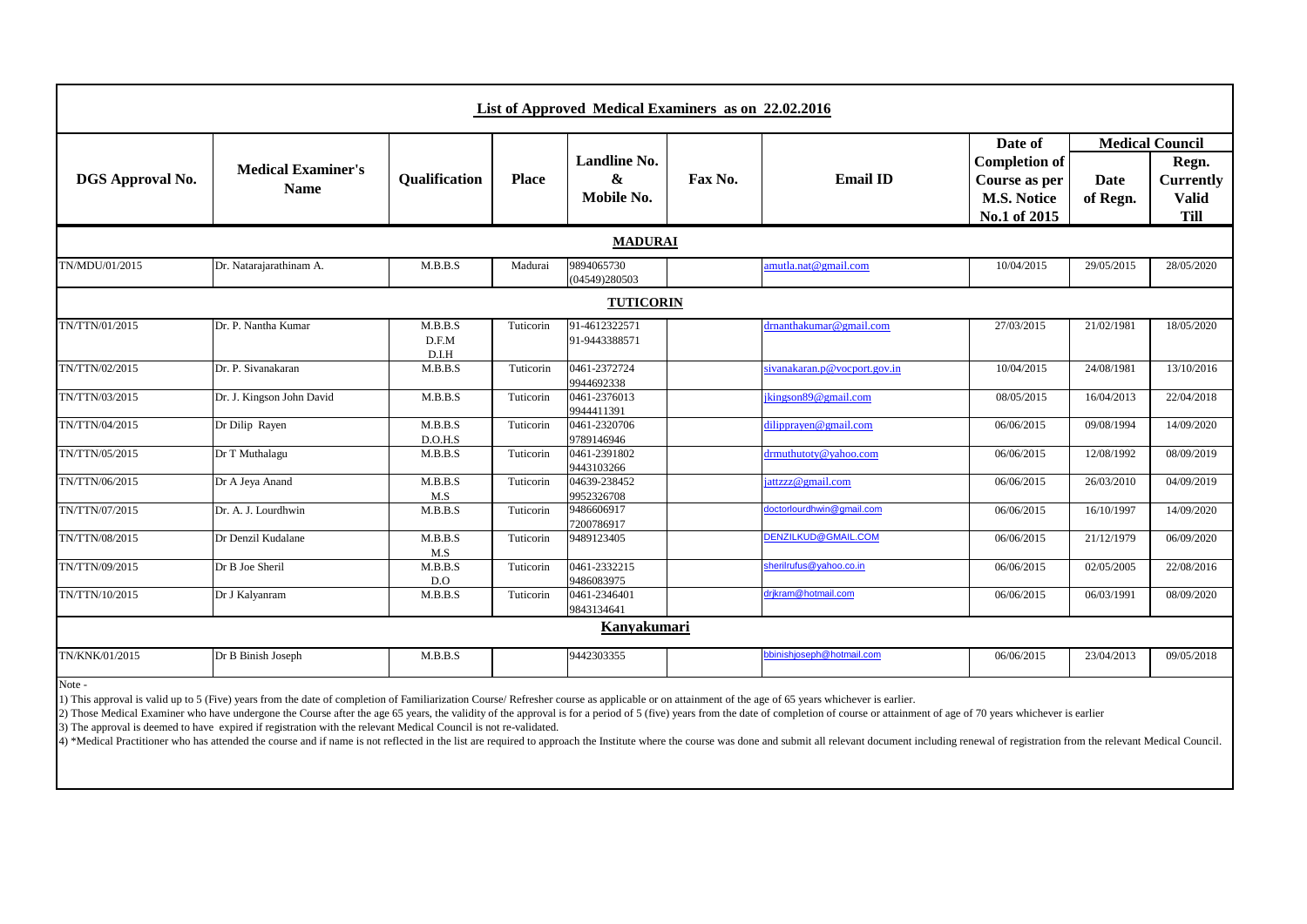|                         |                                          |                        |              |                                                        |                     | List of Approved Medical Examiners as on 22.02.2016      |                                                                             |                        |                                                          |
|-------------------------|------------------------------------------|------------------------|--------------|--------------------------------------------------------|---------------------|----------------------------------------------------------|-----------------------------------------------------------------------------|------------------------|----------------------------------------------------------|
|                         |                                          |                        |              |                                                        |                     |                                                          | Date of                                                                     | <b>Medical Council</b> |                                                          |
| <b>DGS</b> Approval No. | <b>Medical Examiner's</b><br><b>Name</b> | Qualification          | <b>Place</b> | <b>Landline No.</b><br>$\boldsymbol{\&}$<br>Mobile No. | Fax No.             | <b>Email ID</b>                                          | <b>Completion of</b><br>Course as per<br><b>M.S. Notice</b><br>No.1 of 2015 | Date of<br>Regn.       | Regn.<br><b>Currently</b><br><b>Valid</b><br><b>Till</b> |
| <b>UTTAR PRADESH</b>    |                                          |                        |              |                                                        |                     |                                                          |                                                                             |                        |                                                          |
|                         |                                          |                        |              | <b>NOIDA</b>                                           |                     |                                                          |                                                                             |                        |                                                          |
| UP/NOI/01/2015          | Dr. Ruchir Tandon                        | M.B.B.S                | Noida        | 0120-6500919<br>9891888370                             |                     | dr.ruchirtandon@gmail.com<br>ruchirtandon@rediffmail.com | 14/03/2015                                                                  | 24/11/2014             | 23/11/2019                                               |
| UP/NOI/02/2015          | Dr. Shalini Sharma                       | M.B.B.S                | Noida        | 0120-2501566<br>8800306999                             |                     | akashalini@gmail.com                                     | 14/03/2015                                                                  | 19/05/2000             | 03/10/2020                                               |
|                         |                                          |                        |              | <b>LUCKNOW</b>                                         |                     |                                                          |                                                                             |                        |                                                          |
| UP/LKW/01/2015          | Dr. Poonam Anand                         | M.B.B.S                | Lucknow      | 9451111189                                             |                     | poonamchanchal@yahoo.com                                 | 18/04/2015                                                                  | 17/11/1992             | 19/05/2020                                               |
| UP/LKW/02/2015          | Dr. Shyam Kishore Tewari                 | M.B.B.S<br><b>DMRE</b> | Lucknow      | 0522-4065625<br>9415461045                             | $0522 -$<br>4065625 | shyamnidanclinic@gmail.com                               | 01/08/2015                                                                  | 15/01/1976             | 17/11/2020                                               |
|                         |                                          |                        |              | <b>JAUNPUR</b>                                         |                     |                                                          |                                                                             |                        |                                                          |
| UP/JPR/01/2015          | Dr Vikas Singh                           | M.B.B.S                | Jaunpur      | 97691514140                                            |                     | vikassingh609@gmail.com                                  | 30/10/2015                                                                  | 24/10/2013             | 24/10/2018                                               |
| Note -                  |                                          |                        |              |                                                        |                     |                                                          |                                                                             |                        |                                                          |

1) This approval is valid up to 5 (Five) years from the date of completion of Familiarization Course/ Refresher course as applicable or on attainment of the age of 65 years whichever is earlier.

2) Those Medical Examiner who have undergone the Course after the age 65 years, the validity of the approval is for a period of 5 (five) years from the date of completion of course or attainment of age of 70 years whicheve 3) The approval is deemed to have expired if registration with the relevant Medical Council is not re-validated.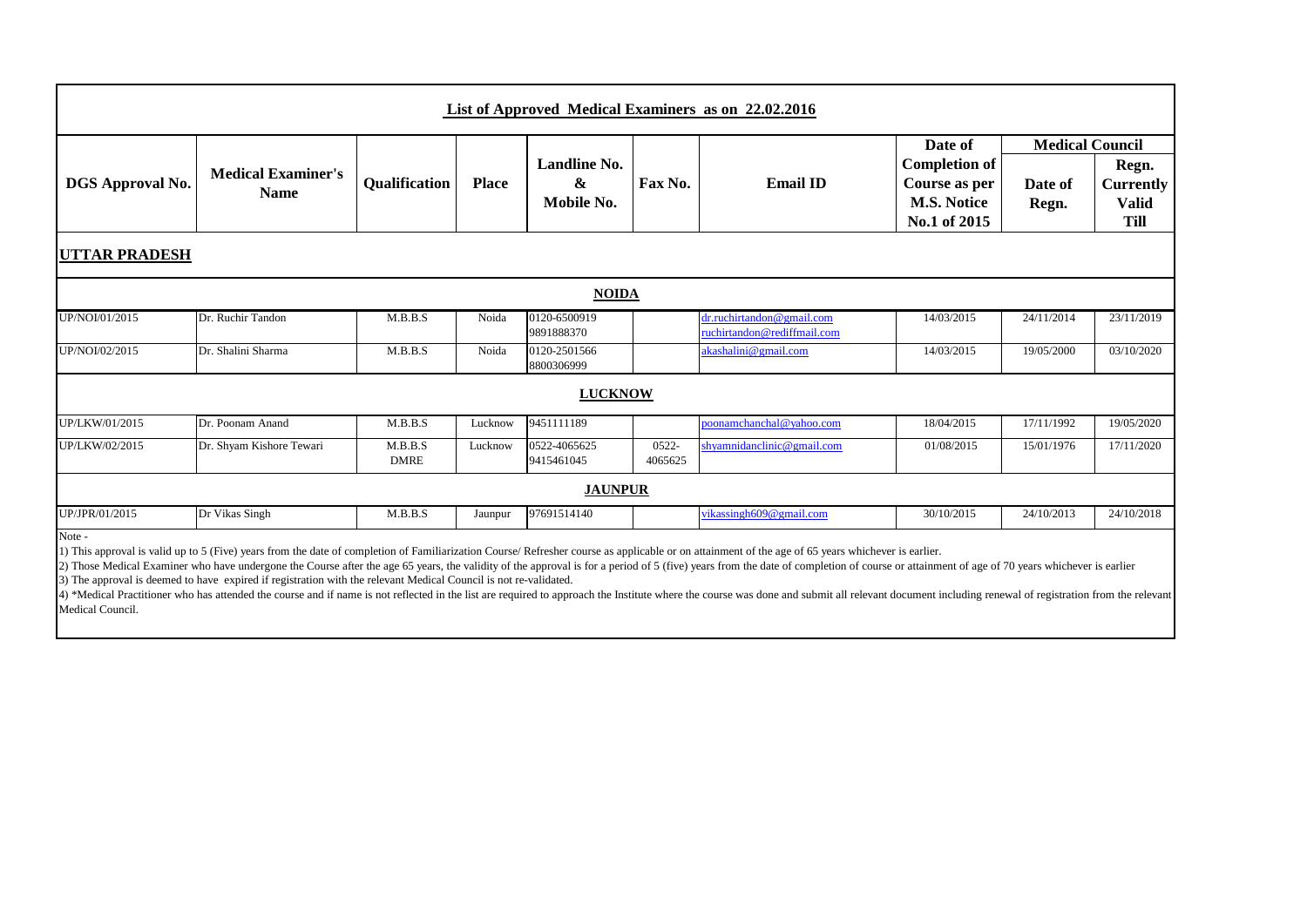| List of Approved Medical Examiners as on 22.02.2016 |                                          |                      |              |                                |         |                 |                                                                                        |                                            |                                                          |  |  |
|-----------------------------------------------------|------------------------------------------|----------------------|--------------|--------------------------------|---------|-----------------|----------------------------------------------------------------------------------------|--------------------------------------------|----------------------------------------------------------|--|--|
| <b>DGS Approval No.</b>                             | <b>Medical Examiner's</b><br><b>Name</b> | <b>Qualification</b> | <b>Place</b> | Landline No. &  <br>Mobile No. | Fax No. | <b>Email ID</b> | Date of<br><b>Completion of</b><br>Course as per<br><b>M.S. Notice</b><br>No.1 of 2015 | <b>Medical Council</b><br>Date of<br>Regn. | Regn.<br><b>Currently</b><br><b>Valid</b><br><b>Till</b> |  |  |

## **UTTARAKHAND**

| <b>DEHRADUN</b> |                   |                      |  |                                      |  |                                       |            |            |            |  |  |  |
|-----------------|-------------------|----------------------|--|--------------------------------------|--|---------------------------------------|------------|------------|------------|--|--|--|
| UK/DRN/01/2015  | Dr. Sooraj Rana   | M.B.B.S<br>P.G.D.H.A |  | Dehradun 0135-2750808<br>9410365109  |  | soorajr $10@$ gmail.com               | 28/03/2015 | 20/02/2013 | 20/02/2018 |  |  |  |
| UK/DRN/02/2015  | Dr. Shakti Kansal | M.B.B.S<br>M.D       |  | Dehradun 0135-2627044<br>09837711333 |  | $dehraduncity hospital \&\ngmail.com$ | 13/06/2015 | 14/05/2001 | 09/11/2018 |  |  |  |

Note -

1) This approval is valid up to 5 (Five) years from the date of completion of Familiarization Course/ Refresher course as applicable or on attainment of the age of 65 years whichever is earlier.

2) Those Medical Examiner who have undergone the Course after the age 65 years, the validity of the approval is for a period of 5 (five) years from the date of completion of course or attainment of age of 70 years whicheve 3) The approval is deemed to have expired if registration with the relevant Medical Council is not re-validated.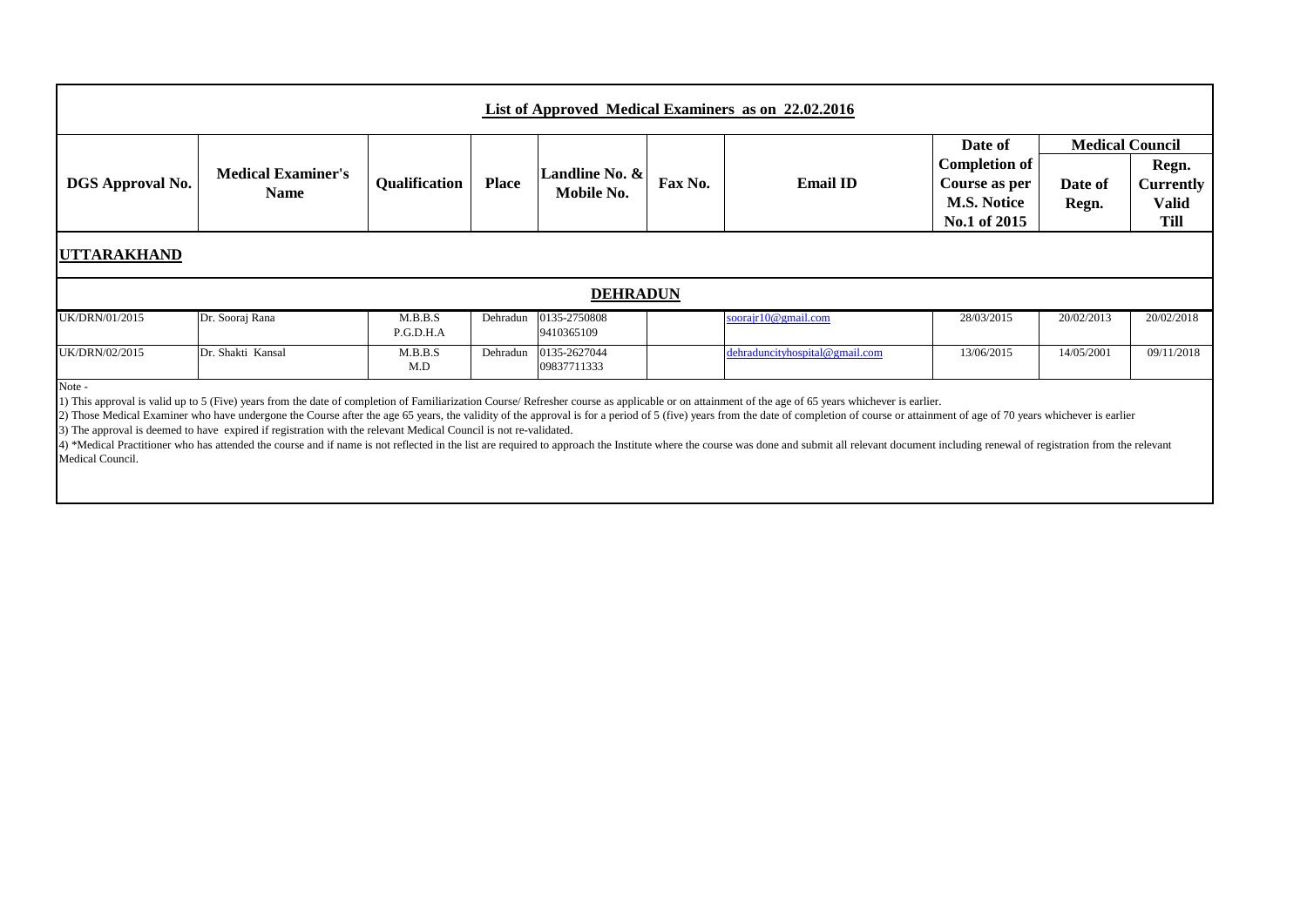|                                 | List of Approved Medical Examiners as on 22.02.2016 |               |              |                              |         |                        |                                                                                        |                                            |                                                          |  |  |  |
|---------------------------------|-----------------------------------------------------|---------------|--------------|------------------------------|---------|------------------------|----------------------------------------------------------------------------------------|--------------------------------------------|----------------------------------------------------------|--|--|--|
| <b>DGS</b> Approval No.         | <b>Medical Examiner's</b><br><b>Name</b>            | Qualification | <b>Place</b> | Landline No. &<br>Mobile No. | Fax No. | <b>Email ID</b>        | Date of<br><b>Completion of</b><br>Course as per<br><b>M.S. Notice</b><br>No.1 of 2015 | <b>Medical Council</b><br>Date of<br>Regn. | Regn.<br><b>Currently</b><br><b>Valid</b><br><b>Till</b> |  |  |  |
| <b>PUDUCHERRY [PONDICHERRY]</b> |                                                     |               |              |                              |         |                        |                                                                                        |                                            |                                                          |  |  |  |
|                                 |                                                     |               |              | <b>PUDUCHERRY</b>            |         |                        |                                                                                        |                                            |                                                          |  |  |  |
| PUD/PON/01/2015                 | Dr. D. Mugudan                                      | M.B.B.S       | Puducherry   | 9600525230<br>9786991755     |         | mugudansuren@gmail.com | 06/06/2015                                                                             | 13/04/2015                                 | 12/04/2020                                               |  |  |  |

1) This approval is valid up to 5 (Five) years from the date of completion of Familiarization Course/ Refresher course as applicable or on attainment of the age of 65 years whichever is earlier.

2) Those Medical Examiner who have undergone the Course after the age 65 years, the validity of the approval is for a period of 5 (five) years from the date of completion of course or attainment of age of 70 years whicheve 3) The approval is deemed to have expired if registration with the relevant Medical Council is not re-validated.